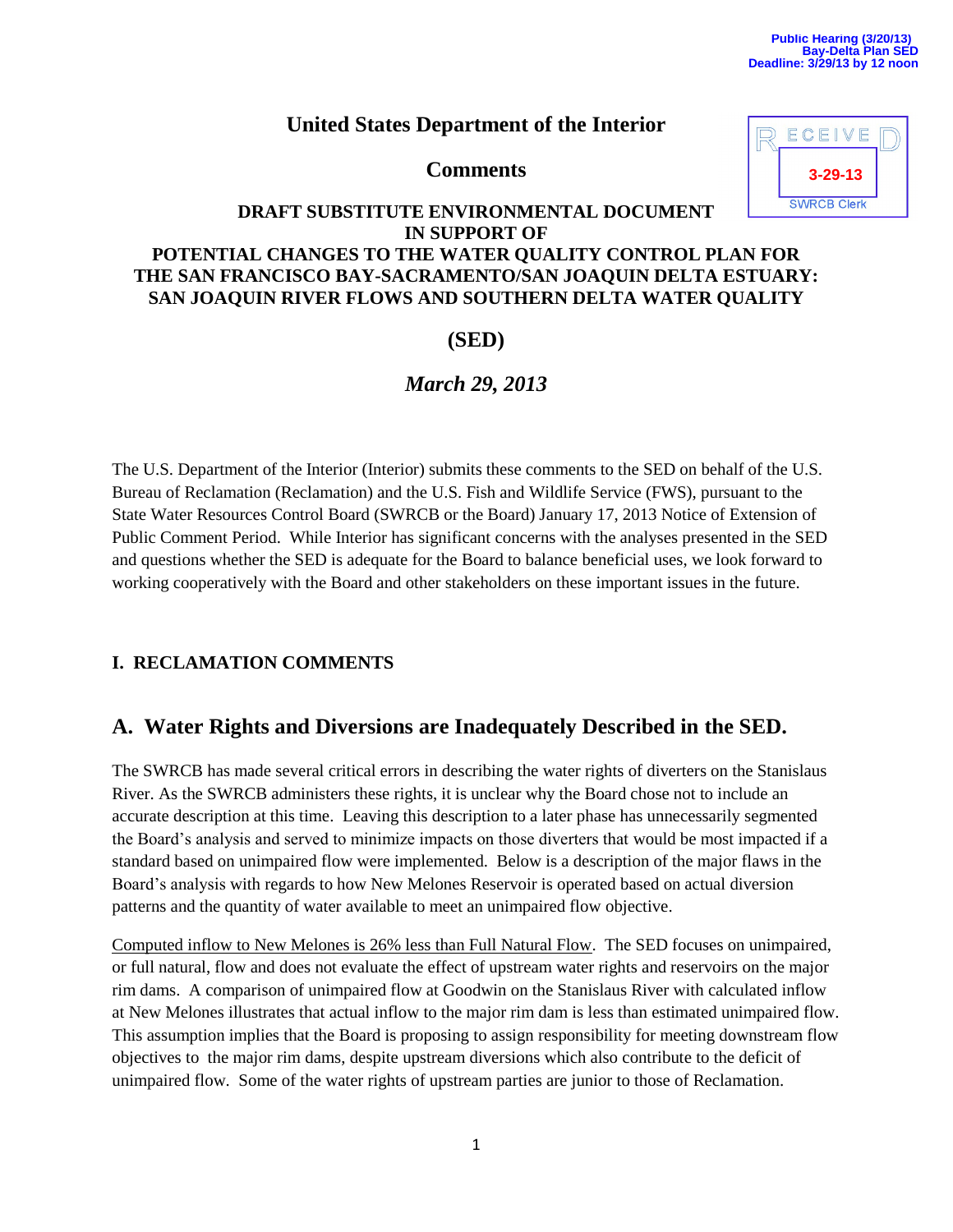

New Melones' consumptive yield is 16% of its physical capacity. Reclamation conducted a water rights accounting analysis on the historic operations of New Melones Reservoir to understand how water is bypassed and stored and operated to meet existing water right permit conditions, using publicly available data. An examination of the consumptive storage and withdrawals illustrates the difference between yield and capacity at New Melones Reservoir. New Melones Reservoir was first proposed by the US Army Corps of Engineers as a flood control reservoir, and its physical capacity is a direct result of the infrequent but very large flood potential on the Stanislaus River. During the initial water rights hearings that resulted in Water Rights Decision 1422, the Board was shown that the average inflow into the reservoir is less than 50% of its physical capacity. This has remained true in the period following the Decision.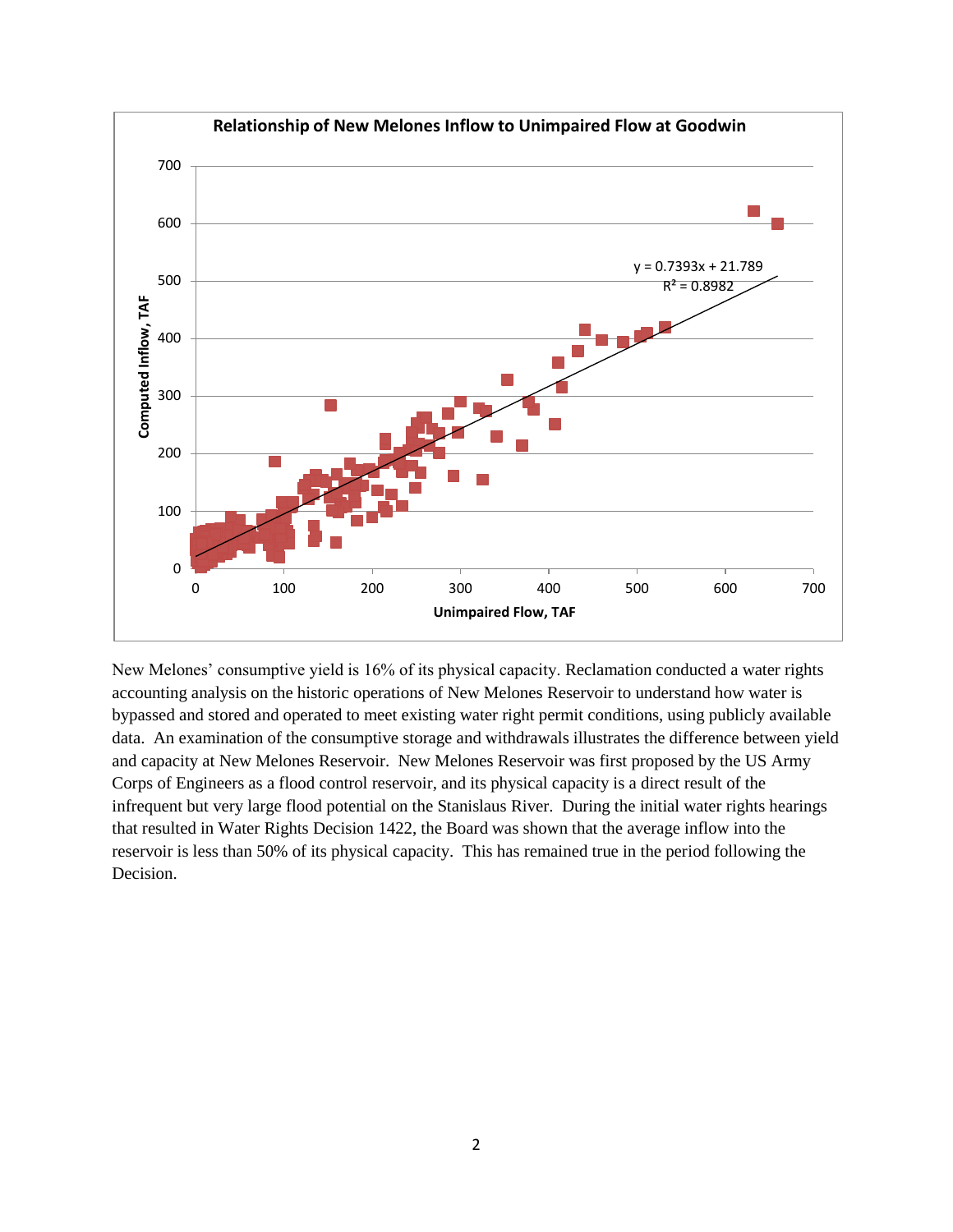

Furthermore, the actual consumptive storage, including water needed for instream and dilution flows, (New Melones has very infrequently been used to reregulate flood flows) is only 16% of the physical capacity of New Melones Reservoir, or an average of 387,209 acre-feet per annum and a maximum of 1,301,230 acre-feet per annum. This also highlights the difference between the term "storage" as used when describing CALSIM model results, versus the term when used in water right permits and licenses.



Actual Carryover Storage in New Melones occurs only 39% of the time. A graph of annual historic "carryover" or "deficit" storage between years illustrates that an average of 495,260 AF is carried over into a future year in only 39% of the years. The majority of this carryover storage is used to meet the various permit conditions on Reclamation's water rights, where an average of 287,190 AF of stored water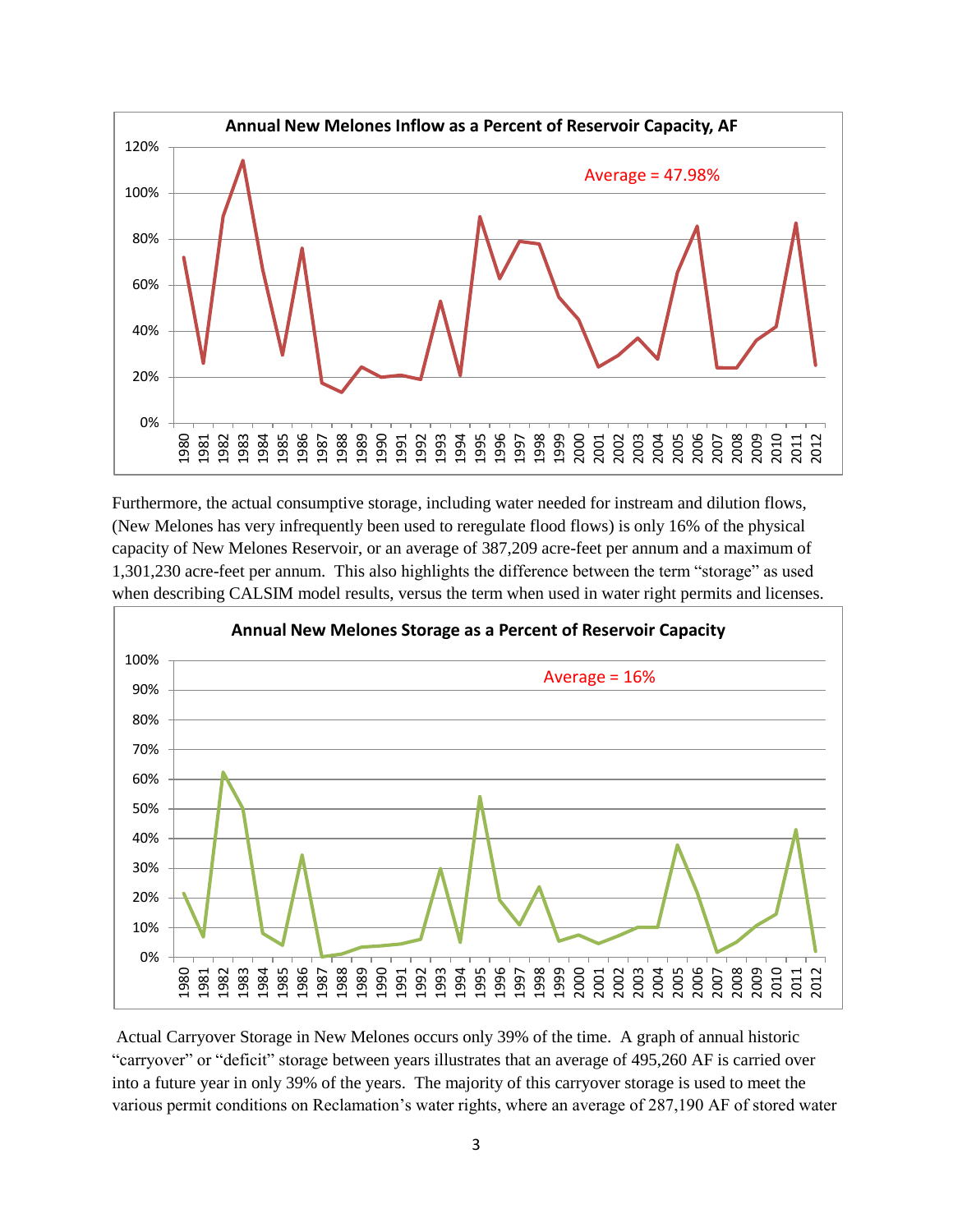is needed in 61% of the years to meet senior and downstream water rights, fish and wildlife flows, existing Stanislaus and lower San Joaquin River water quality objectives, and an average of 44,195 AF of consumptive use yield. This is because inflow to New Melones is highly variable, ranging from 323,632 acre-feet to 2,742,542 acre-feet in calendar years 1980 to 2012. To meet the less variable demands of approximately 1.1 million acre-feet per year, annual storage and carryover storage is frequently used. The average carryover storage (over all years) in New Melones is 21,048 acre-feet per annum, or 0.88% of its physical capacity, and for carryover in years where storage is actually carried over the average is 20% of physical capacity. The size of the reservoir is not an indication of its potential to carryover storage, and, as with every reservoir, there are limitations to the volume that can be carried over in the wettest sequence of years (e.g. in the 1982-1983 high-inflow sequence, storage is limited in the second year by the capacity of the reservoir).



The majority of New Melones stored water is already used to meet senior water rights, fish and wildlife, and water quality requirements. Of the water stored in New Melones, an analysis of withdrawals from storage illustrates that most of it is used to meet permit conditions. A small portion supports consumptive use of contractors Stockton East Water District (SEWD) and Central San Joaquin Water Conservation District (CSJWCD).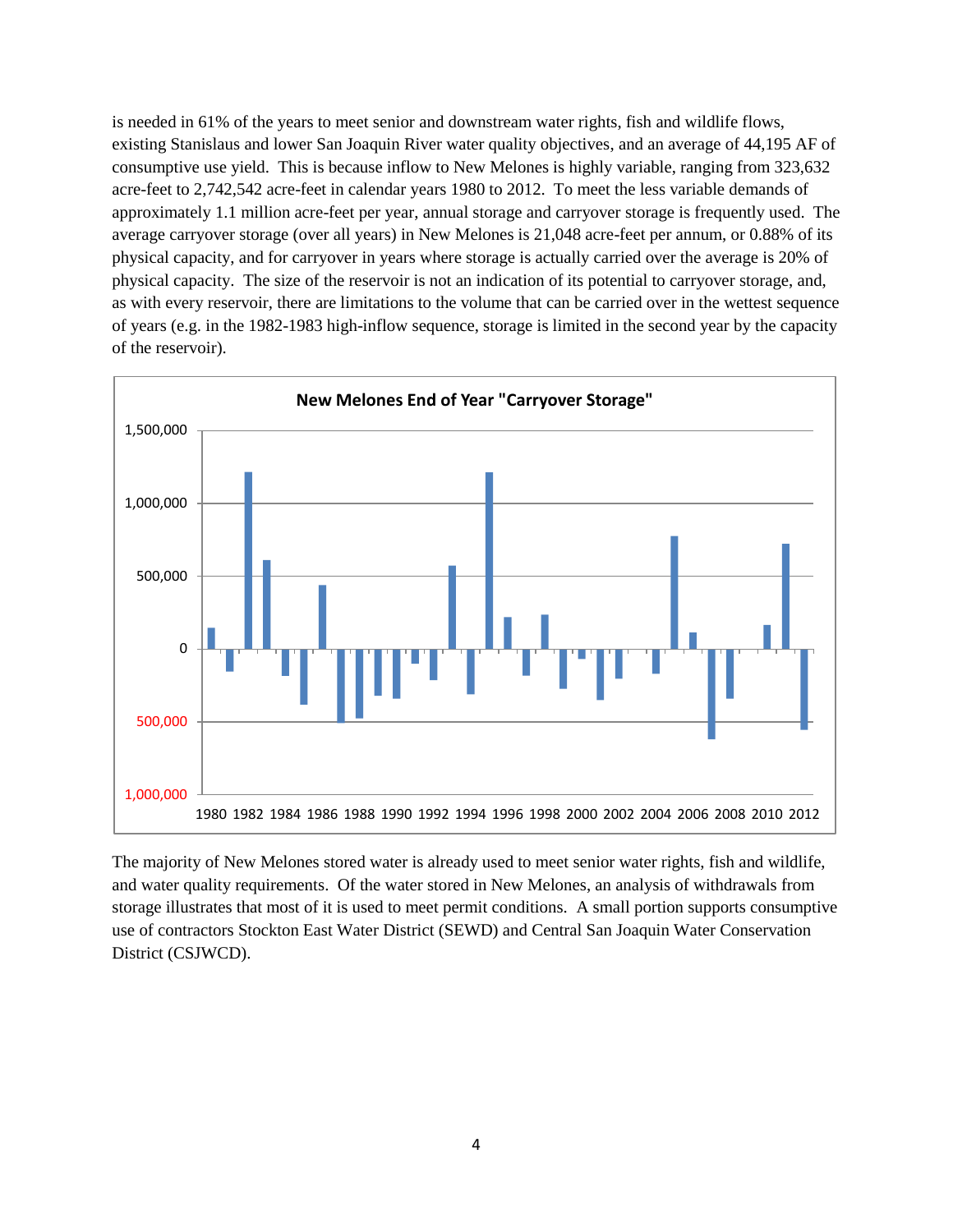

The majority of senior water rights (OID/SSJID) are met through direct diversions. Reclamation holds rights to divert and store water at New Melones Reservoir, conditioned upon satisfying the senior water rights of OID and SSJID. The SED fails to appropriately describe water rights on the Stanislaus River. Water Rights Decision 1422, adopted April 4, 1973, provides a history of Reclamation's petitions to amend applications for consumptive use storage in the U.S. Army Corps of Engineers' New Melones Flood ControI Reservoir. Reclamation's petitions were protested based on injury to senior water rights holders, the Oakdale Irrigation District (OID) and South San Joaquin Irrigation District (SSJID). Water Rights Decision 1422 states that these senior rights had historically beneficially used between 204,000 acre-feet (1924) and 597,300 acre-feet (1962), "with an average annual diversion of 409,500 acre-feet." The New Melones reservoir also inundated a small reservoir owned by OID and SSJID. D-1422 states "Under the agreement providing for the dismissal of the districts' protests, the Bureau will deliver all of the inflow of the New Melones Reservoir up to 654,000 acre-feet in each year for rediversion at Goodwin Dam in satisfaction of the districts' prior rights." (D-1422 at pp. 8)

Other settled protests were with the Central Valley Regional Water Quality Control Board, over water quality in the Stanislaus River and lower San Joaquin River and resulting in the reservation of up to 70,000 AF of stored water annually to meet water quality objectives; and with the Department of Fish and Game, resulting in the reservation of up to 98,000 AF of stored water annually for fish and wildlife flows. At the time, "The Bureau's conclusion as to the extent that water in the Stanislaus River remains unappropriated is based upon its estimate of the unimpaired inflow to the New Melones site for a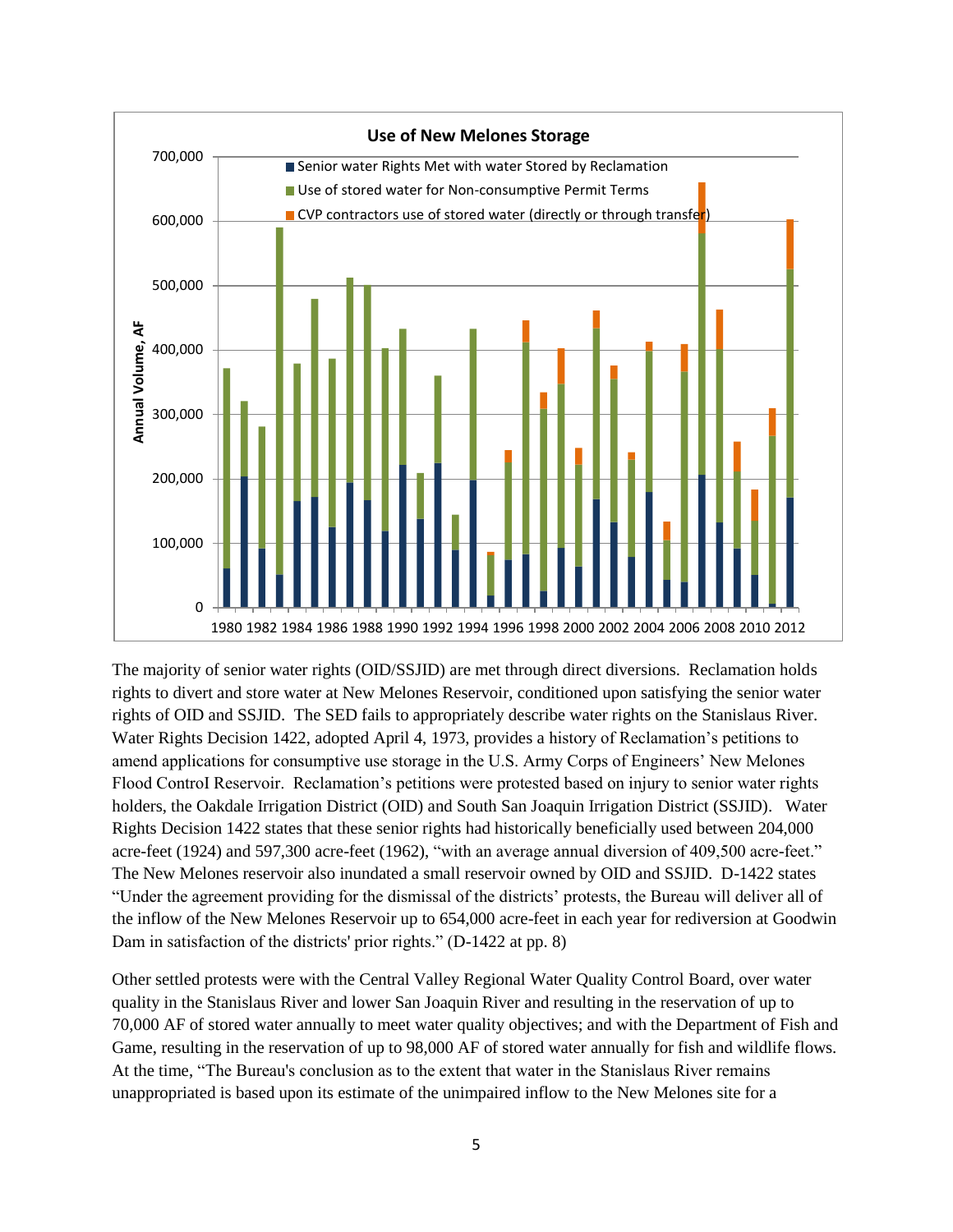hydrologic cycle equivalent to the period 1923 through 1953. After deducting the quantity of water necessary for the above- described demands the annual average surplus is an estimated 335,000 acre-feet and varies from zero which occurs in nine years of the period of study to 1,980,000 acre-feet." (D-1422 at pp. 9) For the initially approved 1,100,000 acre-fee of storage "450,000 acre-feet of the 1,100,000 acrefeet is required for flood control." (D-1422 at pp. 19)

Water Rights Order 80-20 reaffirmed the responsibility to senior water rights: "The Districts' total annual diversion from the Stanislaus River will now be limited to 654,000 acre-feet. Although the maximum annual-diversion to date has been less (636,000 acre-feet), no annual limit was imposed by the combination of rights held by the Districts prior to the Agreement and Stipulation, other than that of physical availability and the constitutional requirement that use be reasonable and not wasteful." (WRO 80-20 at pp. 6) Water Rights Order 83-03 summarizes the conditions of Reclamation's permits: "The project's conservation yield that the Bureau will have available to market is 180,000 acre-feet. The Bureau is already obligated to supply 98,000 acre-feet-for fish and wildlife enhancement, up to 70,000 acre-feet <sup>1</sup> for water quality control and at least 654,000 acre-feet for downstream prior rights." (WRO 83-03 at pp. 4-5)

Water Rights Decision 1616, adopted January 21, 1988, clearly identifies and describes the basis of the 1972 operational agreement to meet prior rights as required in adopting D-1422 and issuing permits to Reclamation:

In October 1972, prior to issuance of the storage permits for New Melones Reservoir, the two Districts (jointly referred to herein as OSSJID) and the Bureau entered into an agreement intended to quantify the yield for consumptive purposes of the OSSJID water rights on the Stanislaus River. The agreement provided that, upon completion of New Melones Dam and Reservoir, the Bureau woul d provide OSSJID the following annual quantities of water in recognition of the Districts' rights .

1. 200,000 acre -feet from New Melones storage,

 $\overline{\phantom{a}}$ 

2. 36,000 acre-feet for storage in Woodward Reservoir,

3. That portion of the New Melones Reservoir inflow required to meet the Districts' direct diversion requirements but not to exceed 1,816.6 cubic feet per second.

Subject to the following limitation: 'The maximum quantity of water delivered each year is limited to 654,000 acre-feet or the total quantity of New Melones Reservoir inflow during the water year (October 1 of one year through September 30 of the succeeding year), whichever is the smaller.' (USBR, 8.)

 $<sup>1</sup>$  In Revised Water Rights Decision 1641, the Board acknowledges that "In some years, water quality</sup> releases from New Melones have exceeded the 70 taf estimate by twofold. (USDI 4h.)" and "Under the Interim Operations Plan, the USBR plans to allocate 70-250 taf to water quality purposes. (R.T. p. 6294; USDI 2.) However, the USBR acknowledged that on occasion salinity objectives at Vernalis will not be met under its plan. (R.T. p. 6554; USDI 4.)" (Revised D-1641 at pp 79-80). In spite of this, Reclamation has met the Vernalis standard consistently since 1995.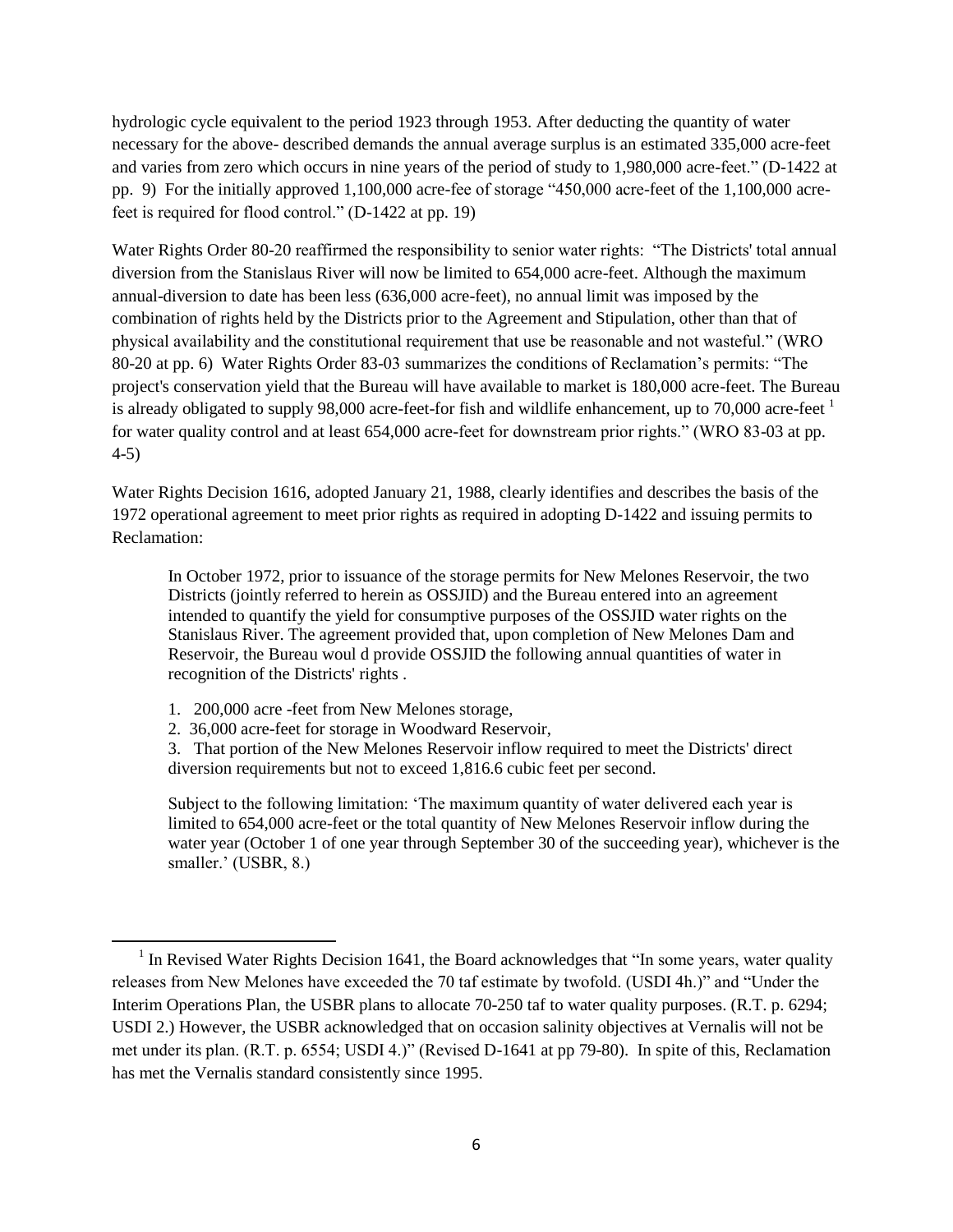The Bureau's position is that the above conditions of the agreement fully compensate OID and SSJID for its consumptive use water rights on the Stanislaus River. (T,29:29-30:7; 5,32:18-33:l.) (D-1616 at pp. 13-14)

However "[t]he 1972 agreement was intended to resolve a disagreement regarding the extent of the Districts' rights. Unfortunately, the parties to the agreement now disagree on its interpretation and the wording of the agreement itself is unclear. In the face of such ambiguity, the Board concludes that any permits issued for direct diversion from the Stanislaus River in this proceeding should be specifically subject to all existing water rights as determined by the Stanislaus River Adjudication (San Joaquin County, Superior Court No. 16873) as amended by all applicable supplemental decrees, provided that such adjudicated rights are maintained. If either party desires to obtain a judicial interpretation of the 1972 agreement, it may file an action in the appropriate court for such a determination." (D-1616 at pp. 18) D-1616 reaffirms the priority of senior rights: "Rights under this permit are, and shall be, specifically subject to existing rights determined by the Stanislaus River Adjudication, Superior Court, San Joaquin County dated November 14, 1929, Action No. 16873 with supplemental decrees dated February 24, 1930; March 8, 1934; May 8, 1935; and November 29, 1960, insofar as said adjudicated rights are maintained." (D-1616 at pp. 28)

In 1988, Reclamation, OID, and SSJID adopted a new operational agreement ("the 1988 Agreement" in the SED) that defines how Reclamation ensures senior water rights are not injured by operations at New Melones. Water Rights Order 95-06 further emphasizes "Nothing in the USBR's water right permits requires the USBR to contract with a particular water user within these counties beyond that needed to protect prior water rights." (emphasis added, at pp. 40) This is perhaps the only other location where the Board refers to the operational agreement as a contract, which Reclamation assumes is due solely to the Board's unfamiliarity with federal water contracts.

Throughout the adoption of water rights decisions and orders on the Stanislaus River, the Board has identified that OID and SSJID hold rights separate from Reclamation and has accepted that the parties may enter into operational agreements to satisfy these rights that at the same time does not change the legal description of these rights. Despite this substantial record, the Board, in the SED, inaccurately characterizes OID and SSJID as New Melones "contractors" (SED at pp. 2-22, 2-23, 5-26, 5-57, 5-58, 5- 63, 13-5, 15-3, 15-9, D-7, D-14). As a result of this mischaracterization, the Board subjects OID and SSJID, in-basin pre-1914 water right holders, to the permit conditions ascribed to Reclamation. This is a significant flaw in the impact analysis, as in the No Project Alternative, for example, additional D-1641 requirements are likely beyond the water supply available under Reclamation's rights.

Reclamation's water rights analysis shows that, with the 1972 and then the 1988 Operations Agreement and Stipulation in place, the majority of OID/SSJID's demand has historically been met through direct diversions within their adjudicated rights. This does not account for OID/SSJID's additional rights to store water in Tulloch and Goodwin reservoirs, but demonstrates the limited role of Reclamation's storage rights in satisfying senior rights (117,954 AFA on average). The majority of storage use occurs within the same year it is collected.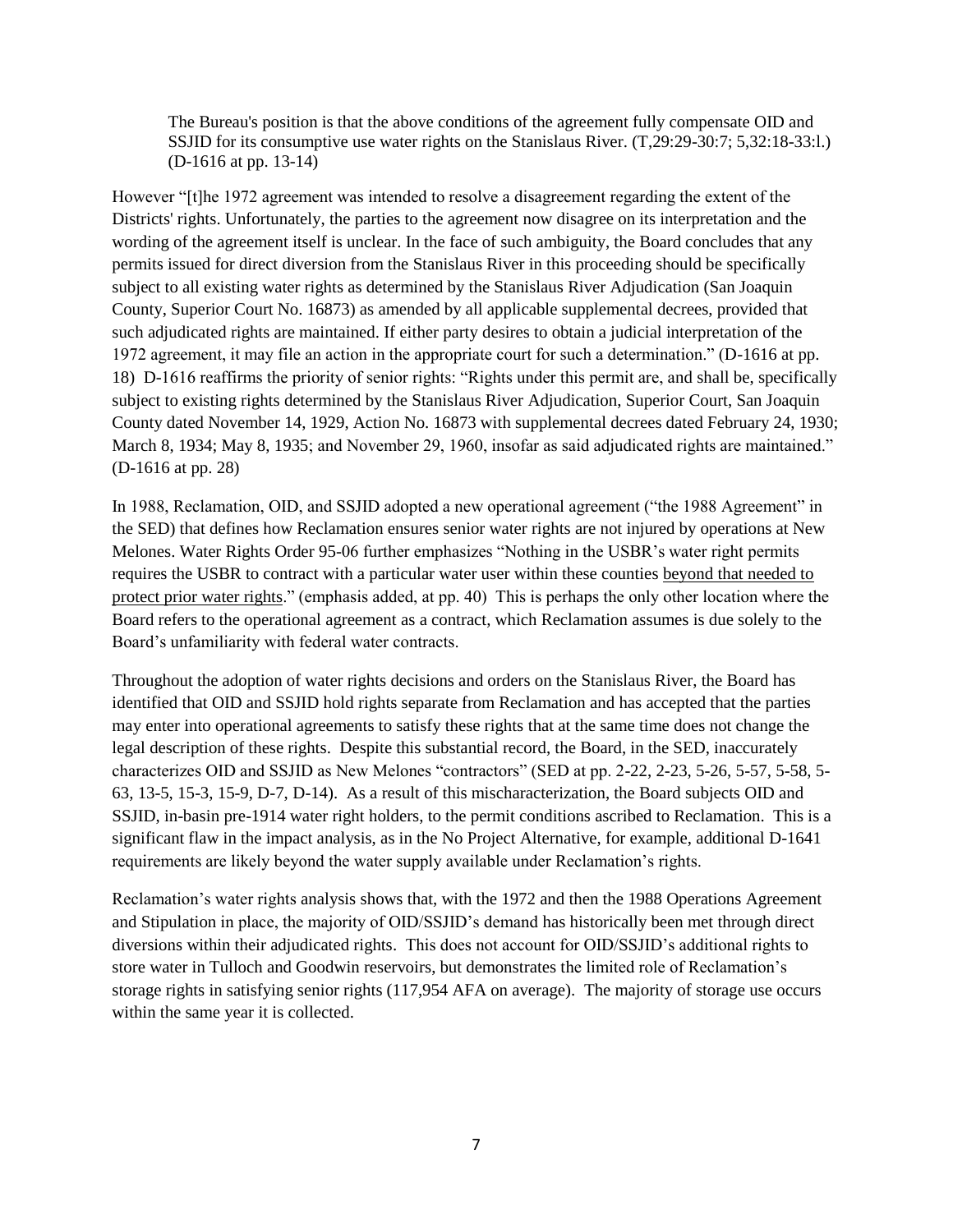

Existing use of Stanislaus River. Reclamation also examined the historic allocation of computed inflow between the various permit terms, for the February through June months. February through June represents a significant portion (62.5%) of Reclamation's season of diversion at New Melones, and 58% of its volume of diversion to storage. In the February through June period, Reclamation diverts on average 29.6% of the inflow, much of which is released later in the same year. The average volume of diversions to storage in Feb-Jun plus direct diversion to consumptive use in Feb-June is 279,791 AFA. Since 1995, Reclamation has bypassed or released stored water to meet the Vernalis salinity objective and Table 3 base flows (to the degree possible).

For illustration purposes, use categories are grouped and compared to the computed inflow at New Melones. The greatest portion of inflow has been bypassed to meet existing permit terms (or before 1988 due to the limited storage permitted in New Melones). Previously stored water is also released to meet permit terms and conditions. The next greatest portion of inflow is bypassed or released from storage to satisfy water rights senior to Reclamation (as required by permits), and satisfied through the 1988 Agreement and Stipulation. The remaining water is what is available to Reclamation for storage and its New Melones contracts (here shown as a demand met either through a transfer from OID/SSJID or through direct delivery by Reclamation, but not to the full volume of contract.)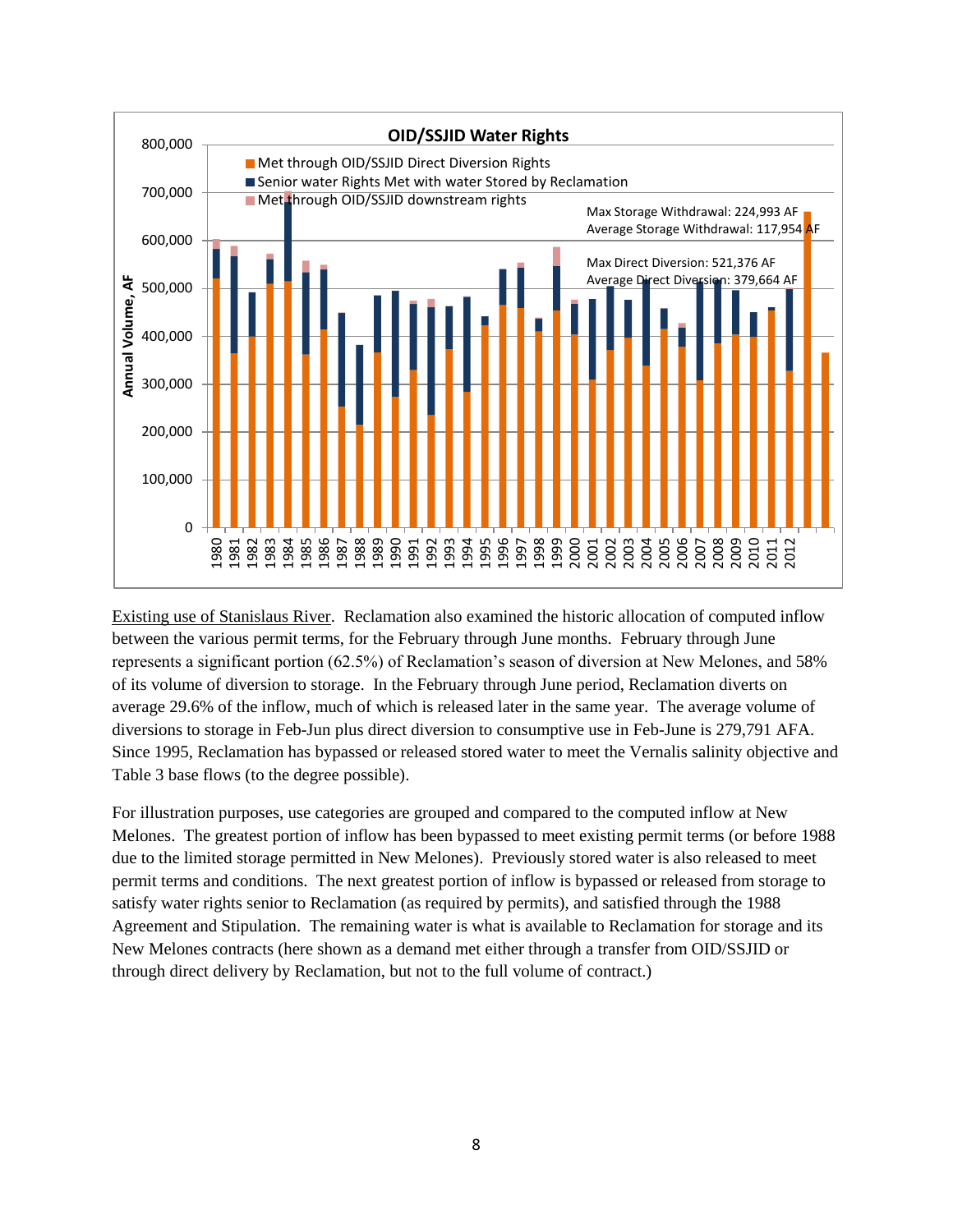

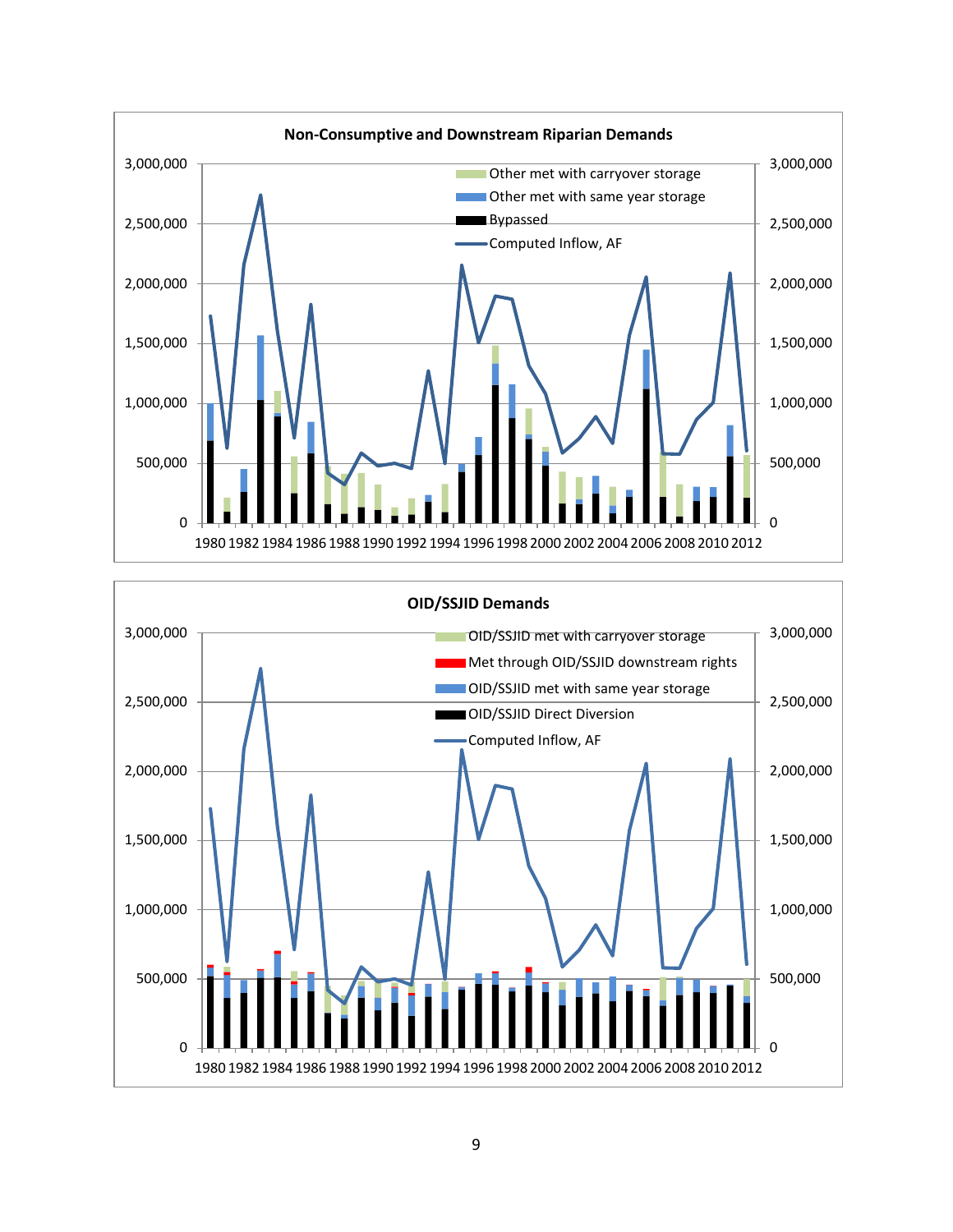

Reclamation meets its water right and ESA obligations through the water available to it. For the most part, this is stored water. It is contradictory to existing water rights law to assume Reclamation can store water in priority to rights senior to Reclamation. This is a major flaw in all of the analyses presented in the SED. This oversimplification of the water available to Reclamation in New Melones Reservoir leads to a plan of implementation so general in its characterization that impacts are assumed to be spread across a wide range of water uses and users. In reality, if the Board was to analyze the distribution of senior and junior water rights, it is clear that impacts would be concentrated on a minority of users, and those impacts would be much greater in magnitude. The Board fails to provide an adequate accounting of the water necessary to implement the proposed plan amendment in the SED and fails to adequately describe the impacts to all resources from implementing a flow standard based on unimpaired flow.

Given that the Board is proposing a new bypass standard, it is unclear how the Board would propose to use stored water to meet such a requirement. The Board should analyze the impacts according to the law of water rights in California. As stated by the Board in WR 2001-22:

A water right holder's seniority over the Projects does not allow diversions when the Projects are not diverting natural and abandoned flows for additional appropriations. Nor does seniority over the Projects entitle a water right holder to make use of stored water which the Projects diverted to storage when natural flows were sufficient to divert water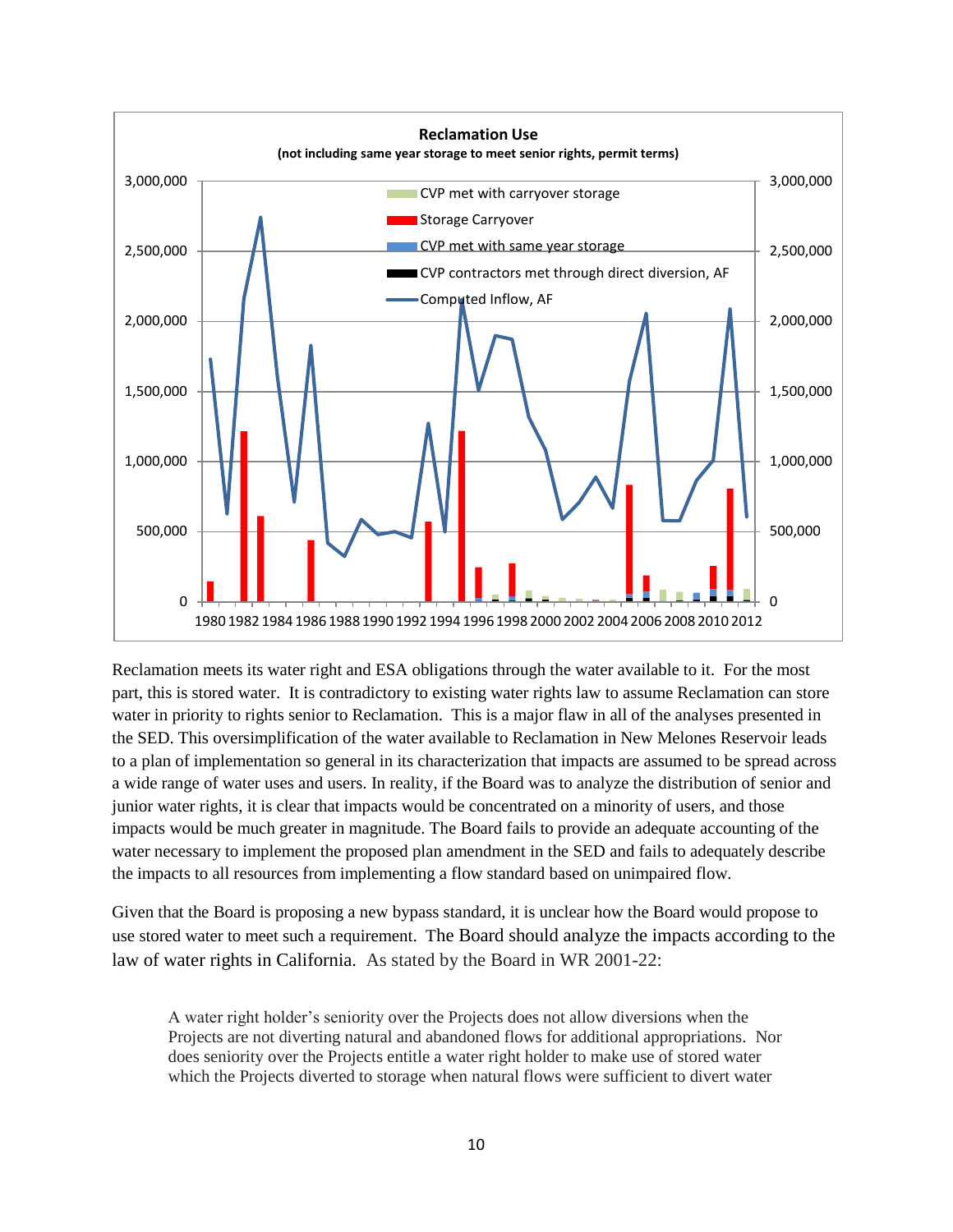under the Projects' priorities, either by taking that water from Project reservoirs or by requiring the Projects to release additional stored water to meet water quality objectives.

This principle was recognized by the California courts in *El Dorado Irrigation District v. SWRCB*, 142 Cal. App.  $4<sup>th</sup>$  937; Cal. Rptr. 3d 468 (September 8, 2006), in which the court stated, "Of course, the rule of priority applies only to the use of natural or abandoned flows in a watercourse." *Id*. at 962, and "… no appropriator has a right to take water that was previously stored or imported by another upstream and then released into the watercourse …" either actually or constructively. *Id.* at 968. In other words, water right holders with direct diversion rights and water right holders with rights to divert to storage are both diverters of natural flow. It is the diversion of natural flow which is administered on a priority bases. Junior storage right holders can be made to divert less to storage to satisfy senior water rights, but are not required to deplete previously stored waters before the natural flow diversions of senior water rights are decreased.

# **B. Flawed Modeling Assumptions Mask Impacts of Alternatives**

As a result of not analyzing direct impacts to senior water right holders, over simplifying diversion rights as controllable by Reclamation, and flawed assumptions on existing federal regulations, the Board has integrated assumptions into the CALSIM and WSE modeling that avoid analyzing the impacts associated with the Proposed Project. These assumptions include:

- 1. Baseline and no project alternative are not reflective of current operations
- 2. Static reservoir operations.
- 3. Inaccurate description of existing water rights.
- 4. Application of a single-purpose reservoir rule-curve.
- 5. An inconsistent application of existing ESA requirements.
- 6. Incorrect description of water operations
- 7. Reduced deliveries to Stockton East Water District.
- 8. Extreme drought planning.

Baseline and no project alternative are not reflective of current operations. Board staff has informed Reclamation that the Baseline modeling is required under CEQA to represent conditions when the NOI was issued, i.e. February 2009. If CEQA provides no latitude to the definition of the baseline then Reclamation recommends comparing the alternatives to a properly defined No Project Alternative.

Following is an itemization of changes needed to the Board's Baseline and No Project Alternatives to match current operations. Baseline study assumptions which are inconsistent with current operations include:

- Reclamation is currently operating to NMFS Biological Opinion Reasonable and Prudent Alternative (RPA) action IV.2.1 Phase II, not Phase I as indicated in the baseline, which was an interim operation for 2010-11;
- The modeling is inconsistent with the 1988 New Melones Stipulation Agreement. The senior water right holders' (Oakdale and South San Joaquin Irrigation Districts (OID-SSJID)) deliveries are reduced below allowable deliveries under that agreement when the New Melones Index is less than 940 thousand acre-feet (TAF), to 400 TAF annually.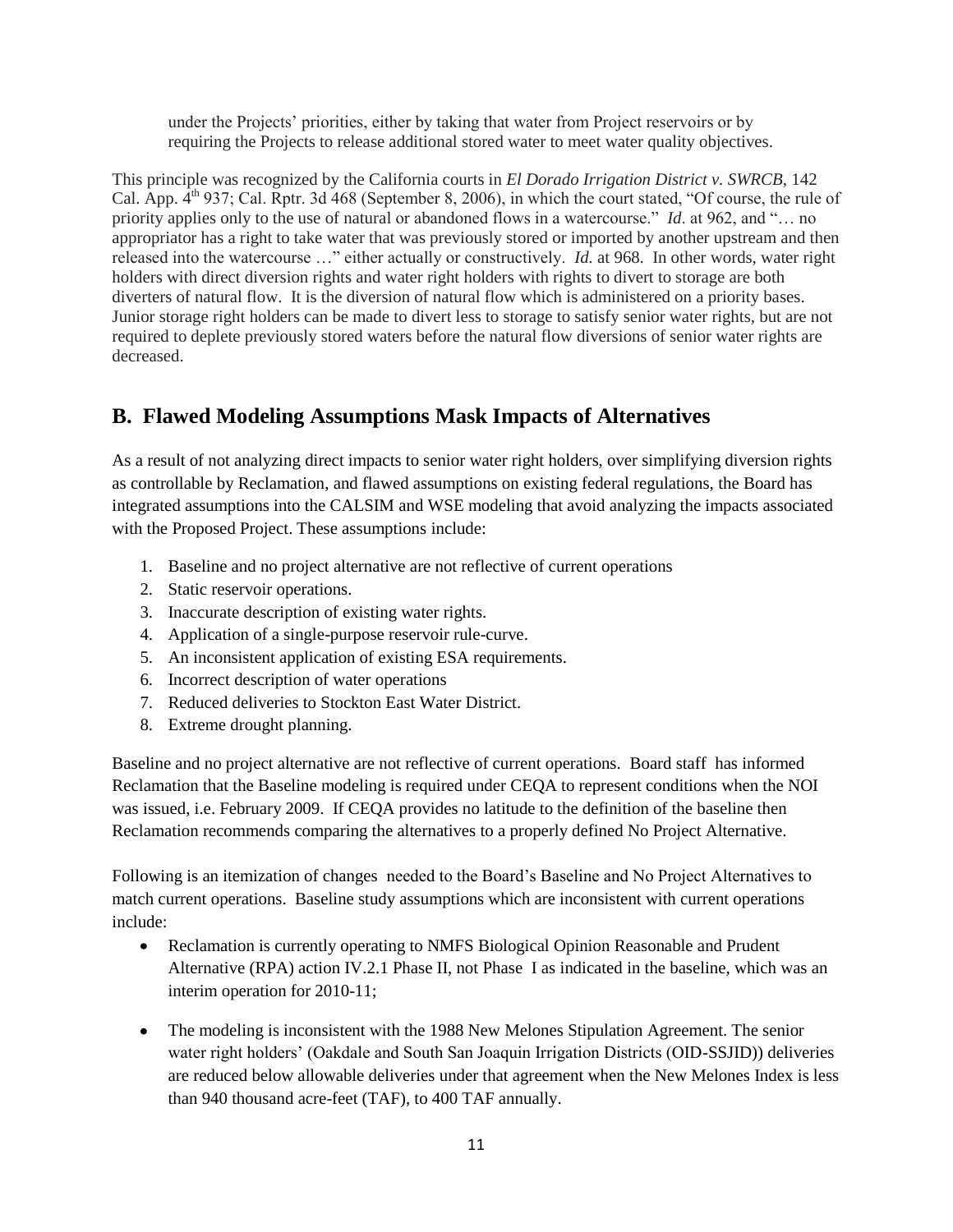- Deliveries to CVP contractors, i.e. Stockton East Water District (SEWD) and Central San Joaquin Water Conservation District (CSJWCD), are limited to a maximum of 90 TAF per year. Reclamation is obligated to operate according to the ruling in [Stockton East Water Dist. v. United](http://www.lexis.com/research/xlink?app=00075&view=full&searchtype=le&search=583+F.3d+1344)  [States, 583 F.3d 1344 \(Fed. Cir. 2009\),](http://www.lexis.com/research/xlink?app=00075&view=full&searchtype=le&search=583+F.3d+1344) and make available SEWD's and CSJWCD's full contract quantities, unless shortages due to hydrologic conditions are in effect.
- Pulse period releases to meet Vernalis Adaptive Management Program (VAMP) target flows (as implemented through the San Joaquin River Agreement (SJRA)) are in the baseline assumptions, even though that agreement has expired. Reclamation is currently operating to a single-step VAMP flow target with water purchased from Merced Irrigation District.
- The SWRCB's CALSIM modeling includes a sale of water from OID-SSJID to SEWD, which no longer occurs.
- The baseline assumes a prolonged drought relaxation for flows required under the 2009 National Marine Fisheries Service (NMFS) Biological Opinion (BiOp) on the Stanislaus. While the BiOp provides for exception procedures, we do not believe the SED assumptions are consistent with the NMFS analysis of the excpetions. The SED assumption is also used in the sensitivity analysis conducted for Appendix L and presumably in the No Project Alternative as well.

Following are the No Project Alternative assumptions which are inconsistent with current operations:

- Reclamation takes issue with the Board's model that shows New Melones as the sole provider of 2006 Water Quality Control Plan Table 3 spring pulse flows. Reclamation's own modeling shows that New Melones cannot be the sole provider of Table 3 flows because the water required to meet these flows is not available to Reclamation under its water rights. A permit condition which cannot be met with water appropriated under the permit, and must, therefore, rely on purchases of water from other diverters, is not reasonable. Reclamation has stated in numerous venues that it cannot operate New Melones in a sustainable manner and meet Table 3 flows. In fact, the Board's own modeling confirms the unsustainable nature of these operations, but simply rectifies the situation by shorting water deliveries from New Melones. This modeling represents a fatal flaw because Reclamation cannot unilaterally short the senior water right holders in this manner. However, Reclamation has voluntarily agreed to continue some limited purchases to assist the Board in implementing its 2006 Water Quality Control Plan Table 3 objectives during this interim period. Sole reliance on New Melones, however, especially over the long run, is unreasonable and leaves those objectives largely unimplemented. Therefore, single-step VAMP target flows, as are currently met through the implementation of Reclamation Spring Pulse Flow Agreement with Merced ID, is the appropriate Vernalis spring pulse flow target to model.
- Reclamation does not make specific releases from New Melones to achieve southern Delta interior salinity objectives. Southern Delta salinity objectives are not implemented through dilution flows.
- $\bullet$ In addition, the modeling does not check whether the dissolved oxygen requirement on the Stanislaus is met; consequently, this requirement is not met a number of times during the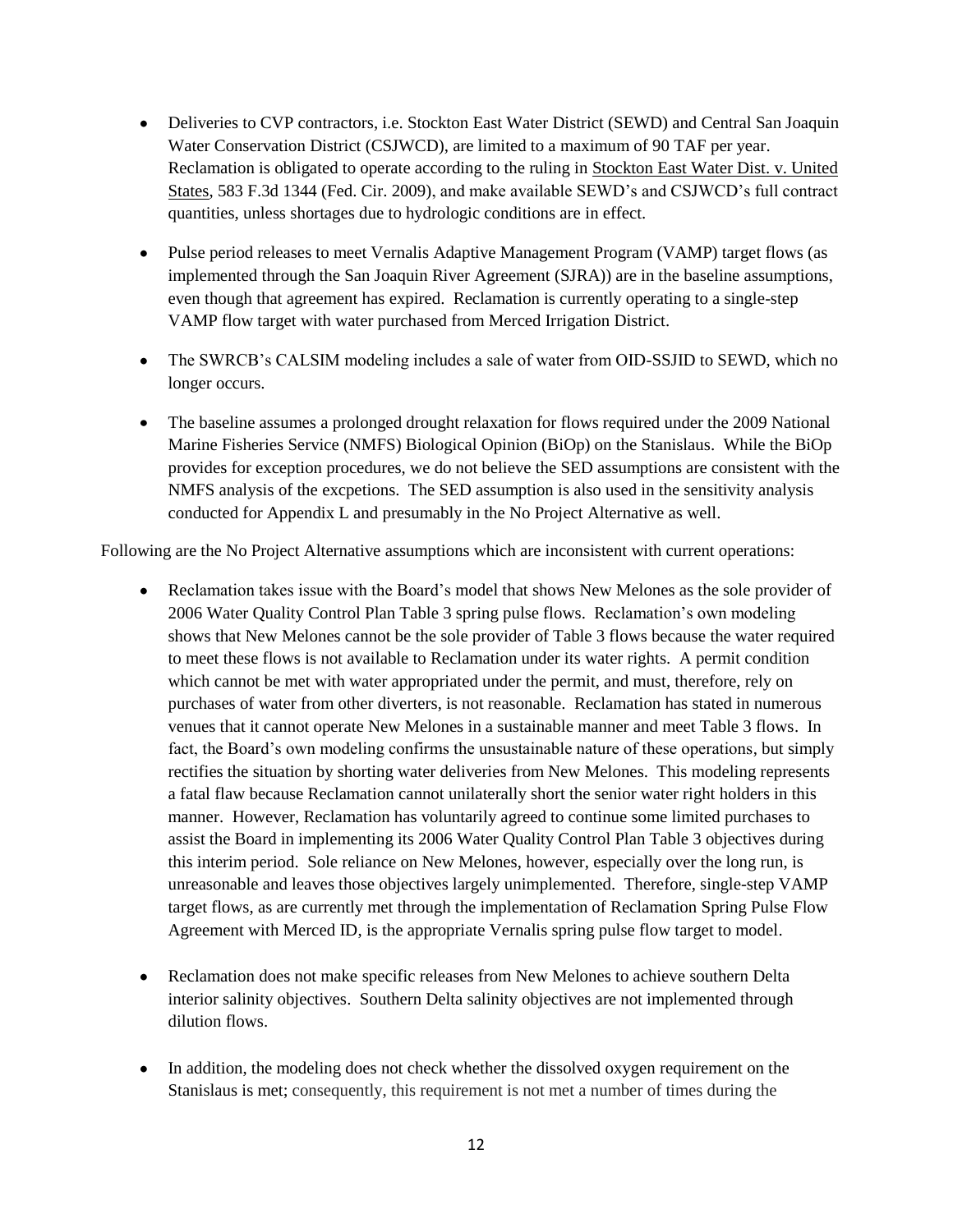simulation. This is a problem not only for the No Project Alternative but for all of the alternatives.

Static reservoir operations. The Board's approach to reservoir modeling allows the Board to avoid analyzing the impacts associated with changes in reservoir volumes. The Board states it has developed the WSE model to "determine the effects on reservoir operations" (p F.1-14) yet it then negates this purpose by designing rule curves for the alternatives "such that the carryover storage in the reservoirs were not worse than the baseline conditions," ( $p F.1-27$ ) while still maximizing diversions. This inevitably results in storages patterns that are very similar to the baseline. Fixing storage patterns to the baseline biases the analysis and shifts all impacts onto deliveries, but the SED fails to analyze how such an operation could be implemented while still meeting existing water right requirements. . This modeling technique effectively eliminates the operation of reservoirs from the impact analysis in the SED.

Modeling New Melones Reservoir operations in this way does not allow Reclamation to comply with the terms of the 1988 Stipulation Agreement. As discussed under the *Water Rights and Diversions are Inadequately Described in the SED* Section of our comments, the 1988 Stipulation Agreement is the agreement which allows Reclamation to satisfy the rights of the senior water right holders (OID/SSJID) on the Stanislaus River. The Board's modeling to keep reservoir elevations relatively constant between the baseline and the alternatives results in a violation of the rights of these senior water right holders. In particular, total Stanislaus deliveries in the WSE model are less than 1988 Agreement amounts during the droughts in the preferred alternative.

Inaccurate description of existing water rights. The Board ignores the existing water rights priority law in describing the Stanislaus River diversion and storage relationships by describing senior water rights holders as "contractors" to Reclamation, implying they are supplied under Reclamation water rights. The Board does not disclose whether it is assuming a water rights change so that junior storage water rights can be exercised in priority to senior direct diversion rights. In fact, because the WSE model used for the alternatives lumps all Stanislaus deliveries together into one aggregate delivery, no distinction is made between junior and senior water rights, and it is impossible to discern how water rights might be affected by the proposed standard. The maximum delivery on the Stanislaus is 750 taf (Appendix F) or 755 taf (Appendix D) in the WSE model, which reflects the sum of OID/SSJID and CVP contractor maximum amounts. However, OID/SSJID rarely divert 600 TAF (CALSIM estimates those diversions as between 381 - 600 TAF). In addition, CVP contractors do not use their full contract supply. This oversimplification of water rights leads to a regionalization of the impacts when those impacts would be localized, and significant to the affected right holders and contractors. It also leads to an unrealistic pattern of annual deliveries, since the 755 taf maximum delivery will be too high in wetter years and drought deliveries will be too low since the 1988 Agreement is not complied with.

Application of a single-purpose reservoir rule-curve. The WSE model attempts to illustrate reservoir management principles of water conservation through the use of a user-defined rule curve between endof-January reservoir storage and water diversion consumptive use. This rule curve is utilized to force a conclusion between a singular beneficial use (diversion-consumptive use) and to hold reservoir storage patterns to those modeled by CALSIM in the baseline. Use of such a rule curve ignores the role that inflow forecasts play in water supply allocations throughout the San Joaquin Basin, where most allocations are based on a combination of storage and inflow. Allocations in CALSIM are designed to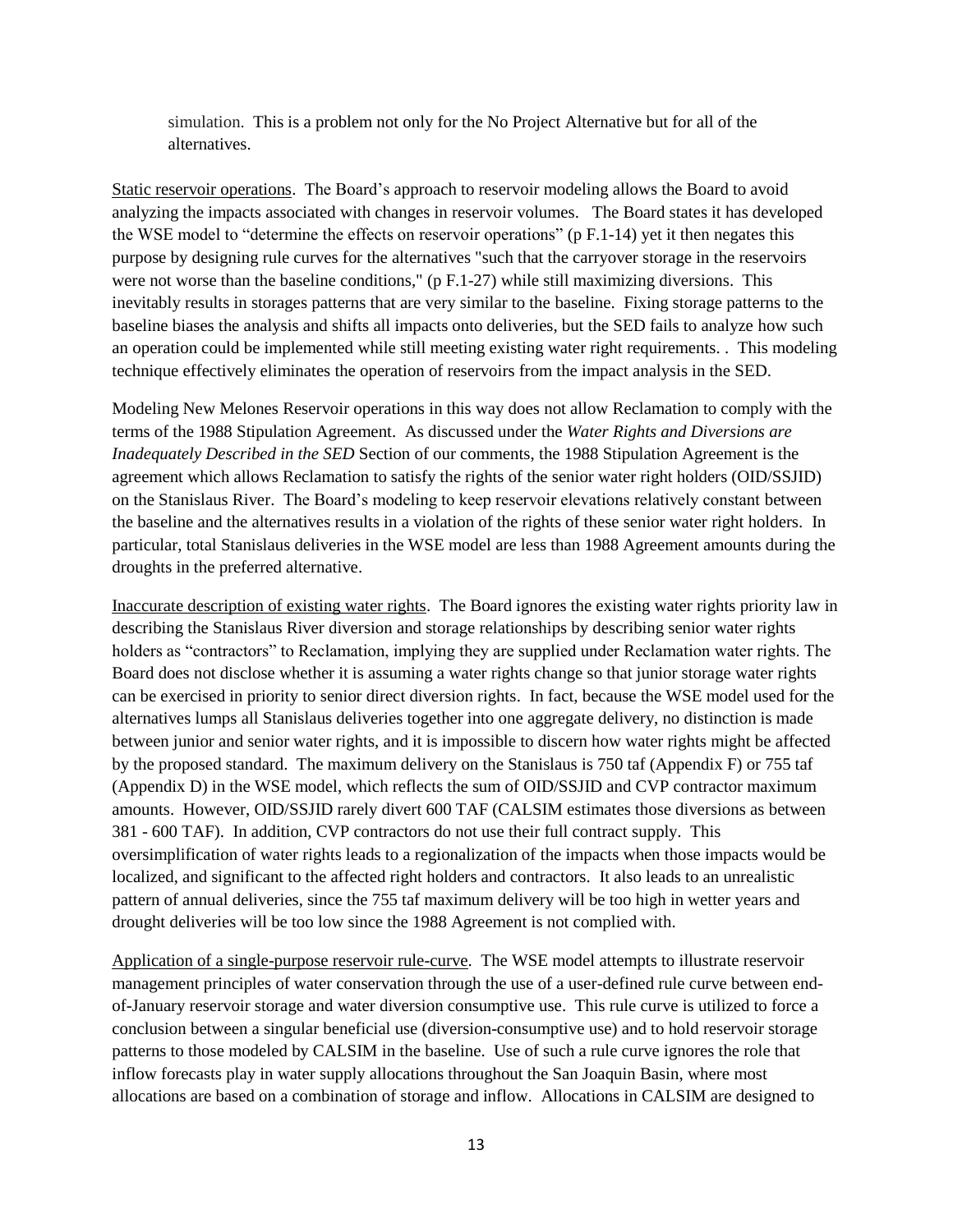manage trade-offs between multiple beneficial uses in order to maximize the efficiency of water supplies through all years and especially through extended droughts (typically limited to the 1928-1934 drought period), and reservoirs are not operated to meet end-of-September volume goals. While according to exceedance plots the behavior of the WSE model may be similar to CalSim (Figures F.1-1 to F.1-3), this obscures the fact that the year to year deliveries would not always correlate closely in the alternatives, due to differences in allocation strategies. Trade-offs between deliveries in wet and dry years will affect the long-term average deliveries used in the impact analysis (for more on this see the section on Extreme Drought Planning below).

The following quote from the Board's SED acknowledges the lack of inflows in water supply allocations: "However, actual reservoir operations would likely include runoff forecasts, which are not reflected in the WSE modeling,that could increase the annual diversion allocations if the forecast runoff was high." (pp. 5-58) But while this might be true for an individual year, it implies that the WSE modeling could understate long-term average deliveries. This is unlikely, because even if high runoff was not used in determining current year deliveries, it will increase storage in subsequent years, which could increase deliveries at that time.

An inconsistent application of existing ESA requirements. "The NMFS BO flows on the Stanislaus River are included in the baseline. However, these flows are not included in the WSE modeling of the LSJR alternatives." "…. because the State Water Board's plan amendment would not directly result in any changes to the NMFS BO flow requirements on the Stanislaus River, actual reductions in flows below the NMFS BO flows would be unlikely as a result of the alternativesThe SED indicates that a conservative assessment of potential impacts on the Stanislaus River that captures a range of flow- related impacts was performed. Flows under the NMFS BO fall within this range. In addition, a sensitivity analysis showing the effects of the alternatives on flows with the NMFS BO in effect is presented in Appendix L, Sensitivity Analyses." (pp 5-58) If "actual reductions in flows below the NMFS BO flows would be unlikely as a result of the alternatives" it is unclear as to why the SED excludes the NMFS BO RPA flows from the alternatives descriptions. The use of the term "conservative assessment" is very confusing in this context, as in the analysis of impacts to agriculture and water service providers a conservative assessment would be to include the RPA flow requirements.

The SED fails to describe the interaction between the proposed flow objectives and the NMFS BiOP RPA flow and temperature requirements on the Stanislaus River. The CALSIM model does not estimate the flows needed to meet the NMFS BiOp RPA temperature requirements. (WQ-3, Figure 20-3) The SED also fails to consider how the proposed flow objectives interact with existing DFG, AFRP, and RPA requirements for flow and quality (whether it will result in additional or lower flow requirements due to changes in reservoir volumes). It is also unclear whether the SED assumes the current exception procedure for the Stanislaus River temperature RPA is still in place.

The SED baseline also assumes that the interim 60 day pulse flow NMFS RPA action IV.2.1 Phase I is in place and is met with unlimited releases from New Melones (i.e. no annual release cap). This was an interim standard that was only required for 2010-11.

Incorrect description of water operations. There are several incorrect statements on this topic, many relating to the New Melones Index (NMI):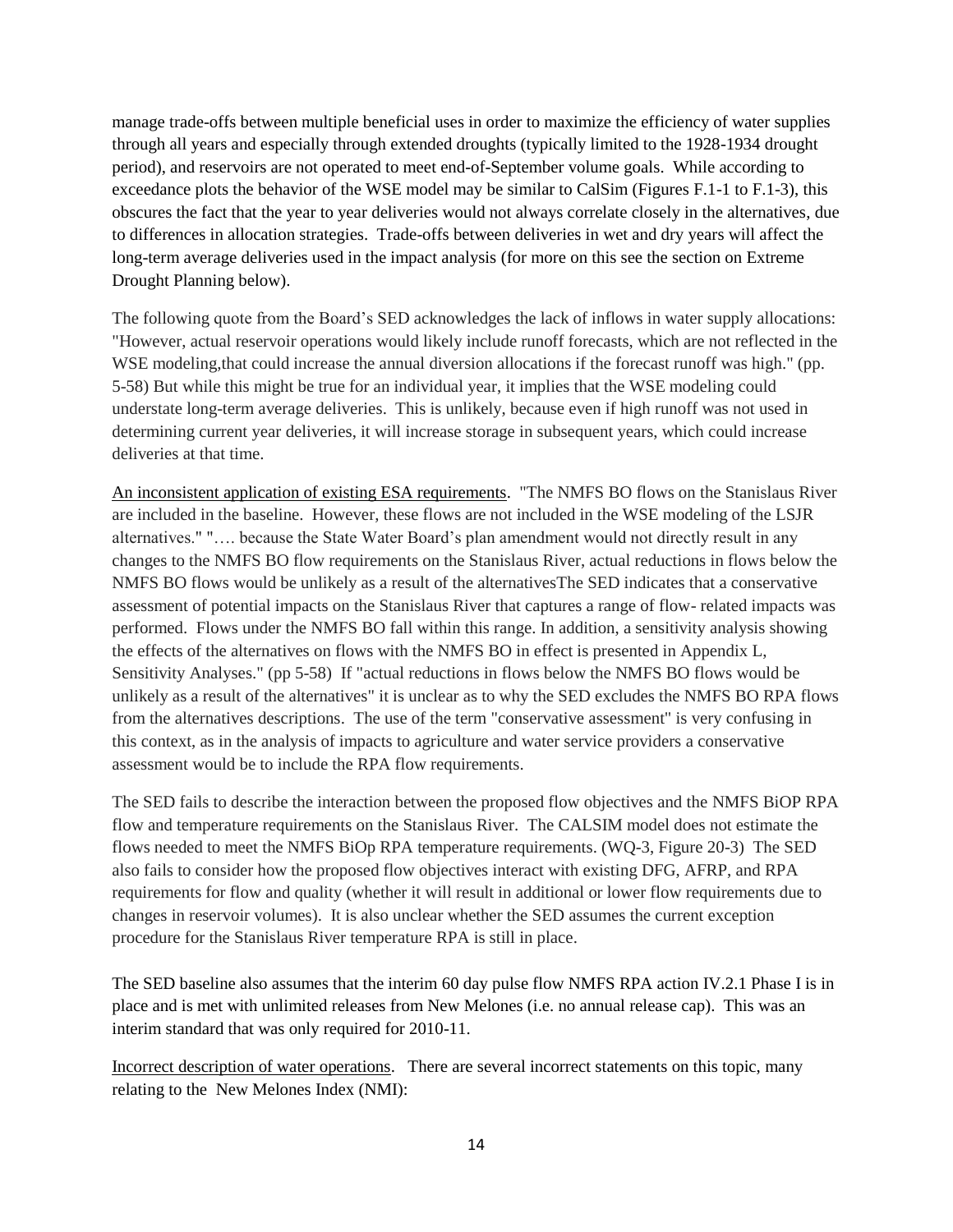- 1. "CALSIM calculates annual Stanislaus River diversions using the end-of-February storage plus actual March to September reservoir inflow." (pp. 5-57) "The annual water supplies, flows, and salinity control releases are allocated based on the NMI value each year." (pp. D-8) "The CALSIM model used the NMI to reduce the deliveries when the combination of New Melones Reservoir storage and projected runoff was reduced." (pp. D-19) These statements are incorrect. While SEWD-CSJWCD deliveries are based on the NMI, OID/SSJID deliveries are based on annual New Melones inflow as required under the 1988 Stipulation Agreement. There is also asmaller diversion on the Stanislaus that is not based on NMI (e.g. the 20 taf annual diversion at Ripon).
- 2. "The diversions and releases from the Tuolumne and Merced Rivers are estimated from the annual runoff." (pp. 5-57) This is not true. The primary deliveries on the Tuolumne use March storage +Apr-Jul inflows as their index. The primary deliveries on the Merced uses March storage + Apr-Sept inflows as their index. There are also other smaller diversions on both rivers that are not based on runoff or these indexes.
- 3. "However, CALSIM did not fully meet the NMFS BO in all years because the CALSIM model sometimes 'ran out' of allocated water in January and February and also reduced the pulse flows in March and in May of a few years." (pp. D-8) This needs clarification, as this description does not make sense in terms of how CALSIM allocates water to the RPA. The CALSIM model used here reduces the NMFS BO annual allocation to 98.9 taf or less when NMI is  $\lt$  1400. This offramp is not in the App E schedule in the BO, but was added to some versions of CALSIM to reduce instances of New Melones going to dead pool. Clarification is needed as to the role and rationale for this assumption.
- 4. "Because the NMI is dependent on the end-of-January reservoir storage," (pp. D-16.) The NMI uses end of Feb storage.
- 5. "The Vernalis EC for baseline in April–August were also less than the EC objective in all years except for one year in August  $11$ ." (pp. 5-93) Footnote 11 states "This was a CALSIM error where New Melones Reservoir storage was 0 TAF and Stanislaus River flow was 0 cfs." This is not a CALSIM error. If the EC objective was not met in this month, it is probably because the reservoir was at minimum pool and there was no more water to be released to improve water quality.

Reduced allocations to Stockton East Water District. Under [Stockton East Water Dist. v. United States,](http://www.lexis.com/research/xlink?app=00075&view=full&searchtype=le&search=583+F.3d+1344)  [583 F.3d 1344 \(Fed. Cir. 2009\),](http://www.lexis.com/research/xlink?app=00075&view=full&searchtype=le&search=583+F.3d+1344) Reclamation must make the full contract amount available (155 TAF) unless the water is unavailable due to hydrologic conditions. The baseline must include this as an assumption in order to fully assess impacts of alternatives. The CALSIM model also includes a sale of water from OID-SSJID to SEWD, which no longer occurs. This is another example of an incorrect modeling assumption in the baseline study.

Extreme drought planning. The hydrologic dataset utilized in the SED analysis is a modified hydrologic trace of historical conditions (1922-2003). This set of hydrologic information contains two very severe drought periods; the 1930's drought and the 1990's drought. Because drought planning principles will affect reservoir operations throughout the entire period of analysis, it is imperative that the SED clearly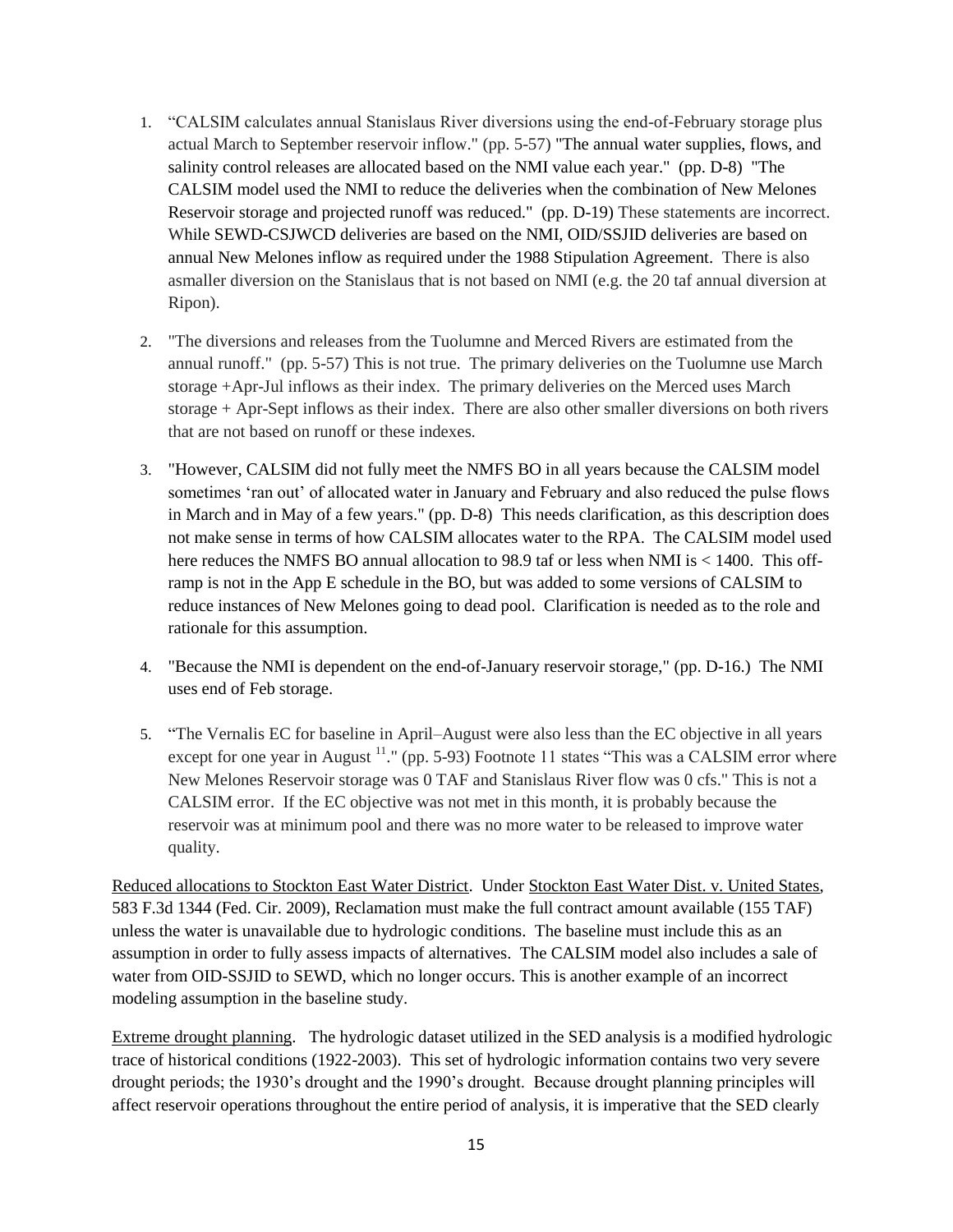articulate the drought planning assumptions in the baseline and the alternatives, and describe the impacts that occur during the drought planning horizon. Basin plans, in order to accurately depict and analyze impacts to reservoirs, should acknowledge a reasonable drought planning horizon, because stored water availability is most important during periods of extended droughts. Generally, in California, that drought planning horizon of context has been the 1930s drought. So if a drought of significantly worse severity occurs, water will not be available to fully meet all beneficial uses. The severity of the 1990s drought must be disclosed and contrasted with the 1930s drought, in order for the Board to properly assess the new objectives and the balancing of multiple beneficial uses.

Two examples of how drought management principles could affect the results of this analysis are described here. First, is that the average annual deliveries used in the impact analysis in the SED can vary depending on how deliveries are maintained in droughts, versus other years. This is because the operational principle of conserving storage in non-drought years so that it will be available during droughts has a tendency to reduce average annual deliveries. An operation that sacrifices deliveries in droughts will have higher average annual deliveries. The SED should analyze the potential for these effects, by analyzing patterns during different water year types. Below Normal Years, especially within drought sequences, can experience the widest range of impacts and it may be more critical to consider the balance of beneficial use needs in this year type.

Second, while under most analyses the 1990s drought is considered to be more severe than the 1930s drought in the San Joaquin Basin, changes in the structure of fish flow requirements could change this fact and also the relative impacts of drought on other beneficial uses. Specifying fish flow requirements based on percent of unimpaired inflow versus the New Melones Index has the potential to have this effect. Which drought is more severe for a given regulatory structure will affect reservoir operations throughout the period being analyzed. In conclusion, in order to properly assess impacts, the analysis in the SED needs to include explicit consideration of drought planning principles, such as which drought the system can operate through, and if it will ever be necessary to off-ramp either fish flow releases or deliveries during certain extreme drought situations. For more on these principles, see past comments of Interior, which more fully discuss the importance of the drought planning horizon and drought management principles.

# **C. Impacts Not Disclosed by the SED**

Reclamation performed two CALSIM studies, a Baseline/No Project Alternative and the Preferred Alternative study using more realistic assumptions than those in the SED in order to identify impacts that were not disclosed by SED modeling. The following table compares the assumptions in Reclamation's studies with those in the Board's studies (primarily for Stanislaus operations):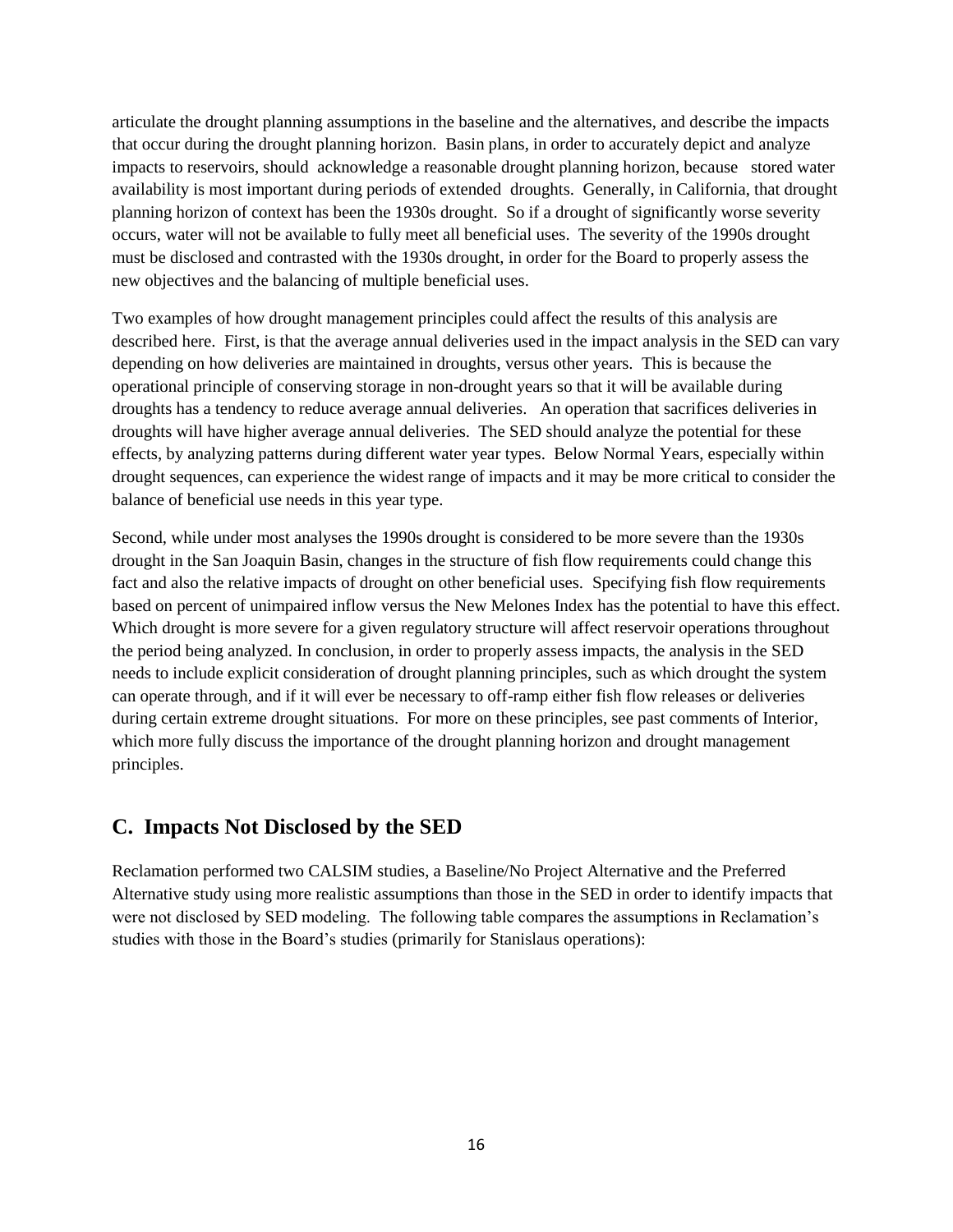| Key<br>Assumptions                                    | <b>SWRCB's Modeling</b>                                                        |                                                                         |                                                               | Reclamation's Modeling                          |                                                       |
|-------------------------------------------------------|--------------------------------------------------------------------------------|-------------------------------------------------------------------------|---------------------------------------------------------------|-------------------------------------------------|-------------------------------------------------------|
|                                                       | <b>Baseline</b>                                                                | No Project-<br><b>LSJR</b>                                              | Preferred LSJR<br>Alternative                                 | $No Project -$<br>LSJR/Baseline                 | Preferred LSJR<br>Alternative                         |
| <b>Vernalis Spring</b><br><b>Pulse Flow</b><br>Target | <b>VAMP</b><br>according to<br><b>SJRA</b>                                     | D-1641, Table<br>3                                                      | Release of 35%<br>Unimpaired<br>Inflows, Feb-<br>June         | VAMP-like<br>met with<br>Merced ID<br>Agreement | Release of 35%<br>Unimpaired<br>Inflows, Feb-<br>June |
| Stanislaus flow<br><b>RPA</b>                         | Yes, with<br>drought<br>relaxation                                             | Yes, with<br>drought<br>relaxation                                      | N <sub>o</sub>                                                | Yes                                             | Yes                                                   |
| Vernalis 60-day<br>pulse RPA                          | Yes                                                                            | N <sub>o</sub>                                                          | N <sub>o</sub>                                                | N <sub>o</sub>                                  | N <sub>o</sub>                                        |
| <b>CVP</b> Contractor<br>Allocation                   | Max 90 taf                                                                     | Lumped with<br>other<br><b>Stanislaus</b><br>deliveries in<br>WSE model | Lumped with<br>other Stanislaus<br>deliveries in<br>WSE model | Max 155 taf                                     | Max 155 taf                                           |
| <b>OID/SSJID</b><br>Allocation                        | 1988<br>Stipulation<br>Agreement,<br>except 400 taf<br>when $NMI <$<br>940 taf | Lumped with<br>other<br>Stanislaus<br>deliveries in<br>WSE model        | Lumped with<br>other Stanislaus<br>deliveries in<br>WSE model | 1988<br>Stipulation<br>Agreement                | 1988 Stipulation<br>Agreement                         |
| DO Check                                              | Yes                                                                            | N <sub>o</sub>                                                          | N <sub>o</sub>                                                | Yes                                             | Yes                                                   |

Reclamation's modeling identified additional impacts from implementing the proposed action that require analysis in the SED. Additional impacts include:

Impacts to cold water pool, temperature, dissolved oxygen (Chapter 7) due to reduced annual  $\bullet$ storage and carryover storage in reservoirs, which are not specifically modeled in CALSIM but require additional tools ("the end-of-September storage is generally an indicator of potential effects to stream temperature" at pp. F.1-27);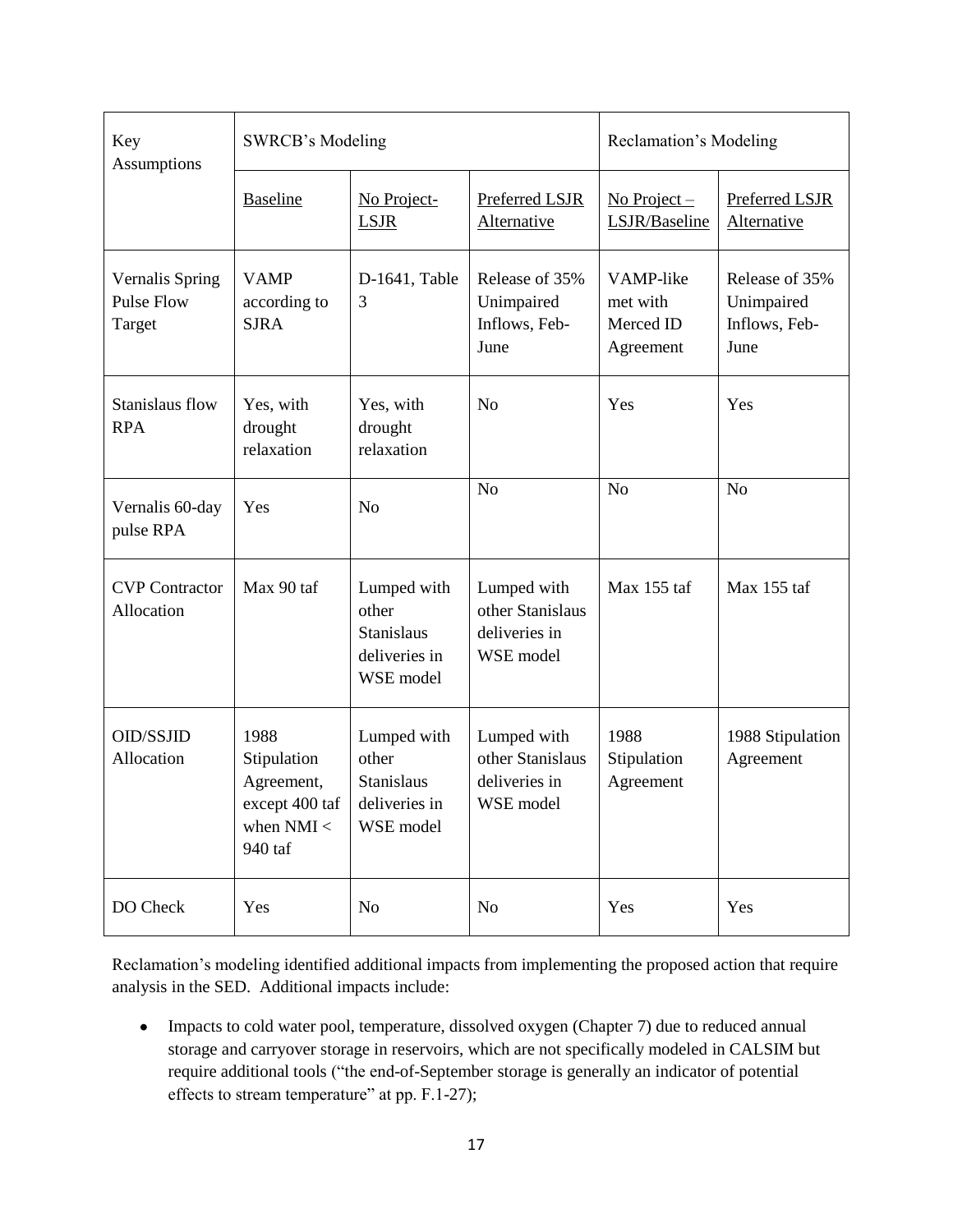- Impacts to existing Bay-Delta objectives and water supply (Chapter 5) due to reduced annual storage and carryover storage in reservoirs, which would inform the Board's balancing responsibility;
- Impacts to service providers and agriculture (Chapters 11 and 13) due to reduced water supply and dilution flows due to reduced annual storage and carryover storage in reservoirs, which would inform the Board's balancing responsibility; and
- Impacts to hydropower generation (Chapter 14, Appendix J) due to reduced year round reservoir elevations, which would inform the Board's balancing responsibility.

The results of Reclamation's modeling simulations illustrate in more detail the major impacts to water supply, reservoir operations, cold water storage, power supply and recreation, as described below and shown on the accompanying graphs and tables:

WATER SUPPLY: Water deliveries to Central Valley Project (CVP) contractors during drought periods are significantly impacted; average deliveries are reduced from 36.8 TAF to 23.9 TAF under baseline and with proposed standard conditions, respectively. This means that SEWD/CSJWCD would only receive 15% of their contracted water supply during a drought period. It is unreasonable to assume that CVP contractors would not augment their water supply with increased groundwater pumping under these circumstances. Given the critical overdraft of that groundwater basin, this analysis serve to illustrate the kind of localized impacts that would occur as a result of implementing the proposed standard.

It is for this reason that the Board must clearly identify whose rights they intend to modify now, rather than simply forgo any meaningful analysis of the impacts until after they have adopted the standards and foreclosed the opportunity to look at alternatives that would lessen the impacts.

| All data in     | All        | OID-                         | Total OID-     | <b>CVP</b>  | Total CVP    |
|-----------------|------------|------------------------------|----------------|-------------|--------------|
| taf             | Deliveries | <b>SSJID</b><br><b>SSJID</b> |                | Contractor  | Contractor   |
|                 | (annual    | Deliveries                   | shortages in   | Allocations | shortages in |
|                 | avg)       | (annual                      | droughts (when | (annual     | droughts     |
|                 |            | avg)                         | hitting        | avg)        | (when below  |
|                 |            |                              | minimum pool)  |             | power pool)  |
|                 |            |                              |                |             |              |
| <b>BASELINE</b> | 649        | 514                          | 414            | 115         | 42           |
| <b>SWRCB</b>    |            |                              |                |             |              |
| 35% RPA         | 625        | 505                          | 1133           | 100         | 96           |

RESERVOIR OPERATIONS: Operations of the New Melones Reservoir are unsustainable under current water rights, permit conditions, and other requirements, and implementation of the proposed alternative will worsen this situation. This is shown by the data in the previous and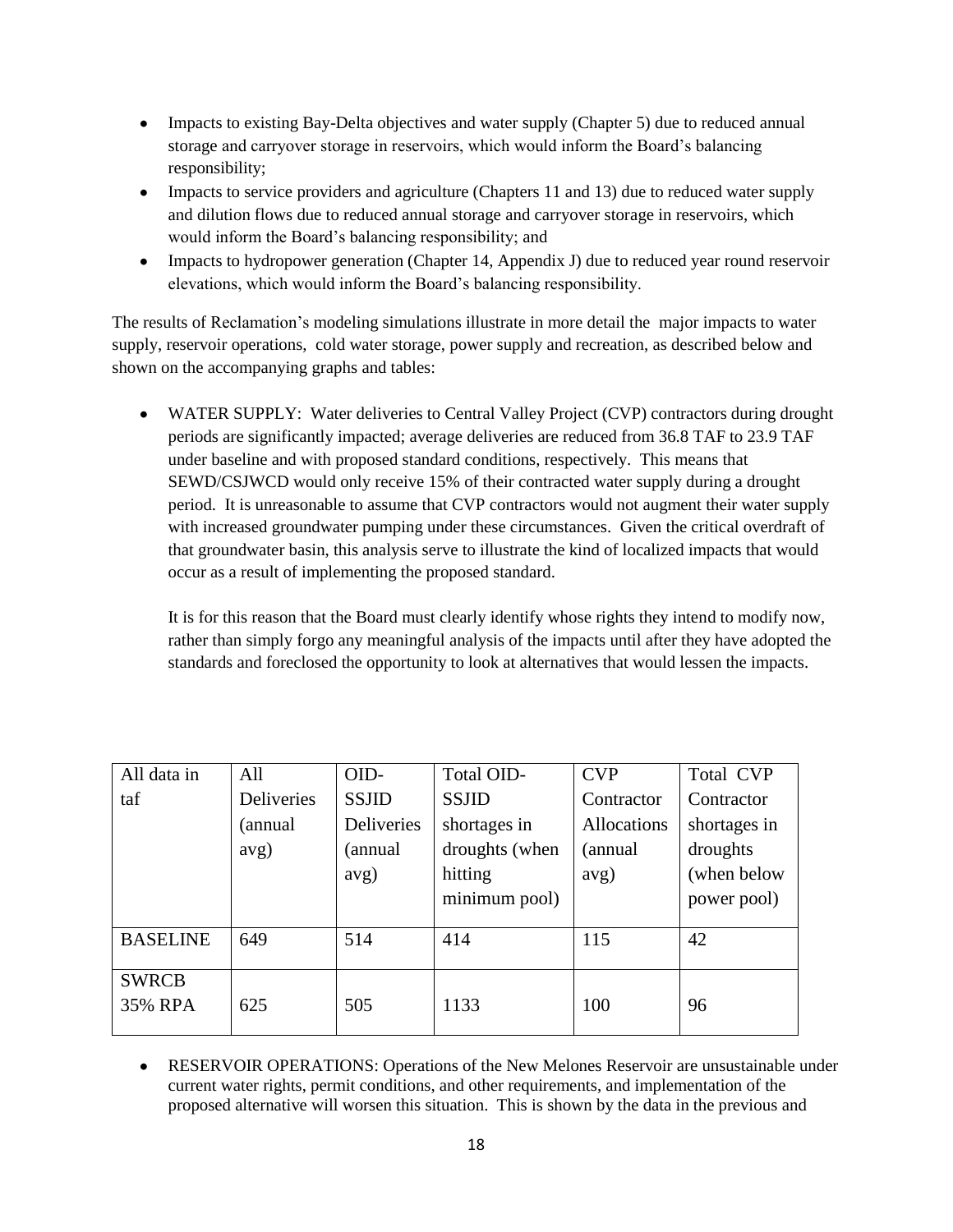following tables. The table below shows that in CalSim New Melones is at minimum pool in 18 months during the baseline (during both the 1930s and 1990s droughts), a condition that worsens to 40 months in the preferred alternative. The table above shows the deliveries to OID-SSJID and CVP contractors that are impossible to make during these periods when the reservoir is at minimum pool. Shortages to OID-SSJID in particular increase drastically (from 414 taf total to 1.133 maf total). When the reservoir is at dead pool in the model, required releases for other permit conditions such as salinity releases, the RPA, and the 35% standard will also be missed (not shown). The bottom line is that this modeling shows that the aggregate demands on New Melones are greater than available inflow even under baseline conditions, and the preferred alternative would worsen this situation. These facts need to be incorporated into the analysis in the SED to properly evaluate the impacts of the preferred alternative.

|                      | Avg New Melones       | Months at          | Months below   |
|----------------------|-----------------------|--------------------|----------------|
|                      | <b>EOSept</b> storage | minimum pool       | minimum power  |
|                      | (taf)                 | $(80 \text{ taf})$ | pool (300 taf) |
|                      |                       |                    |                |
| <b>BASELINE</b>      | 1233                  | 18                 | 54             |
| <b>SWRCB 35% RPA</b> | 1016                  | 40                 | 124            |
|                      |                       |                    |                |

- POWER SUPPLY: Neither Chapter 14 nor Appendix J include an evaluation of the potential impacts of the alternatives, including the preferred alternative, on California's resource adequacy. Following the Western Electricity Crisis of 2001, California and the entities responsible for power system reliability, i.e. the North American Electric Reliability Corporation (NERC) and the Western Electricity Coordinating Council (WECC), became concerned that the deregulated electricity markets do not provide timely incentives for the construction of sufficient generation resources to reliably meet electric load. As indicated on NERC's website, "NERC defines the reliability of the interconnected bulk power system in terms of two basic and functional aspects:
	- o Adequacy The ability of the bulk power system to supply the aggregate electrical demand and energy requirements of the customers at all times, taking into account scheduled and reasonably expected unscheduled outages of system elements.
	- o Security The ability of the bulk power system to withstand sudden disturbances such as electric short circuits or unanticipated loss of system elements from credible contingencies."

Both NERC and WECC assess the resource adequacy of the bulk power system and Western Interconnection, respectively, on an annual basis.

With the passage of Assembly Bill (AB) 57, which was signed by Governor Davis on September 24, 2002, California instituted a resource adequacy mandate, which has progressively been applied to all load serving entities (LSEs) in the state. That mandate calls for 115% to 117% of generation in excess of forecasted peak load to be in place a year before each peak load period, which typically occurs in July or August.

The preferred alternative has a potentially significant impact on resource adequacy. As shown on the following graph, New Melones storage is significantly impacted in all years under the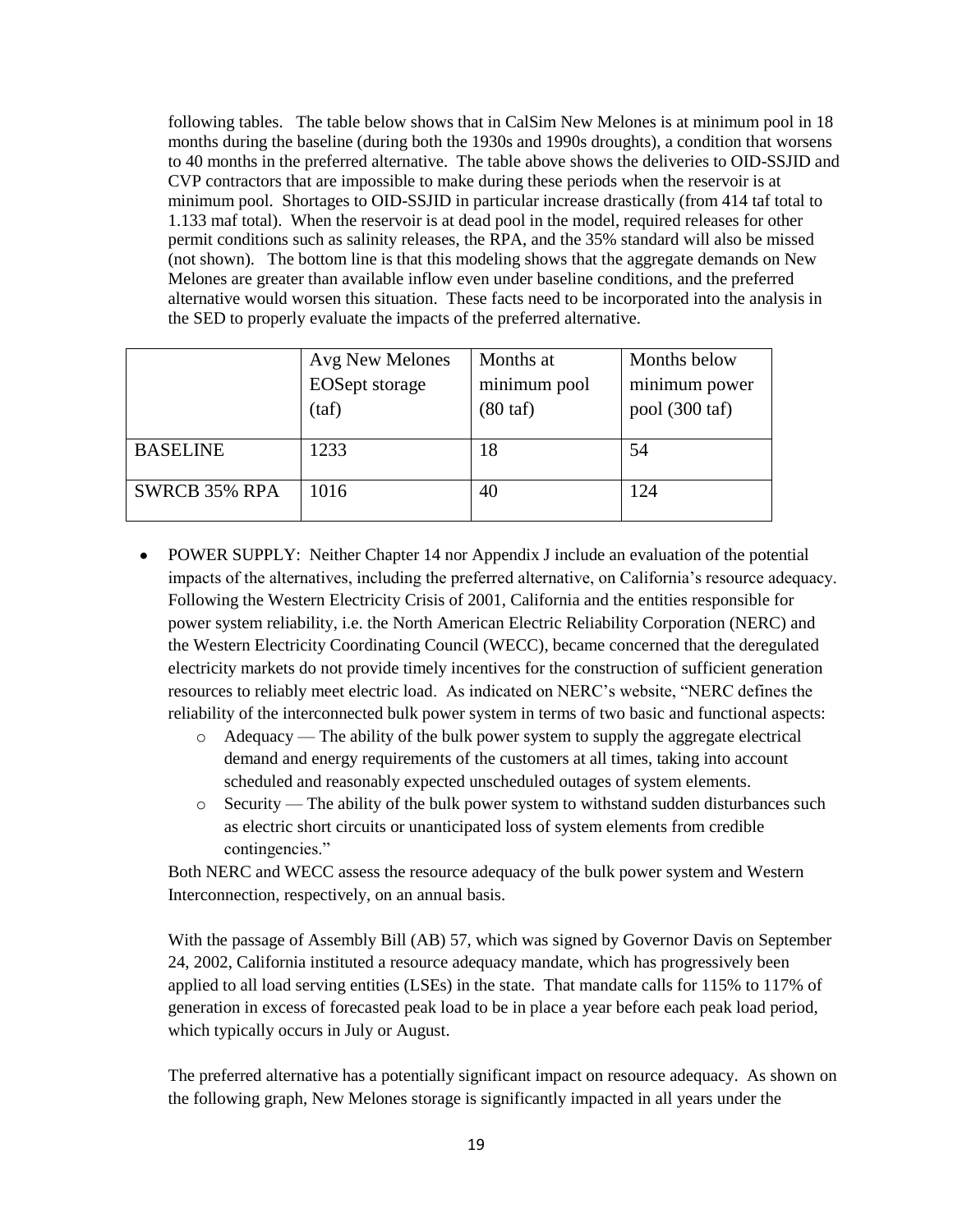preferred alternative. The other major rim reservoirs would likely be impacted in a similar manner. This impact not only reduces summertime generation, but also summertime capacity, i.e. the ability to generate at a certain megawatt (MW) output as shown on the second graph below. On average summer capacity would be reduced from 310 MW to 280 MW at New Melones power plant. As previously stated, the Board's assumption that groundwater pumping would not increase is likely incorrect. So, not only would generation capacity decrease, but load would increase resulting in a potentially significant impact to resource adequacy.

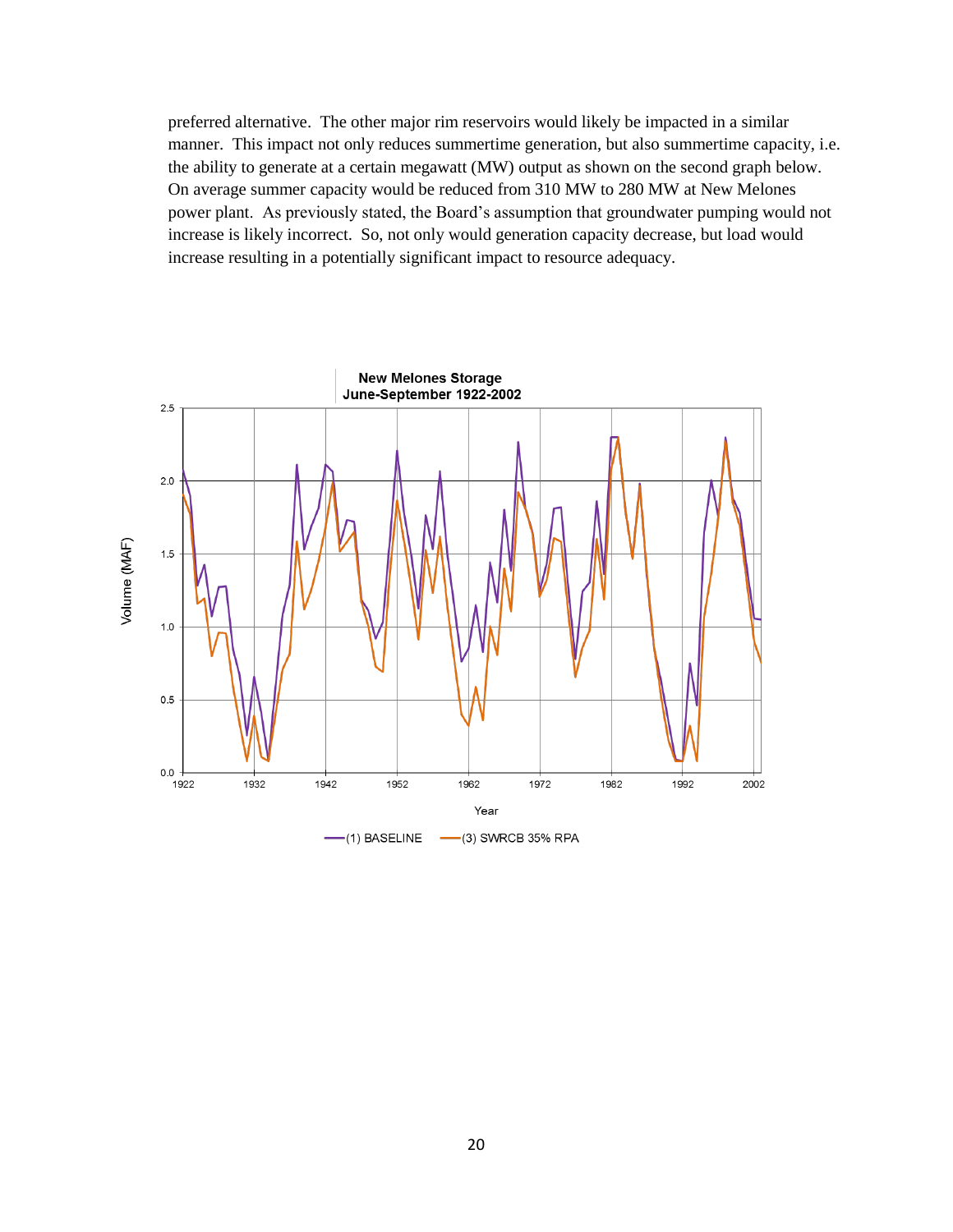

Compared to baseline operations, storage averaged over all months and all years is reduced by 16%. Because the proposed standard tends to shift releases to the spring months, storage in July and August, typically the two months of highest power demand in California, is reduced 17%. From the LTGEN model, which was run using CalSim results, New Melones power generation is reduced 10 gigawatthours (gwh) on average over these two months at the time of year power generation is needed most. During the 1930s and 1990s droughts, generation is reduced on average by 18 gwh.

COLD WATER STORAGE: The impact to the September cold water pool, which is important for fall pulse flow operations is also potentially significant. The following two graphs show the impact to September storage averaged over all years and during droughts. The first graph shows a 17% reduction in storage averaged over all years. As shown in the second graph, September end-of-month storage is reduced by 22% under the proposed standard as compared to baseline operations. This exacerbates Reclamation's ability to manage New Melones to satisfy fishery temperature targets in the fall.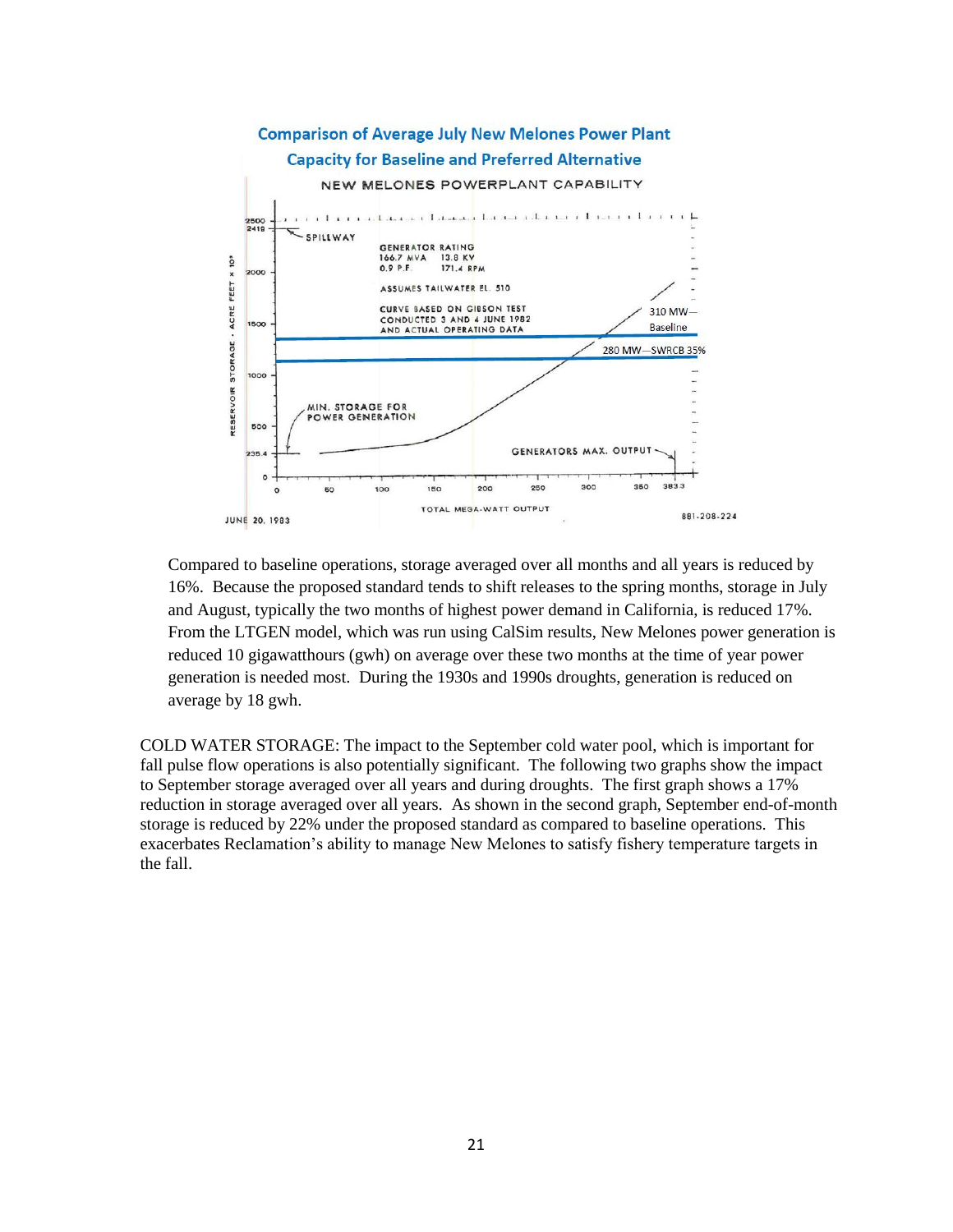**Storage - New Melones Storage All Years - Average September**

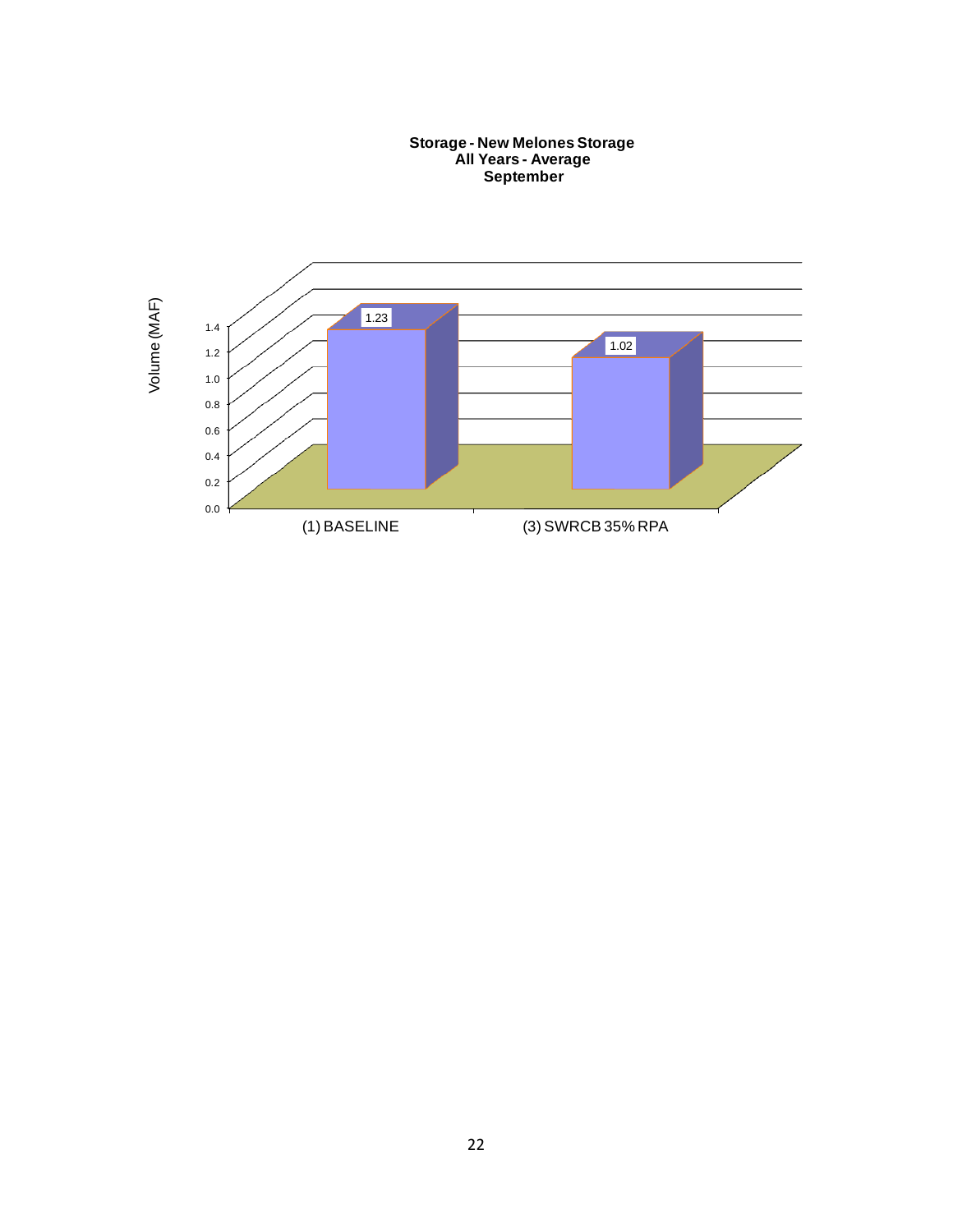

RECREATION: The preferred alternative results in potentially significant impacts to boating and  $\bullet$ aesthetics at New Melones Reservoir. At elevation 975 ft. (1.25 MAF storage), the Angels Creek Boat Ramp becomes unusable. Below elevation 900 ft. (0.72 MAF storage), most of the boat ramps become unusable.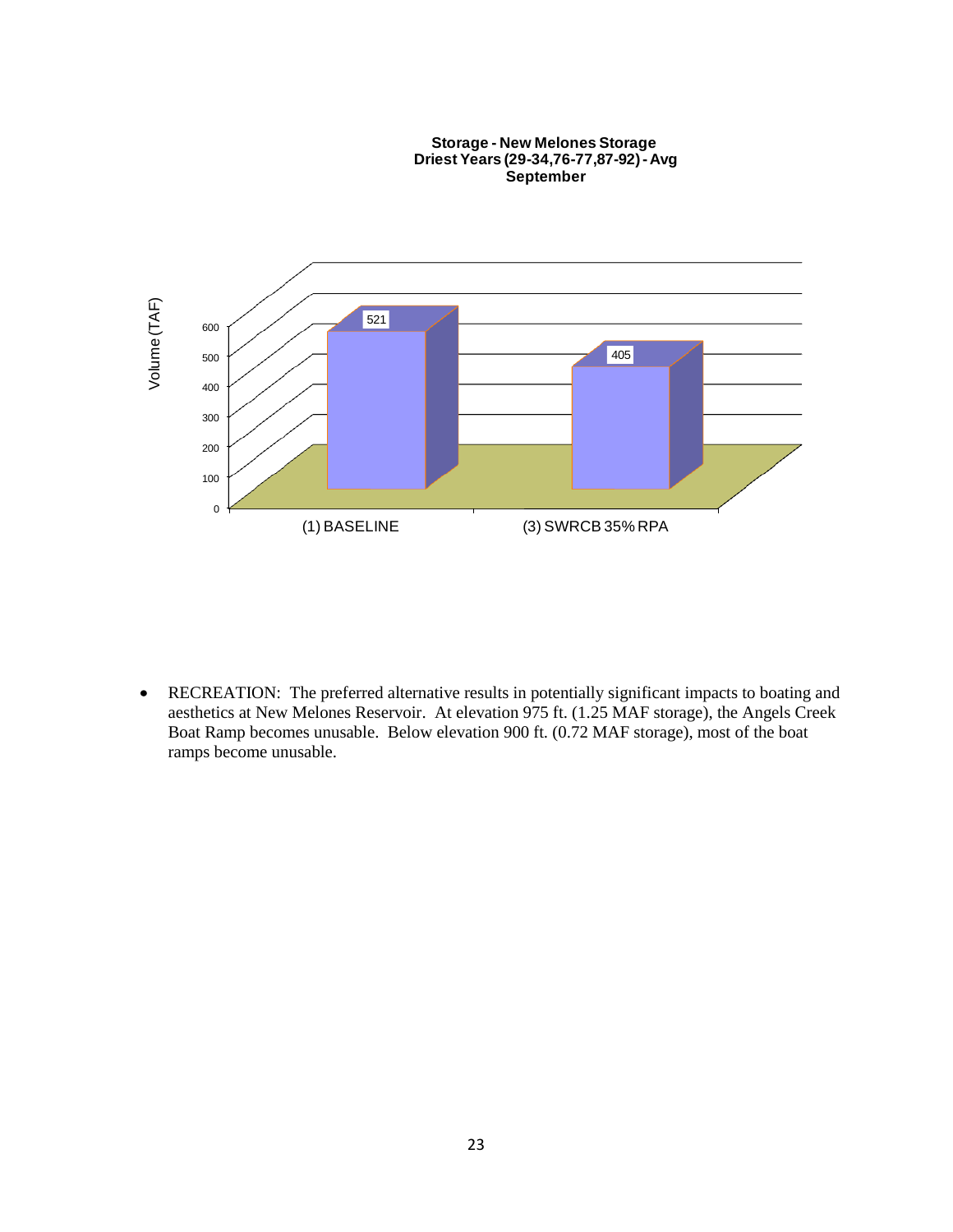### **D. Comments on the South Delta Water Quality Objectives**

There are several problems with the SED as it describes the South Delta salinity objectives. First, the objective of the reevaluation of salinity objectives is not "elevated salinity in the Delta" (pp. 3-25), but to "review water quality objectives for the protection of southern delta agricultural beneficial uses" (December 2012 SJR Flow and Southern Delta Salinity Technical Report page 1-1) due to updated technical information (Salt Tolerance of Crops in the Southern Sacramento-San Joaquin Delta). In the past, the Board has carefully followed Clean Water Act requirements to develop and review objectives in light of science related to the beneficial use being protected. In this case, the Board states it is addressing "elevated salinity", but really it is making new findings that crops in the southern Delta are not as impacted by salt as it previously thought. The second problem in the SED relating to the South Delta salinity objectives is the Board's pre-determinations made with respect to allocation of responsibility for their implementation. The Board's 1995 Environmental Report, Appendix 1 to the Water Quality Control Plan for the San Francisco Bay/Sacramento-San Joaquin Delta Estuary summarizes the Board's past findings:

The SWRCB determined that, because the Delta SWP and CVP facilities had no apparent direct impact on water quality conditions in the southern Delta, requiring the projects to meet southern Delta agricultural objectives could not be justified. Water Right Decision 1422 (SWRCB 1973), adopted for the New Melones Project in 1973, already required releases of water from New Melones Reservoir for the purpose of maintaining a mean monthly total dissolved solids concentration no greater than 500 parts per million (ppm) in the San Joaquin River at Vernalis. (1995 Environmental Report at pp. III-1)

The underlying principle of the 1978 Delta Plan and D-1485 standards is that water quality in the Delta should be at least as good as those levels which would have been available had the State and federal water projects not been constructed (i.e., without project conditions), as limited by the constitutional mandate of reasonable use. The standards include adjustments in the levels of protection to reflect changes in hydrologic conditions experienced under different water year types.  $(pp. III-1)$ 

WRO 95-06, which approved a Reclamation/DWR plan to partially implement the 1995 Bay-Delta Plan, stated the reasons why more flow at Vernalis is an inappropriate solution to south Delta salinity:

Objectives to protect the beneficial uses in the southern Delta previously have been implemented largely through releases of fresh water from New Melones Reservoir. The fresh water releases help compensate for diversions of fresh water that have left mainly salty return flows in the San Joaquin River. While fresh water releases from New Melones Reservoir should continue, they do not prevent salts from entering the river. Return flows and drainage from agricultural operations add salts to the San Joaquin River. Also, there has not been enough fresh water available in every year to meet the water quality objectives. Therefore, future actions will be needed to reduce the amounts of salts in the San Joaquin River during periods when higher levels of salt would violate the objectives. (SWRCB 3b, Appendix I, p. IX-2.) Such actions already have been initiated. (WRO 95-06 at pp. 41-42).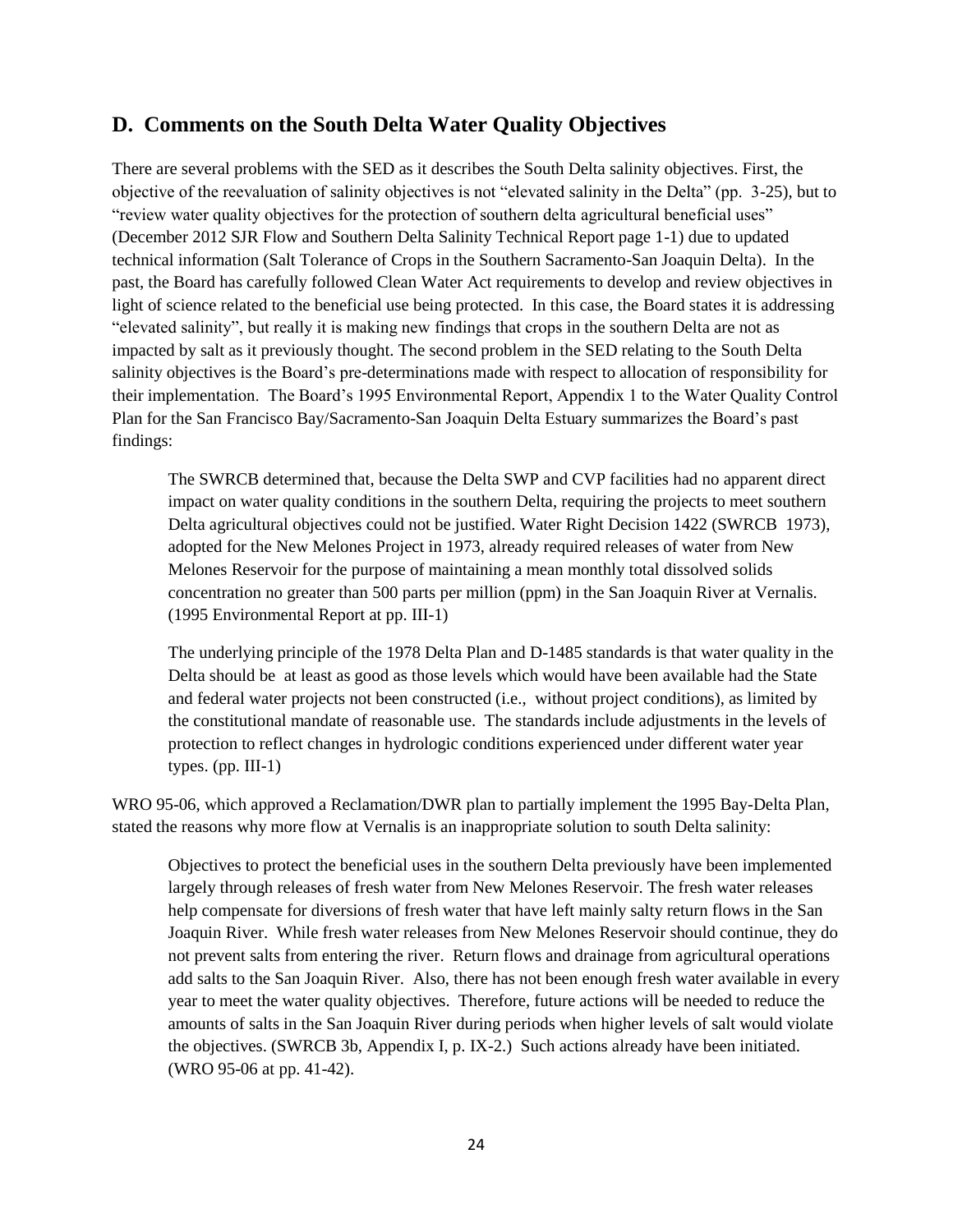This is also indicative of the future of salinity control in the San Joaquin valley, which will be focused on recycling, reducing drainage to the river, and treatment as opposed to increases in dilution by fresh water sources such as from water stored in New Melones.

Reclamation's petition to change the salinity standard at Vernalis in 1995 was also based on the Board's establishment of a science-based salinity objective to protect a beneficial use. Now the Board has reevaluated this science, which concludes that the same protection can be provided with a higher level of salinity. But the SED does not examine a change in the Vernalis standard, in spite of the new science supporting the change (even as an alternative). This assumption suggests that the Board now believes that Reclamation is responsibile for more than the salt load in the San Joaquin River, which is counter to the existing record. The SED offers no justification for this assumption, other than that the assumption clearly limits the responsibility of the Board in its impact and antidegradation analysis. The SED offers us no view of south Delta salinity with a different Vernalis objective, or an alternative with equal standards (with some allocation of responsibility down the road), and so no ability to determine whether the Board is providing reasonable protection or wasting water through a much stricter standard on the lower San Joaquin River. In reality, because the standard is held constant for Vernalis, there are no meaningful alterntives provided in the SED. The Board simply changes the interior standard, then compares that standard to the current condition without any analysis of the need for adjusting the standard at Vernalis to match the Beneficial use. While this approach lacks adequate alternatives analysis pursuant to CEQA, it also drastically changes the Boards own pilicies with regards to the beneficial use of water for providing dilution flows in excess of that required to meet the standard.The SED does not provide any additional information that would support the apparent change in the Board's position on the role of exports or Vernalis salinity in the implementation of south Delta objectives. The SED does not present any additional information on factors previously identified as contributing to south Delta salinity, but not addressed through regulation ("Water quality in the southern Delta downstream of Vernalis is influenced by San Joaquin River inflow; tidal action; diversions of water by the SWP, CVP, and local water users; agricultural return flows; and channel capacity" in D-1641 at pp. 86-87). Reclamation is unaware of any conditions that would prevent the Board from working with the Central Valley Regional Water Quality Control Board to explore and address these factors.

Until Water Rights Decision 1641, project responsibility for the southern Delta salinity objectives were limited to maintaining San Joaquin River water quality. In D-1641, the Board assigned responsibility equivalent (but no more) to the project's Delta export effects, based on the finding that "[d]iversions in the Delta can cause hydrodynamic changes that affect water quality. During periods of high exports and peak irrigation, higher quality water is drawn into the southern Delta from the Delta cross-channel, the Mokelumne River, and Georgiana Slough. These waters mix with and improve the quality of San Joaquin flow. (DWR 37, p. 8.) However, export pumping by the SWP and the CVP and in-Delta diversions in the southern Delta also cause null zones, areas with little or no circulation. These zones have little assimilative capacity for locally discharged salts. The lack of circulation prevents better quality water that is otherwise available from the main channels from freshening the water in these channels. (R.T. pp. 3816-3818; DWR 37, p. 9; SDWA 48; SDWA 34A; SDWA 27; SDWA39; SDWA 51.)" (Revised D-1641 at pp. 86-87) In its environmental analysis, the Board limited its review to permanent or temporary barriers, primarily because of an expectation to resolve the issue through barriers. The Board did not analyze the impacts of implementing the southern Delta objectives through dilution flows, because, as it found in D-1641"[t]he benefits of the barriers could be achieved by other means, such as increased flows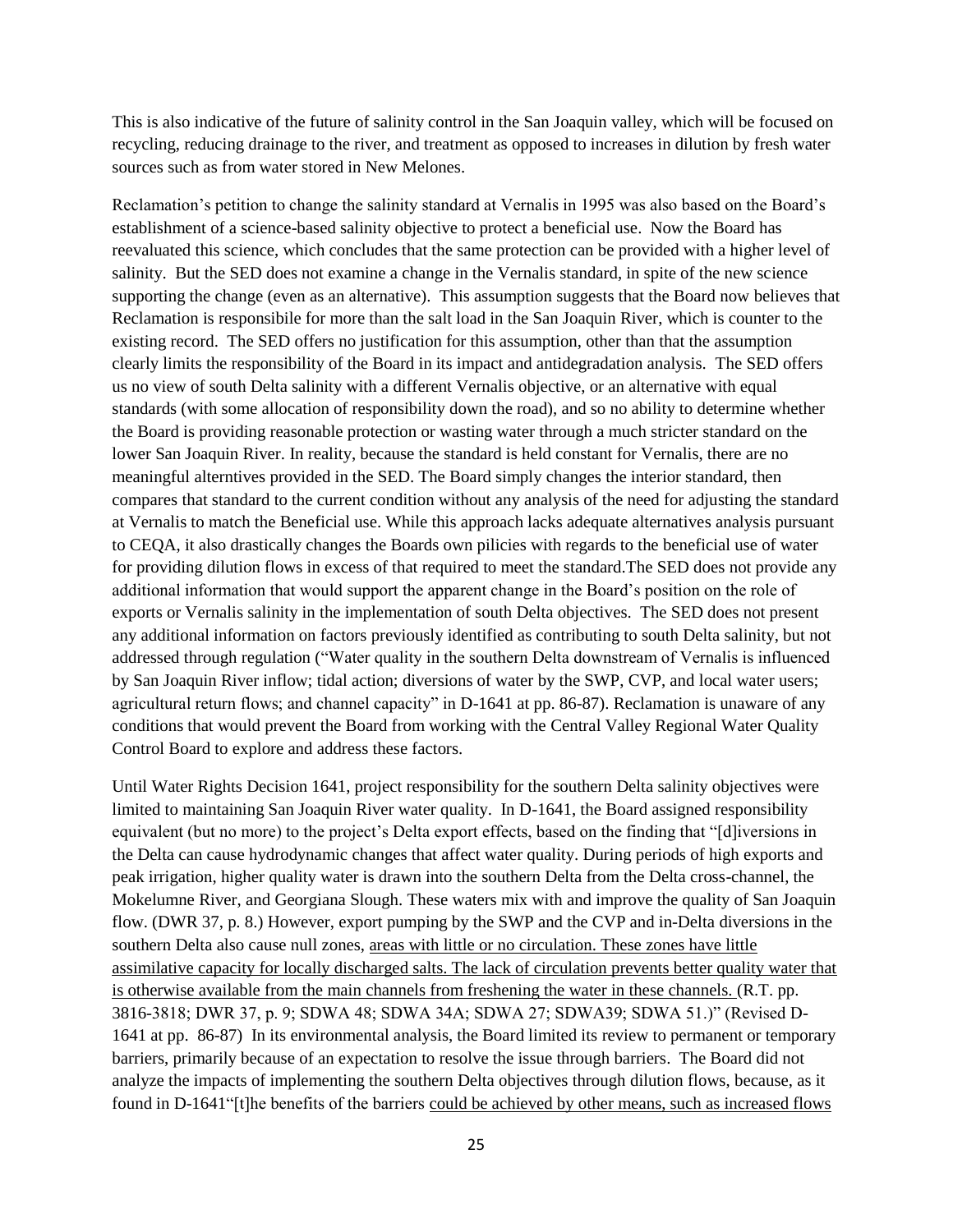through the southern Delta and export restrictions, but these measures could result in an unreasonable use of water and a significant reduction in water supplies south and west of the Delta." (Revised D-1641 at pp. 10). For all practical purposes, this has taken implementing the interior south Delta salinity objectives with dilution flow off the table.

The 1999 Final Environmental Impact Report for the Bay-Delta Plan implementation further clarifies the limitations of the evaluated alternatives in this way:

Therefore, the program of implementation for this objective will rely, in part, on construction and operation of the barriers proposed in the ISDP. This EIR will document the effect of barrier operation on flows in the southern Delta, salinity, and minimum water levels. Environmental effects of barrier construction and operation are analyzed in the DWR's draft EIR for the ISDP and are summarized in this report. Because the program of implementation for these objectives depends on construction of a project by another agency that is independently complying with CEQA, the analysis in this EIR is programmatic. (emphasis added, pp. II-39)

a. Southern Delta Salinity Alternative 1 (No Project). The SWP and the CVP are responsible for meeting D-1485 flow objectives. Existing temporary barriers in the southern Delta are installed and operated to improve salinity conditions in the south Delta. No further action is taken to implement the south Delta salinity objectives.

b. Southern Delta Salinity Alternative 2. The Bay/Delta Plan flow objectives are met by implementation of one of the flow objective alternatives. Existing temporary barriers in the southern Delta are installed and operated by the SWP and the CVP to improve salinity conditions in the southern Delta. No further action is taken to implement the southern Delta salinity objectives.

c. Southern Delta Salinity Alternative 3. The Bay/Delta Plan flow objectives are met by implementation of one of the flow objective alternatives. The barriers proposed in the ISDP are constructed and operated by the SWP and the CVP to achieve the southern Delta salinity objectives to the extent feasible. (emphasis added ,pp. II-40)

For these reasons, the Board assigned some, but not all, of responsibility to the Projects:

The construction of permanent barriers alone is not expected to result in attainment of the water quality objectives. (R.T. pp. 3672, 3710, 3787-3788; DWR 37, p. 15; SWRCB 1e, pp. [IX 30]-[IX-41].) The objectives can be met consistently only by providing more dilution or by treatment. (R.T. p. 3737.) The modeling studies indicate that even when the barriers do not result in attainment of the standards, water quality generally improves as a result of the permanent barriers. The exception is at Brandt Bridge where water quality may worsen slightly at times due to barrier operation. (R.T. p. 3677; DWR 37, p. 18; SWRCB 1e, Figures [IX-19]-[IX-26].) Barriers may result in slightly worse water quality in the mainstem of the San Joaquin River in the Delta, but the more saline water is quickly diluted. (DWR 37.) Modeling shows that construction and operation of the temporary barriers should achieve water quality of 1.0 mmhos/cm at the interior stations under most hydrologic conditions.

The DWR and the USBR are partially responsible for salinity problems in the southern Delta because of hydrologic changes that are caused by export pumping. Therefore, this order amends the export permits of the DWR and of the USBR to require the projects to take actions that will achieve the benefits of the permanent barriers in the southern Delta to help meet the 1995 Bay-Delta Plan's interior Delta salinity objectives by April 1, 2005. Until then, the DWR and the USBR will be required to meet a salinity requirement of 1.0 mmhos/cm. If, after actions are taken to achieve the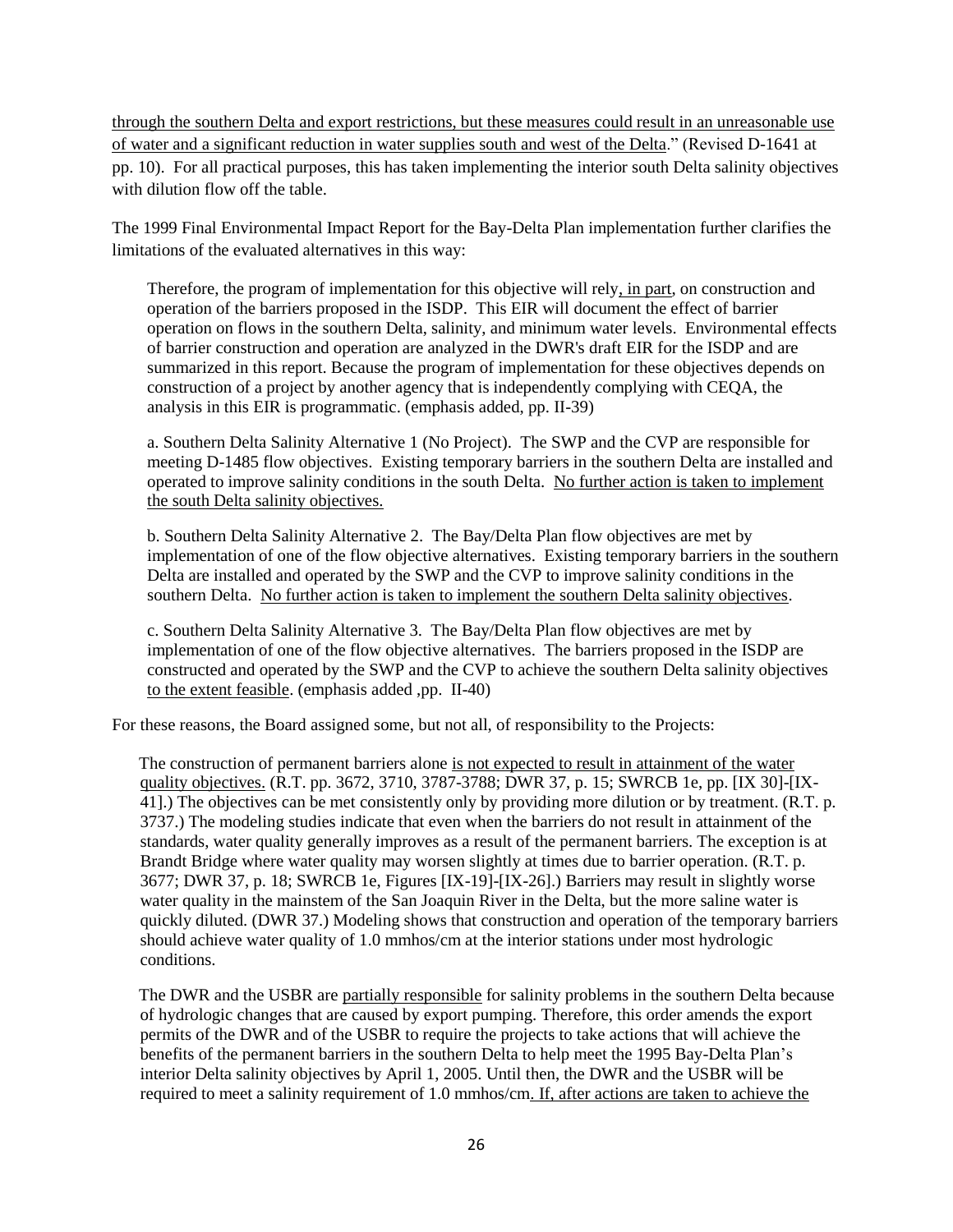benefits of barriers, it is determined that it is not feasible to fully implement the objectives, the SWRCB will consider revising the interior Delta salinity objectives when it reviews the 1995 Bay-Delta Plan. The USBR and the DWR will be responsible to take any actions required by CEQA, NEPA, and the federal and State ESA prior to constructing the barriers." (emphasis added, Revised D-1641 at pp. 87-88)

This passage also illustrates another purpose of the Board's review, which is that the permanent barriers appear to not be implementable, thus warranting a rigorous review of the objectives and plan of implementation. Embedded in the history described throughout water rights decisions and past Bay-Delta Plans is the lack of enough unimpaired flow to meet the existing water rights in the San Joaquin Basin and Delta, which is the primary cause of current exceedances of south Delta salinity standards. Decision 1641 is fairly explicit in its findings that the south Delta salinity objectives could not be met all the time due to natural hydrology and senior and riparian rights in the San Joaquin Basin (and in encouraging parties to seek stored water to supplement existing supplies):

6.3.4.2.4 Protection of Salinity in the Southern Delta. Notwithstanding the unavailability of water to satisfy existing water rights in the southern Delta during certain periods, the SWRCB has determined that protection of agriculture in the southern Delta is in the public interest. Water quality objectives have been set for this purpose, and the USBR is responsible for meeting the Vernalis salinity objective. The months in which the southern Delta water users' needs exceed their rights to water under riparian claims are the same months in which water quality violations tend to occur. Consequently, the southern Delta agricultural uses should not be deprived of water of useable quality as a result of this decision. However, the SWRCB urges the SDWA to seek water supply contracts to fill its water supply needs during water shortages. These shortages occur relatively frequently because of natural changes in the water supply. (pp 35-36)

The 1999 Environmental Impact Report analysis of alternative implementations of the 1995 Bay-Delta Plan determined that an alternative assigning all responsibility to the Projects would result in exceedances of the south Delta objectives. Recent salinity conditions at these locations are similar to these modeled estimates.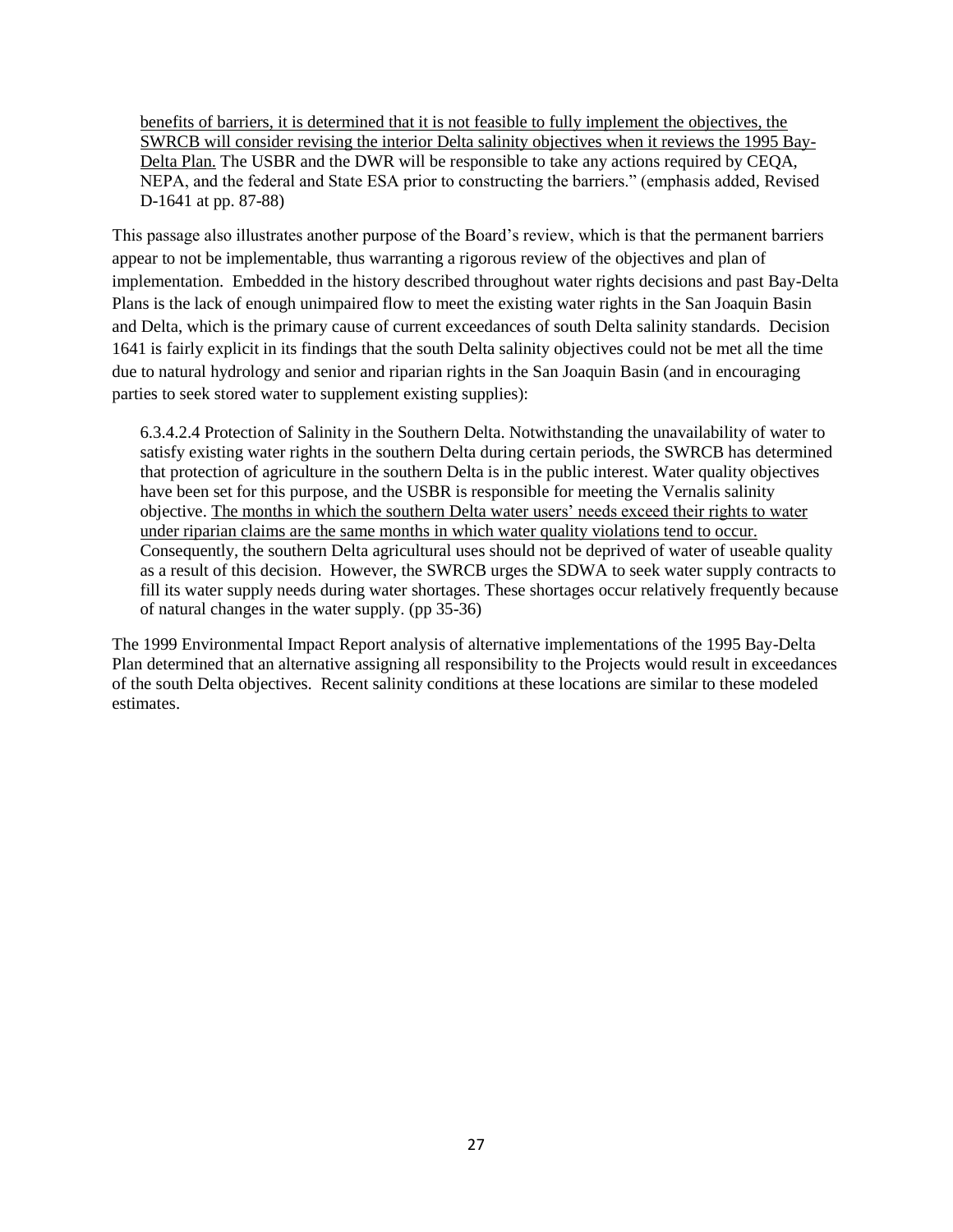

For these reasons, Reclamation and DWR's permits are currently conditioned in a way that recognizes the limitation of their responsibility ("If Permittee exceeds the objectives at stations C-6, C-8, or P-12, Permittee shall prepare a report for the Executive Director. The Executive Director will evaluate the report and make a recommendation to the SWRCB as to whether enforcement action is appropriate or the noncompliance is the result of actions beyond the control of the Permittee." Revised D-1641, pp. 159-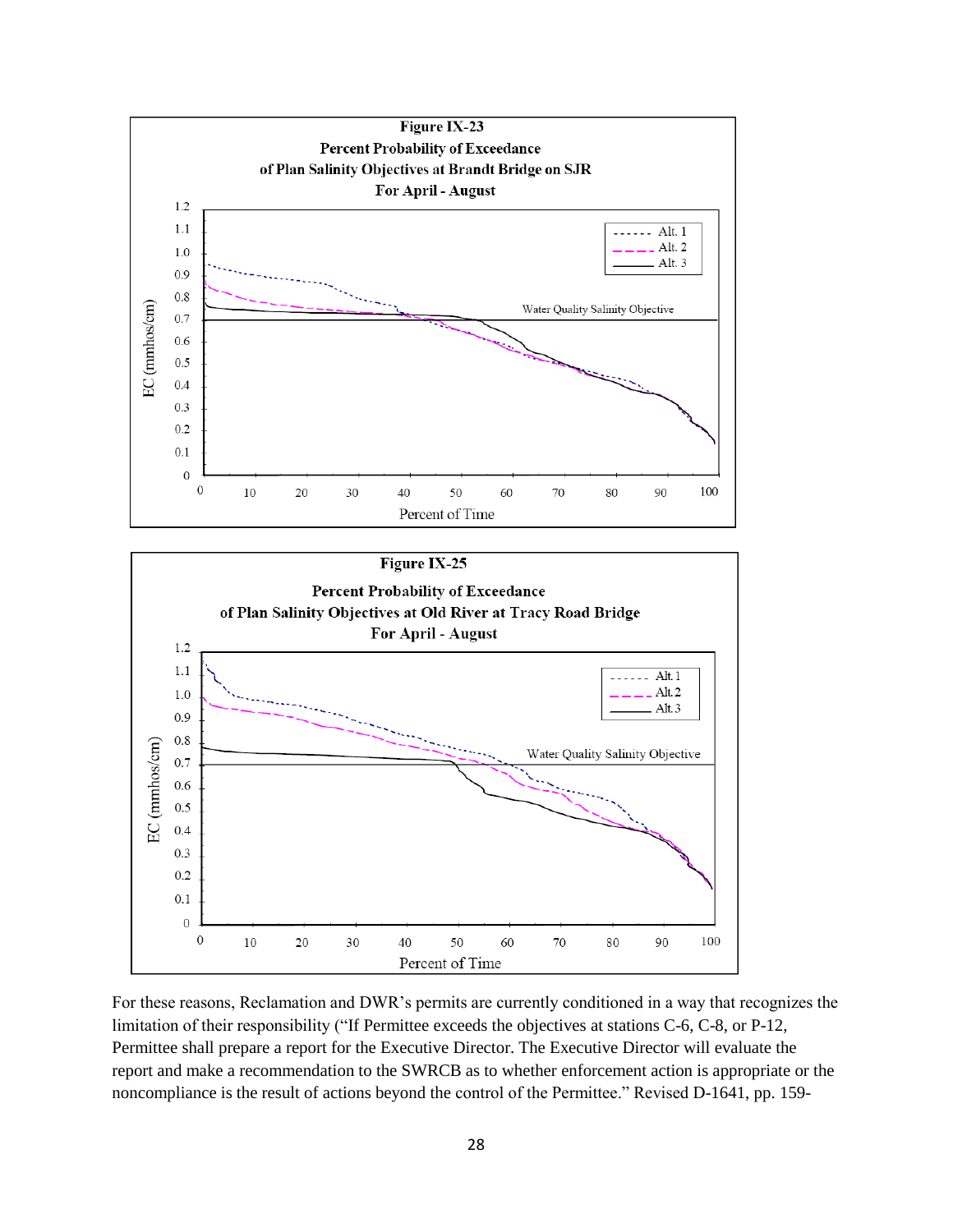163) To date the reports have been submitted, and the Executive Director has yet to determine that noncompliances is the result of actions within the control of the Permittee. DWR submitted a study demonstrating the effects of discharges and diversions in areas of low circulation, which has the most impact to the Old River at Tracy Road Bridge and is the reason projects's potential actions have limited effect under certain hydrologic conditions. Given the substantial documentation on exceedances that are beyond the control of project, it is unclear why the Board would now assume that Reclamation would make additional releases at New Melones to meet south Delta salinity objectives. Instead, the Board should assume the existent operations would continue under the No Project alternative, and occasional exceedances of a 0.7/1.0 objective would continue to occur.

The third problem with the SED is that there are no alternatives presented or analyzed, because the SED holds the Vernalis location to the same objective and assumes no changes to any activity downstream. The Board should evaluate an alternative that applies the same objective to Vernalis and the South Delta in order to compare water costs and effectiveness with the baseline, as well as to inform balancing considerations and reasonable protection. The Board should also revisit the alternatives it previously rejected, and consider alternatives that relocate the monitoring stations outside of drainage mixing zones or that relocate drains or intakes.

The fourth problem is that the SED explores only one venue of implementation: dilution flow. The SED underestimates water costs by assuming perfect foresight in its analysis of water costs of a south Delta objective. If the Board intends to apply a Vernalis surrogate for the south Delta objectives (which the SED approach implies), the water costs can be quite significant, as estimated by Reclamation under requirement of the Board (and referenced in Appendix F.2). The SED seeks to reduce these costs by assuming a relationship that cannot be practically applied in real time (for example, it does not account for the lag time between a Stanislaus River release and the objective location, because monthly averages are used as the basis of the correlation). In the experience of Reclamation with the various salinity objectives in its water rights, practical surrogates and buffers are necessary elements in ensuring regulatory compliance, especially considering that a violation at the end of the month would result in 30 days of violation under the current objective. CALSIM employs a buffer to more accurately represent the real cost of salinity management.

There is also a fundamental legal issue with what the Board is proposing. By setting forth a specific water right action in a basin plan's plan of implementation, a legislative document, the Board is prejudging and determining a future quasi-judicial action. This is the admonition of United States v. State [Water Resources Control Bd., 182 Cal. App. 3d 82 \(Cal. App. 1st Dist. 1986\)](http://www.lexis.com/research/xlink?app=00075&view=full&searchtype=get&search=182+Cal.+App.+3d+82) ("the Racanelli decision"), that the Board should not collapse its legislative and quasi-judicial procedures in setting and implementing water quality objectives. Here, the statutory and due process requirements for adopting a legislative document do not meet the statutory and due process requirements for adopting a water right action. Reclamation, therefore, vigorously objects and opposes any attempt by the Board to regulate CVP water rights through a basin plan.

As the court made clear in [State Water Resources Control Bd. Cases, 136 Cal. App. 4th 674 \(Cal. App. 3d](http://www.lexis.com/research/xlink?app=00075&view=full&searchtype=get&search=136+Cal.+App.+4th+674)  [Dist. 2006\)](http://www.lexis.com/research/xlink?app=00075&view=full&searchtype=get&search=136+Cal.+App.+4th+674) ("the Robie decision"), the Board must implement its plan. Therefore an implementation plan which pre-determines specific future water right actions is an unlawful trap for water right holders, because the Board could not take any action inconsistent with the plan. However, we can think of no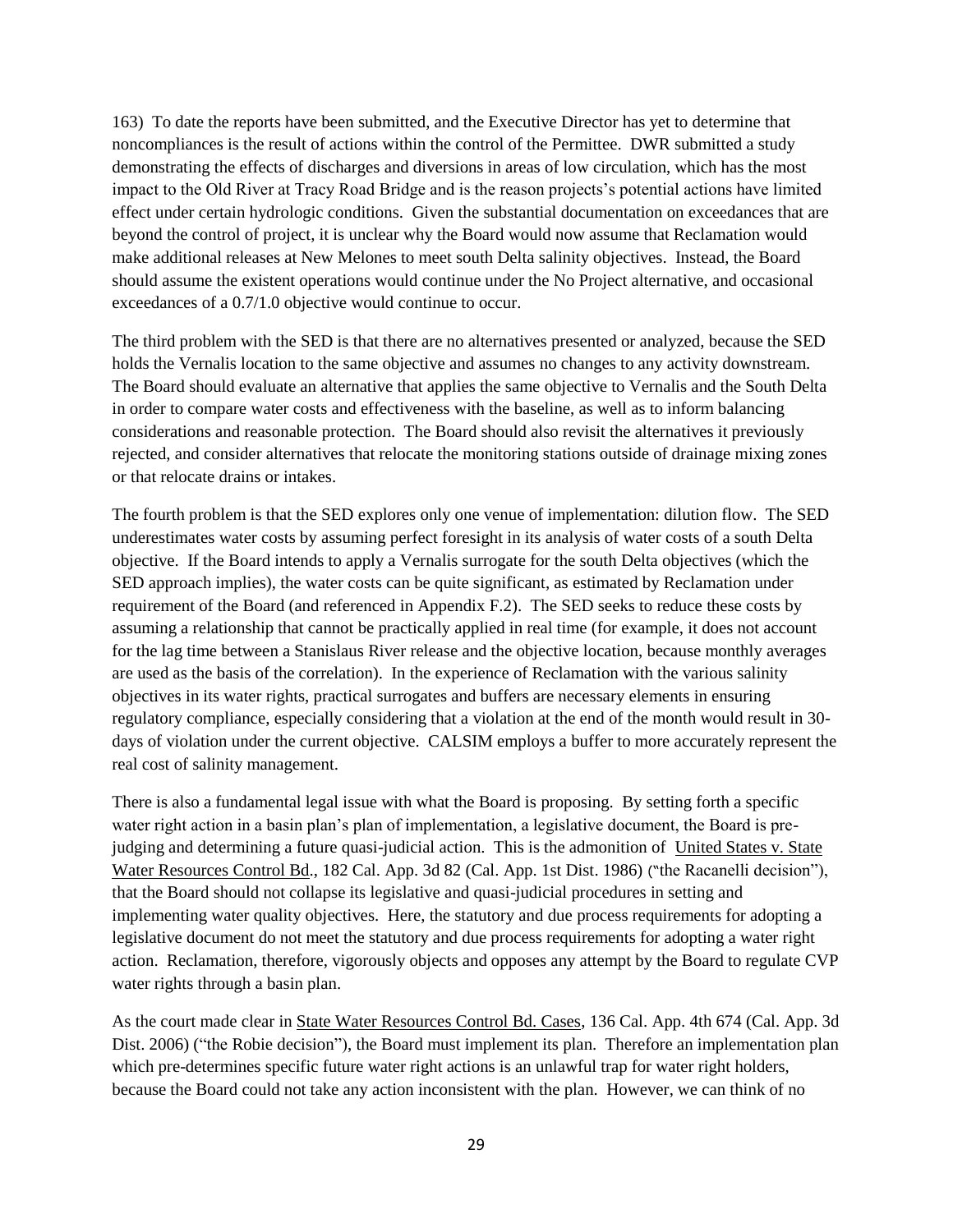reasonable rationale which can be used to hold Reclamation to a stricter objective in its water rights than is called for under the basin plan. This is especially true given the Board's finding that the agricultural beneficial uses are sufficiently protected by the less restrictive objective, and has not shown that such implementation plan would not result in an unreasonable use of water by imposing substantially increased water costs and dilution demands on New Melones. Instead, Reclamation is owed an opportunity for a quasi-judicial hearing on the matter of its factual responsibility for degraded salinity in the southern Delta before the Board can lawfully make any determination on whether, or how much, responsibility will be assigned to the CVP. In addition, Reclamation is owed an opportunity for a quasi-judicial hearing on the matter of appropriate mitigation, if any, and whether any proposed mitigation is commensurate with its factual responsibility. This is also the case with respect to any calls in the proposed basin plan amendment for Reclamation to perform studies on this issue.

## **E. Conclusions**

In summary, Reclamation requests the Board to consider the following main points as it proceeds to develop new San Joaquin River flow and southern Delta Salinity standards:

- The senior water right holders (OID-SSJID) have first rights to the majority of the inflow in most years on the Stanislaus River. Reclamation as the junior storage right holder is required to divert less to storage to satisfy senior water rights, but Reclamation is not required to deplete previously stored waters before the natural flow diversions of senior water rights are decreased. Any flow standard for the Stanislaus River needs to recognize these water rights.
- The flawed modeling assumptions and the insufficient water rights analyses serve to mask especially the localized impacts to water supply, power, cold water storage and recreation. The Board does not have sufficient information to balance beneficial uses and should consider revising their analyses and developing implementation alternatives to fully inform their deliberations on balancing beneficial uses in the development of the San Joaquin River flow objectives.
- A major flaw related to the Board's proposed Southern Delta Salinity objective is that the Board makes a pre-determination with respect to allocation of responsibility in their proposed implementation plan. By setting forth a specific water right action in a basin plan's plan of implementation, a legislative document, the Board is pre-judging and determining a future quasijudicial action. This denies Reclamation due process. Reclamation, therefore, vigorously objects and opposes any attempt by the Board to regulate CVP water rights through a basin plan.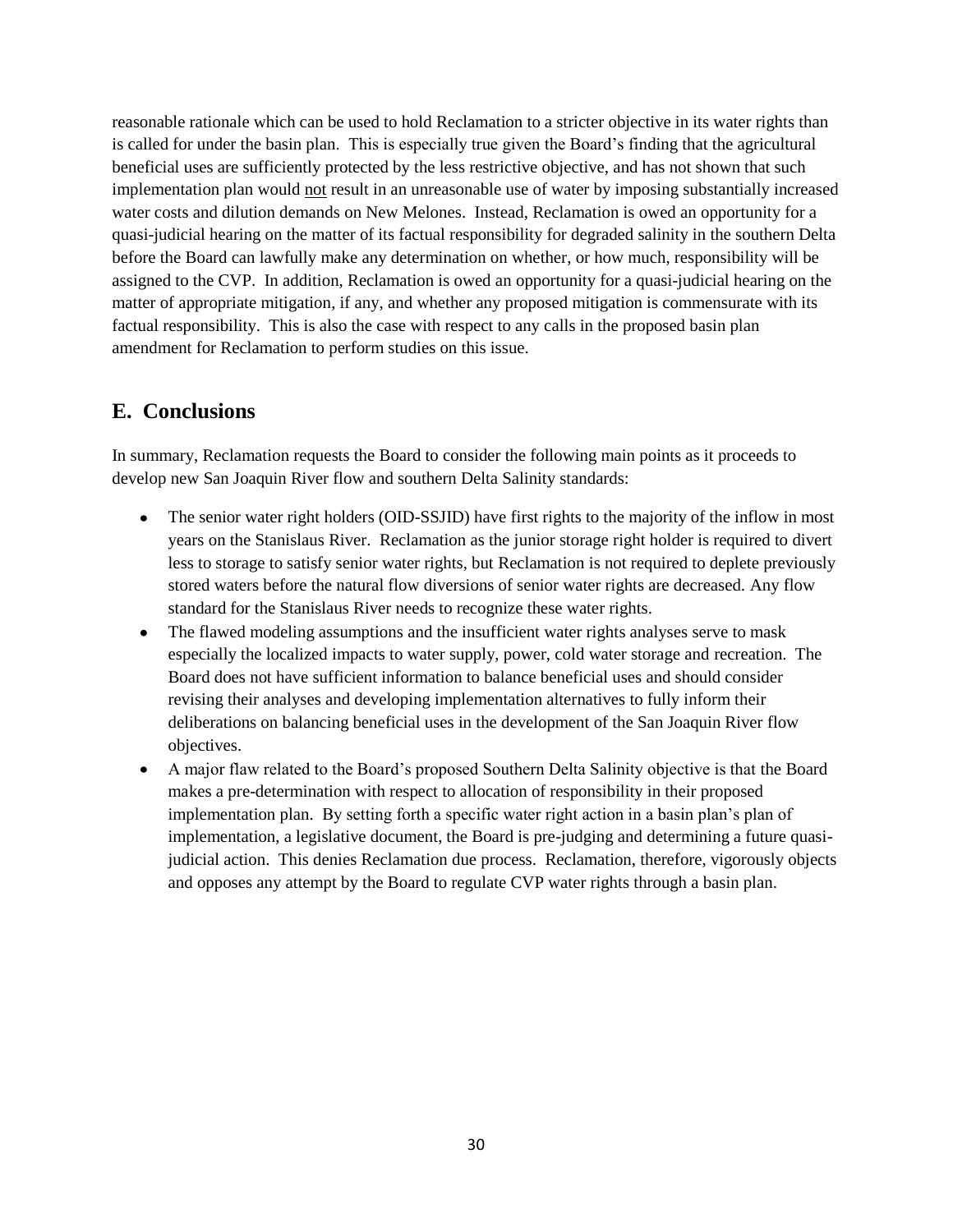# **II. FWS COMMENTS**

## **A. Key Points**

- The narrative objective in the Substitute Environmental Document (SED) of supporting and maintaining natural production of viable native fish populations is not specific or measurable and so it is difficult to determine whether the SED has fully evaluated the effects of the alternatives on fish populations.
- Similarly, the SED does not provide specific, measurable objectives for other goals and beneficial uses, such as reservoir storage or habitat restoration. In the absence of these additional objectives and subsequent analysis of the effects of alternatives on the objectives, it is impossible to evaluate the trade-offs between competing uses or design an informative adaptive management plan.
- The Service has recommended the Board examine an alternative that targets flows necessary for AFRP doubling. This alternative was not carried forward. It is unclear why Board staff chose not to analyze the Service's proposed alternative for effects on fish and other objectives.
- In order to be consistent with the Board's approach for use of unimpaired flow, the Service recommends that a modification of the Service alternative be analyzed that would express the AFRP doubling goal as a percent of unimpaired flow from each tributary, paired with a protective baseflow during low-flow periods and floodplain inundation flows during juvenile rearing periods.
- The analysis in the SED is not sufficient to determine how 35% of unimpaired flow, along with other actions, will achieve the narrative objective for fish. Trade-offs between flow, habitat restoration, and other actions should be analyzed, and quantitative targets for other actions (e.g., acres of additional floodplain habitat by tributary) should be developed.
- It is not clear from the analysis in the SED how flow standards in the San Joaquin tributaries (Stanislaus, Tuolumne, and Merced rivers) would interact with lower San Joaquin (Vernalis) flows and Delta inflow and outflow standards set during Phase II. The analysis should evaluate the effects of protecting the flows at the mouth of each tributary, at Vernalis, through the Delta, and to the ocean.
- The lack of an explicit adaptive management framework calls into question the SED's analysis regarding the relationships between flow and ecological response. It is unclear from the document how such analyses would be conducted in the future and how the outcomes of those would be incorporated into decision making, and improve management decisions to benefit fish populations. This framework should be added to the SED.
- The Service recommends that the Board consider a broader range of flow in implementing adaptive management to gain information useful to decision making. It is likely that the proposed range of 25% to 45% of unimpaired flow is not broad enough to show a detectable response in naturally fluctuating fish populations. The Board's 2010 staff report states that 60% of unimpaired flow is necessary for healthy fish populations. While the Service recognizes the 2010 report was looking at flow for fish and wildlife needs only, it is a valuable benchmark for analysis. It is likely that an adaptive management range that encompassed 60% of unimpaired flow would elucidate a clear relationship between percent unimpaired flow and fish population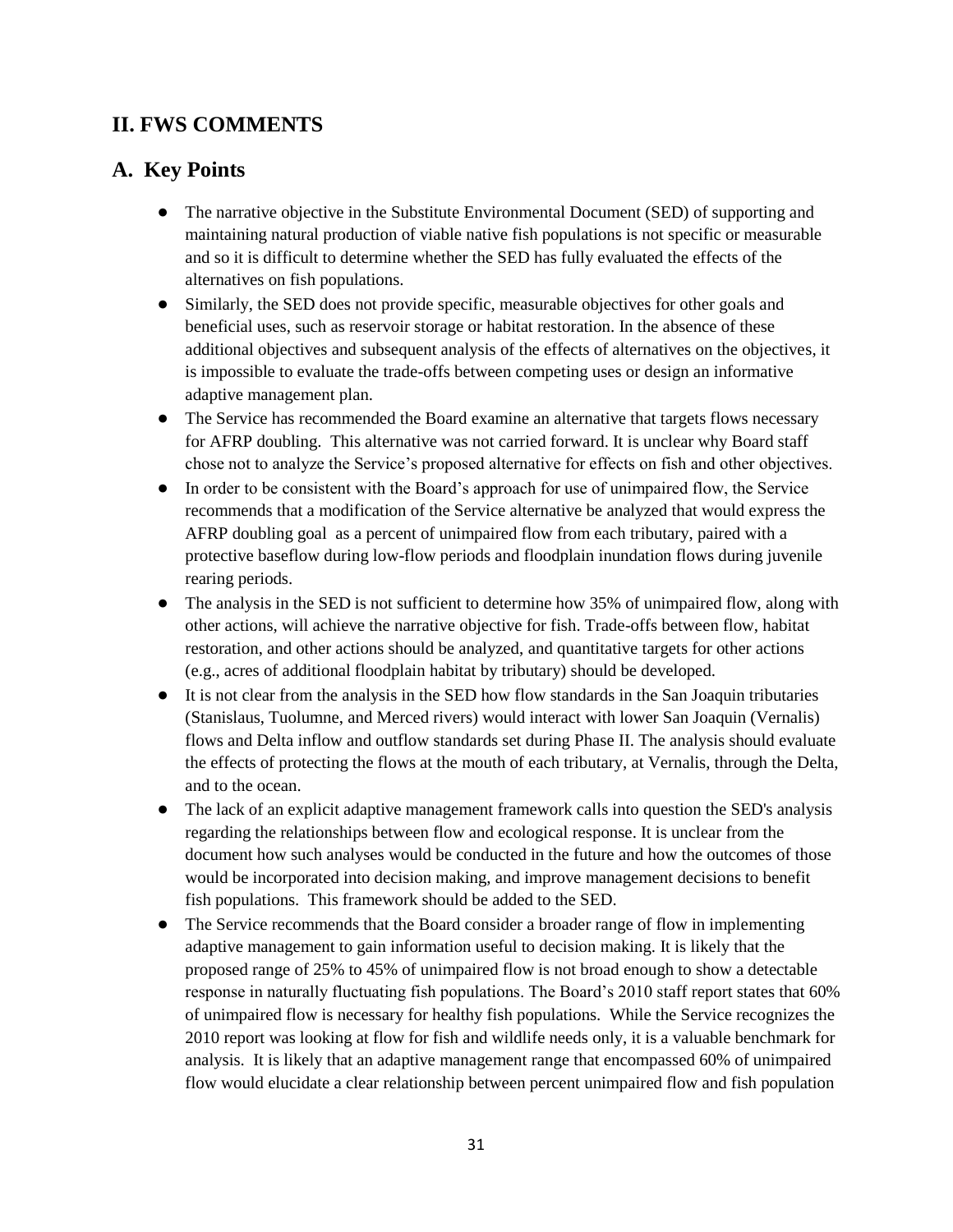response. No analysis is included in the SED to support the adaptive management range of 25% to 45% or to exclude a broader range.

• The Service will participate on the Coordinated Operations Group (COG) and the Implementation Workgroup (IW) established by the Board with the expectation that those groups will work to improve flows and salmonid habitat to achieve the narrative fish objective in the San Joaquin River and its tributaries (consistent with the AFRP Final Restoration Plan), and to successfully implement the adaptive management process.

# **B. Narrative objective**

The stated purpose of the 2006 Bay-Delta Plan is to designate beneficial uses of water, establish water quality objectives for reasonable protection of those beneficial uses, and outline a program of implementation for achieving the water quality objectives. The purpose for the plan amendments is (1) to establish flow objectives during the February-June period and a program of implementation for the reasonable protection of fish and wildlife beneficial uses in the three eastside, salmon bearing tributaries (the Stanislaus, Tuolumne, and Merced Rivers) and the LSJR and (2) to establish southern Delta water quality objectives for the reasonable protection of southern Delta agricultural beneficial uses and a program of implementation to achieve the objectives.

The stated purpose of this Substitute Environmental Document (SED) is to document the State Water Resources Control Board's (Board) analysis of the need for, and effects of, potential changes to the 2006 Bay-Delta Plan to establish new lower San Joaquin River (LSJR) flow and south delta water quality (SDWQ) objectives and a program of implementation for those objectives. In particular, the goals stated in the SED related to the LSJR flow objectives and associated program of implementation include:

- To provide flow conditions in the LSJR and its three eastside tributaries and take other reasonably controllable measures sufficient to support and maintain the natural production of viable native fish populations migrating through the Delta, including flows that mimic the natural hydrographic conditions to which native fish species are adapted.
- To consider relevant factors in establishing the objectives, such as factors identified in Water Code Section 13241, those contained in other applicable laws (e.g., the past, present, and probable future beneficial uses of water), and economic factors.
- To provide for adaptive management of flows in order to respond to evolving scientific understanding and changing environmental conditions while minimizing water supply costs.
- To provide for development and implementation of an appropriate monitoring and evaluation program to inform adaptive management of LSJR flows and future changes to the Bay-Delta Plan.
- To provide for and encourage coordination and integration of existing and future regulatory processes related to LSJR flows.

Based on the above, the Service understands that the purpose of the SED analysis for LSJR flows is to explore alternatives that would support natural production of viable native fish populations. It is difficult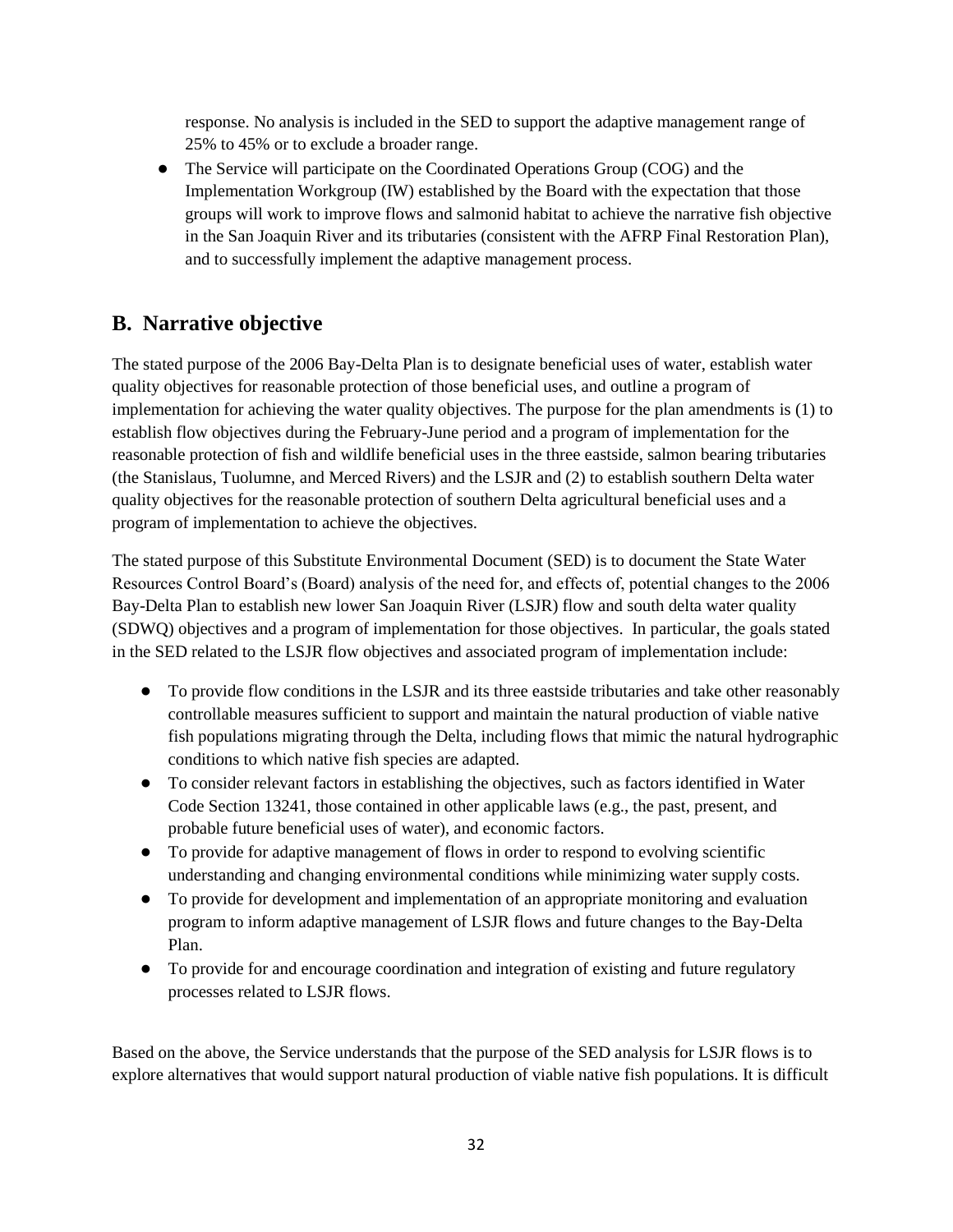to ascertain if the analysis is sufficient for that stated purpose without more specificity of what is meant by "viable". Additional specificity should be added in the form of explicit, measurable objectives.

Although we support the objective of natural production of viable populations as stated in the SED, we are concerned that this new objective does not provide a measurable, quantitative outcome for what is considered "viable", and thus is somewhat subjective and open to interpretation. It is difficult to assess whether the analysis in the SED is accurately and fully presenting the effects of the alternatives without a specific and quantitative narrative objective. More specificity in the narrative objective would help to frame the subsequent analysis and understand trade-offs between fish and other beneficial uses.

One example of a quantitative fish objective is the doubling goal described in the 2006 Water Quality Control Plan for the San Francisco Bay/Sacramento-San Joaquin Delta Estuary: "Water quality conditions shall be maintained, together with other measures in the watershed, sufficient to achieve a doubling of natural production of chinook salmon from the average production of 1967-1991, consistent with the provisions of State and federal law.". The doubling goal is consistent with Interior's doubling goal pursuant to the Central Valley Project Improvement Act and with the goals and objectives of various plans and programs that are being implemented through the State and Federal resource agencies (i.e. Final Restoration Plan for the Anadromous Fish Restoration Program, CALFED ERP Draft Stage 1 Implementation Plan, and the CALFED Multi-Species Conservation Strategy). These programs are documenting and tracking progress towards achieving the doubling goal narrative objective.

In the absence of these additional objectives and subsequent analysis of the effects of alternatives on the objectives, it is impossible to evaluate how the various alternatives perform in terms of trade-offs between competing uses.

# **C. Alternatives Description (Chapter 3)**

Interior has presented flows calculated by AFRP that are necessary to achieve Interior's CVPIA doubling goal ,shown inTable 1 below, in previous submissions to the Board. Although the SED states that the AFRP doubling flows are generally encompassed by the alternatives that were analyzed, there are some important differences between the Service's suggested alternative, as expressed in unimpaired flow, and those analyzed in the SED. It is important that the Board's SED evaluate the Service's alternative in order to encompass the full range of strategies that can help achieve the Board's stated objective of natural production of viable native fish populations.

On page 3-19 the Board states: "Comparison of the exceedance plots for flow at Vernalis in Figure 3-6 indicates that LSJR Alternatives 2, 3 and 4 encompass the USFWS/USBR salmon population doubling flow recommendations for above-normal, below-normal, and dry water year types." However, Figure 3-6 clearly shows that Alternative 2 (20%) fails to achieve the doubling goals except in the wettest 18% of years. Assessing the number of data points which fall at or above the doubling flow recommendation finds that Alternative 2 meets or exceeds 14% of the time, Alternative 3 meets or exceeds 44% of the time, and Alternative 4 meets or exceeds 91% of the time. Analysis of the other exceedance plots (Figures 3-1, 3-2, 3-3, 3-4, 3-6, 3-7) show similar trends. Given that the recommended 35% of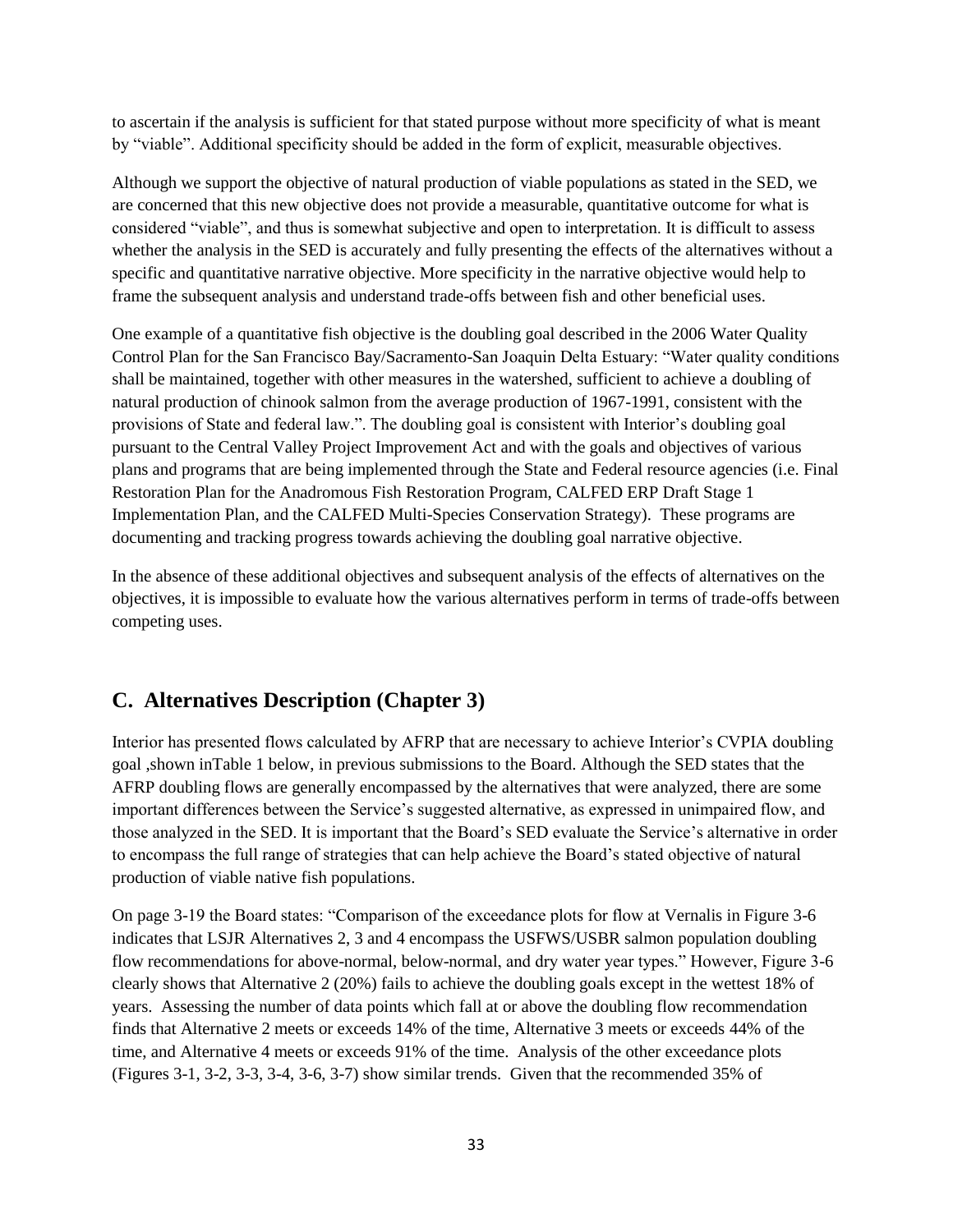unimpaired flow is less than that provided in Alternative 3, under the preferred alternative modeled doubling flows are met in less than 44% of years.

Given that doubling flows are not met in the driest years under all alternatives analyzed in the SED, we recommend analysis of an alternative that is consistent with the AFRP doubling flows and is based mostly, but not solely, on percent of unimpaired flow. The Service's suggested modification to the alternative not carried forward is to adopt an integrated approach to fish protection. This approach should: (1) establish minimum instream flows (base flows) not directly linked to UIF standards based primarily on life-stage specific needs of species of concern (e.g., summer base flows above % UIF for water temperature related effects on Central Valley steelhead), (2) establish seasonal and/or annual flow volumes, based on watershed specific forecasts of UIF, that can be manipulated in time and/or space to enhance conditions and ecological functions during key life history stages of salmonids (e.g., floodplain inundation flows February-May which may require flows above the identified % UIF for rearing and emigrating fall-run Chinook salmon), and (3) establish and model near real-time UIF schedules based on measured (or estimated) UIF with seasonally variable reservoir release lag times (e.g., a 3-day lag period during winter/spring inflow events to better capture peak runoff events and interannual variability, and a 7-day lag during summer months when inflows are relatively stable). The above alternative should be evaluated as part of the SED to examine the effects on fish populations and other beneficial uses.

Percent of unimpaired flow (UIF) is a useful approach for regulating instream flows on the mainstem San Joaquin River at Vernalis and its three primary tributaries, the Stanislaus, Tuolumne, and Merced Rivers, to provide the appropriate quality, quantity, and timing of flows for the freshwater portions of the salmonid lifecycle (USDOI 2011). Flows that mimic the general seasonality, magnitude, duration, and frequency of the natural hydrograph in each of the tributaries and at Vernalis should be modeled and evaluated for the effects on salmonids of increasing seasonal floodplain habitat conducive to juvenile salmonid rearing and growth, and the potential for improved survival of emigrating salmonid smolts through the tributaries, the Delta, and to the ocean. However, relatively low percentages of unimpaired flow will not adequately protect species during dry periods nor provide adequate floodplain inundation. Thus, the Service's proposed alternative should be evaluated as a potentially more protective approach and in order to encompass the full range of strategies that can help achieve the Board's stated objective of natural production of viable native fish populations.

In order to fully evaluate the effects of all the alternatives (those described in the SED as well as the alternative described above), the objective to maintain viable native fish populations should be made more specific and include biological criteria for salmonid and other species. While the proposed indicators of viability are listed in the SED, specific, measurable viability criteria are not explicitly stated. Without measurable biological criteria to monitor population status the effects of the alternatives on fish populations cannot be properly evaluated.

Table 1. The total annual volume of water (acre-feet) and percentage of unimpaired flows required to increase Chinook production by an average of 53% and 100% (doubling) in the Stanislaus, Tuolumne, and Merced rivers (from AFRP 2005). The preferred alternative of 35% of unimpaired flow would never provide a total annual volume of water sufficient to achieve doubling under any year type.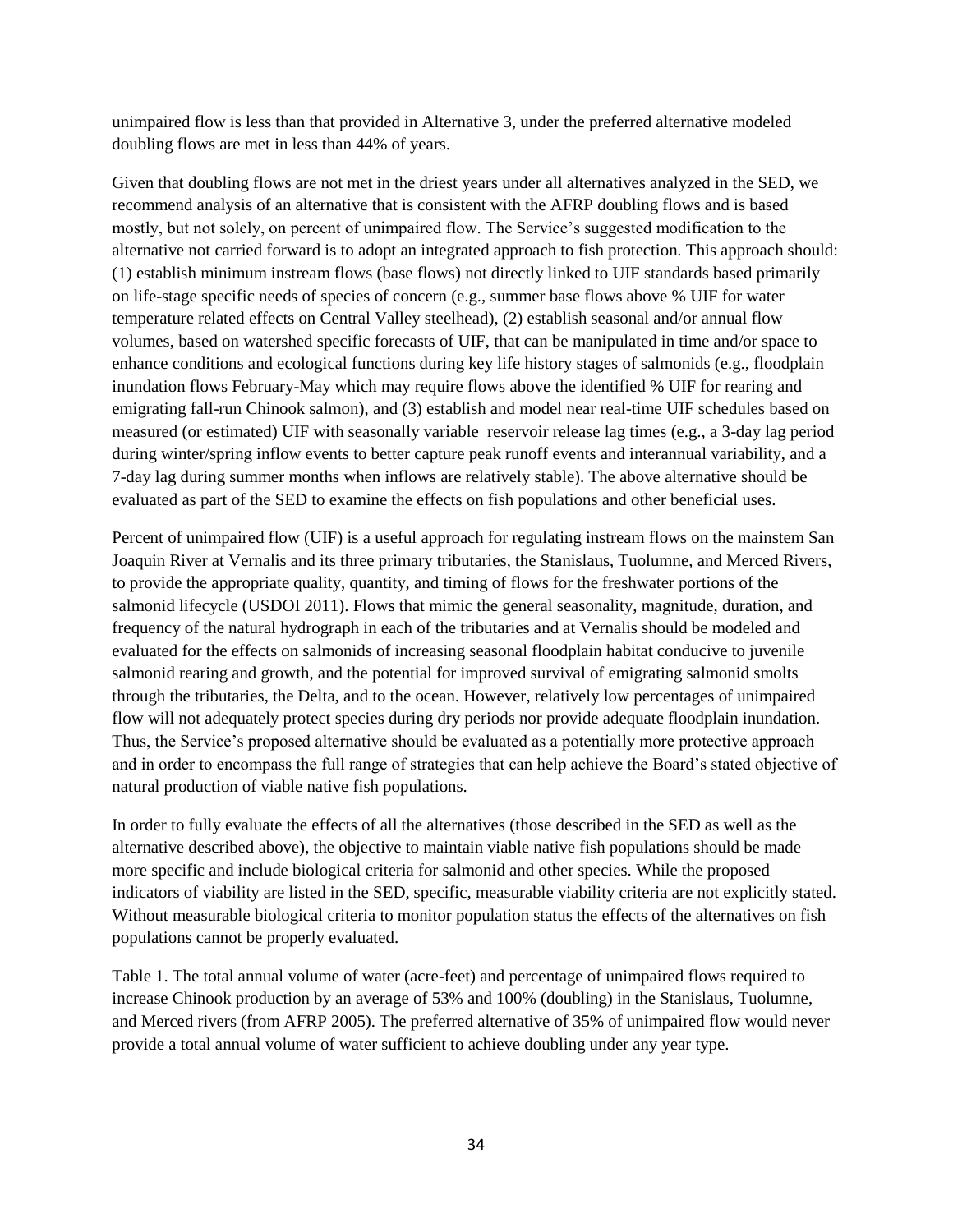|            | WET          | <b>ABOVE</b><br><b>NORMAL</b> | <b>BELOW</b><br><b>NORMAL</b> | <b>DRY</b> | <b>CRITICAL</b> |
|------------|--------------|-------------------------------|-------------------------------|------------|-----------------|
|            | 53% Increase |                               |                               |            |                 |
| Stanislaus | 604,286      | 487,578                       | 422,911                       | 384,882    | 334,899         |
|            | 33%          | 38%                           | 48%                           | 60%        | 73%             |
| Tuolumne   | 877,247      | 673,275                       | 549,579                       | 510,996    | 435,634         |
|            | 29%          | 32%                           | 37%                           | 44%        | 50%             |
| Merced     | 513,068      | 394,518                       | 340,966                       | 279,861    | 241,566         |
|            | 32%          | 38%                           | 47%                           | 52%        | 61%             |
| Doubling   |              |                               |                               |            |                 |
| Stanislaus | 1,006,557    | 785,985                       | 614,584                       | 525,231    | 445,016         |
|            | 55%          | 62%                           | 70%                           | 82%        | 97%             |
| Tuolumne   | 1,530,914    | 1,169,192                     | 885,659                       | 783,854    | 653,656         |
|            | 51%          | 55%                           | 59%                           | 68%        | 76%             |
| Merced     | 869,671      | 624,749                       | 503,572                       | 404,055    | 343,591         |
|            | 54%          | 59%                           | 69%                           | 75%        | 86%             |

#### **D. Effects analysis for aquatic resources (Chapter 7)**

Our main concerns with the effects analysis for aquatic resources include: (1) The analysis in the SED is not sufficient to determine how the alternatives, including the preferred alternative of 35% of unimpaired flow, along with other actions, will achieve the narrative objective for fish, and (2) the baseline used for evaluation of the alternatives on fish populations is not appropriate for a species with naturally variable populations.

Given the lack of specific, measurable objectives for fish populations and other beneficial uses, it is unclear whether 35% of unimpaired flow, together with other actions such as habitat restoration, is expected to meet the narrative objective for fish, or alternatively, the preferred alternative is meant to balance beneficial uses and is expected to achieve some lesser outcome for fish populations. We cannot determine whether the analysis in the SED has fully described the effects on fish populations. The SED preferred alternative is less in magnitude when compared to the baseline flows prescribed in the NMFS 2009 OCAP Biological Opinion for the Stanislaus River. However, these flows are predicated on avoiding jeopardy for Central Valley steelhead (*Oncorhynchus mykiss*), and are likely insufficient to (1) meet the narrative LSJR Fish and Wildlife Objective, (2) significantly improve conditions for salmonids or (3) double natural production of anadromous fish, including Chinook salmon and steelhead in the San Joaquin basin. The Board concludes that its actions alone will not be sufficient to meet the LSJR Fish and Wildlife Flow Objective of protecting viable native LSJR populations, but the SED is unclear on how it was determined that 35% of the unimpaired flow, together with other reasonably controllable measures,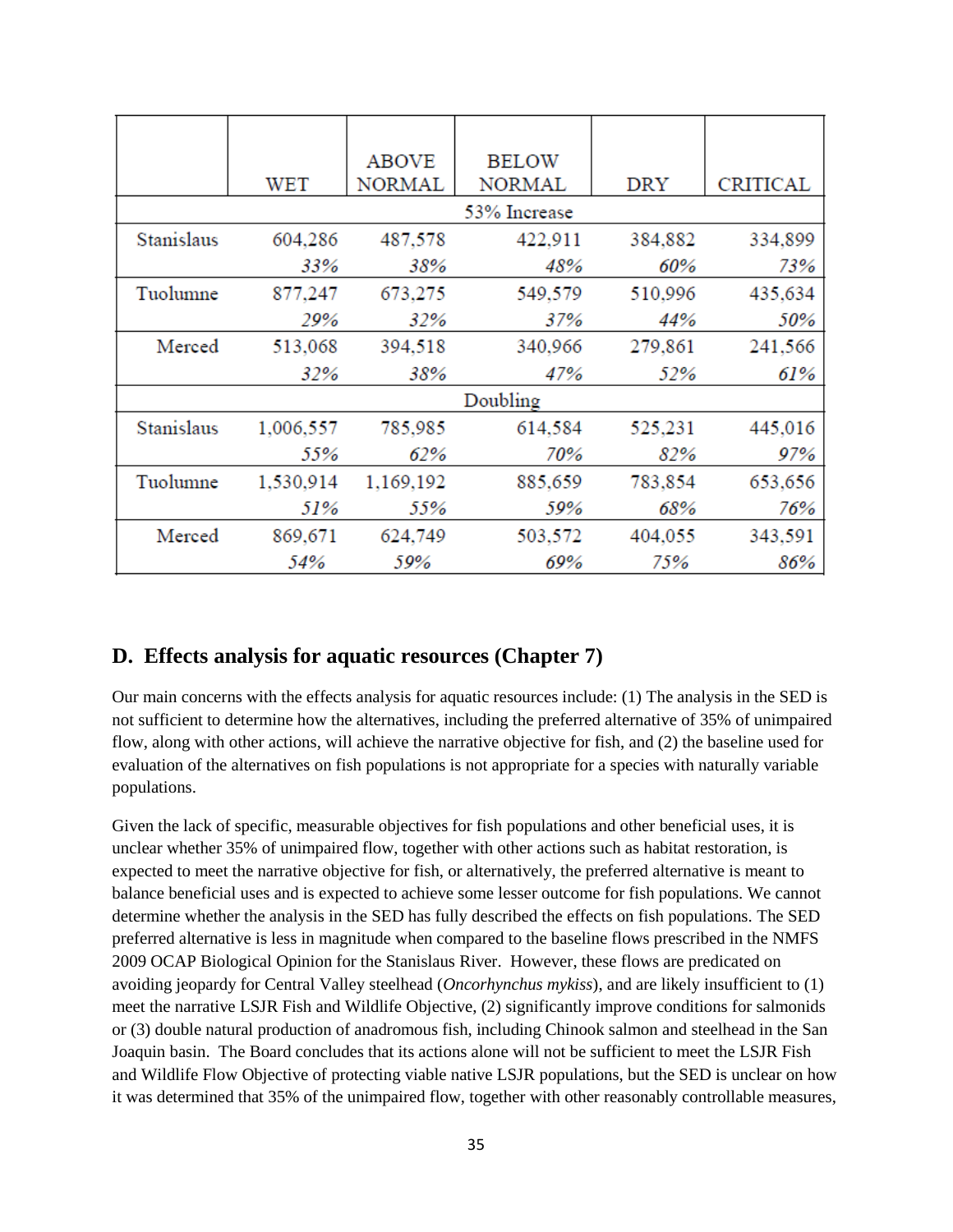will be sufficient to support and maintain the natural production of viable native LSJR fish populations migrating through the Delta, even if phasing is in place to achieve full compliance by 2020. More information is needed on the conceptual model that was used by Board staff to support this conclusion. Salmonid population levels have been declining and are historically low at the baseline (2009); thus, a goal of maintaining existing LSJR populations will not result in significant improvement of these populations or increase their long-term viability, as defined as increased abundance, spatial extent or distribution, genetic and life history diversity, migratory pathways, and productivity.

The Board staff's 2010 report to the legislature identified that 60% of the unimpaired flow was needed to protect and insure viable LSJR native fish populations. While the Service recognizes this report was only considering flow needs for fish and wildlife and not balancing other uses, the SED is unclear on how it was determined that 35% and other reasonably controllable measures in the basin could meet the goal by 2020. Present conditions for fall run Chinook salmon do not assure continued sustainability of the population. Exhibits provided to the Board (including the Service's AFRP 2005 report) have identified the need for flows much more substantial in magnitude to achieve the Board's objective for viable native fish populations. During the last 20 years, numerous gravel augmentation, riparian revegetation, and channel and floodplain restoration projects have taken place in the San Joaquin, Stanislaus, Tuolumne, and Merced rivers. Even assuming that these kinds of projects will continue (or increase in frequency) in the future, achieving sufficient benefits from non-flow measures without significant improvements to instream flows in the near future is unlikely, and at the very least, should be evaluated. The Board does not analyze the effects of non-flow measures, and does not explain why they think the non-flow measures (without improvements to instream flows) will provide significant benefits to native fish populations. The SED should better explain the disconnect between the recommendations of the 2010 flow report and the flow standard included in the preferred alternative. Further, the SED should fully analyze an alternative that addresses the needs of the species with the existing habitat and a higher flow (i.e., higher than 35% of unimpaired), and then evaluate the potential to adaptively manage flows downward once relevant populations have increased and habitat restoration goals have been identified and met.

To fully evaluate the effects of the alternatives on viable native fish populations, trade-offs between flow, habitat restoration, and other actions should be analyzed, and quantitative targets for other actions (e.g., acres of additional floodplain habitat by tributary) should be developed. Quantitative targets for habitat restoration can be analyzed using existing data, such as models currently being developed for the Stanislaus River that examine inundated rearing habitat as a function of flow (Mark Gard, USFWS, unpublished data). Acres of inundated floodplain under different flow scenarios can be calculated and used to set restoration targets that, combined with increased flow, are expected to achieve the Board's objectives for fish.

The analysis that is currently underway by the Fish and Wildlife Service aims to develop the relationship between available floodplain and discharge. We modeled wetted area at flows between 250 and 5,000 cfs using a SRH-2D model to assess available rearing habitat for juvenile fall-run Chinook salmon (*Oncorhynchus tschawytscha*). We have completed modeling of three reaches (Knights Ferry to Orange Blossom Bridge, Orange Blossom Bridge to Jacob Meyer Park, and Jacob Meyer Park to Ripon), with a final reach (Ripon to the confluence with the San Joaquin River) currently being modeled. Our analysis of the three completed reaches illustrates that floodplain begins to inundate these areas at 1,072 cfs discharge (Figure 1) and that nearly 500 acres of floodplain are available at flows of 5,000 cfs. As was stated in the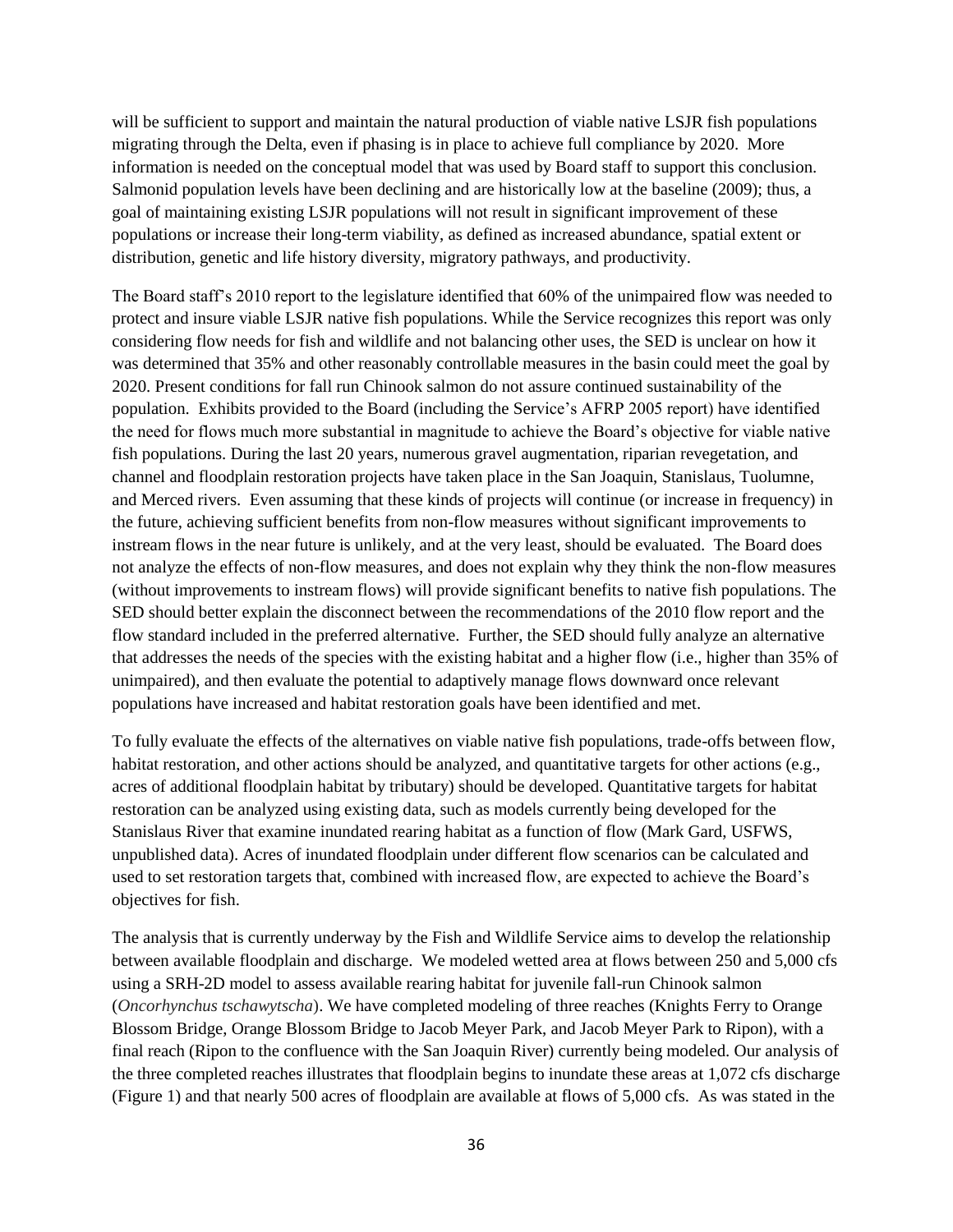SWRCB Workshop on March 20, 2013, the Service is happy to share the results of our modeling directly with Board Staff.



Figure 1. Relationship between discharge and Flow for three reaches of the Stanislaus River.

The alternatives in the SED should be evaluated for their ability to achieve the narrative objective for fish, or preferably, a more specific, measurable fish objective. However, in this chapter the alternatives are evaluated for their impact on 2009 populations. Considering that 2009 fish populations were at historically low levels and continuing to decline over time (within the context of natural fluctuations), it is unclear how an analysis of the effects of alternatives relative to 2009 populations is useful in any context. In addition, a one-year snapshot in time is never a useful baseline or indicator of performance for any naturally variable population. The baseline for fish populations should be averaged over a longer time period, such as the historical baseline for CVPIA (natural production averaged over the 1967 - 1991 time period).

Additional specific comments on the effects analysis for aquatic resources include:

- At the top of page 7-32, Sacramento pikeminnow are described as nonnative. This is incorrect, pikeminnow are native.
- On page 7-42, Tubifex worms are not pathogens, though they act as host for the described pathogen (*Ceratomyxa shasta*).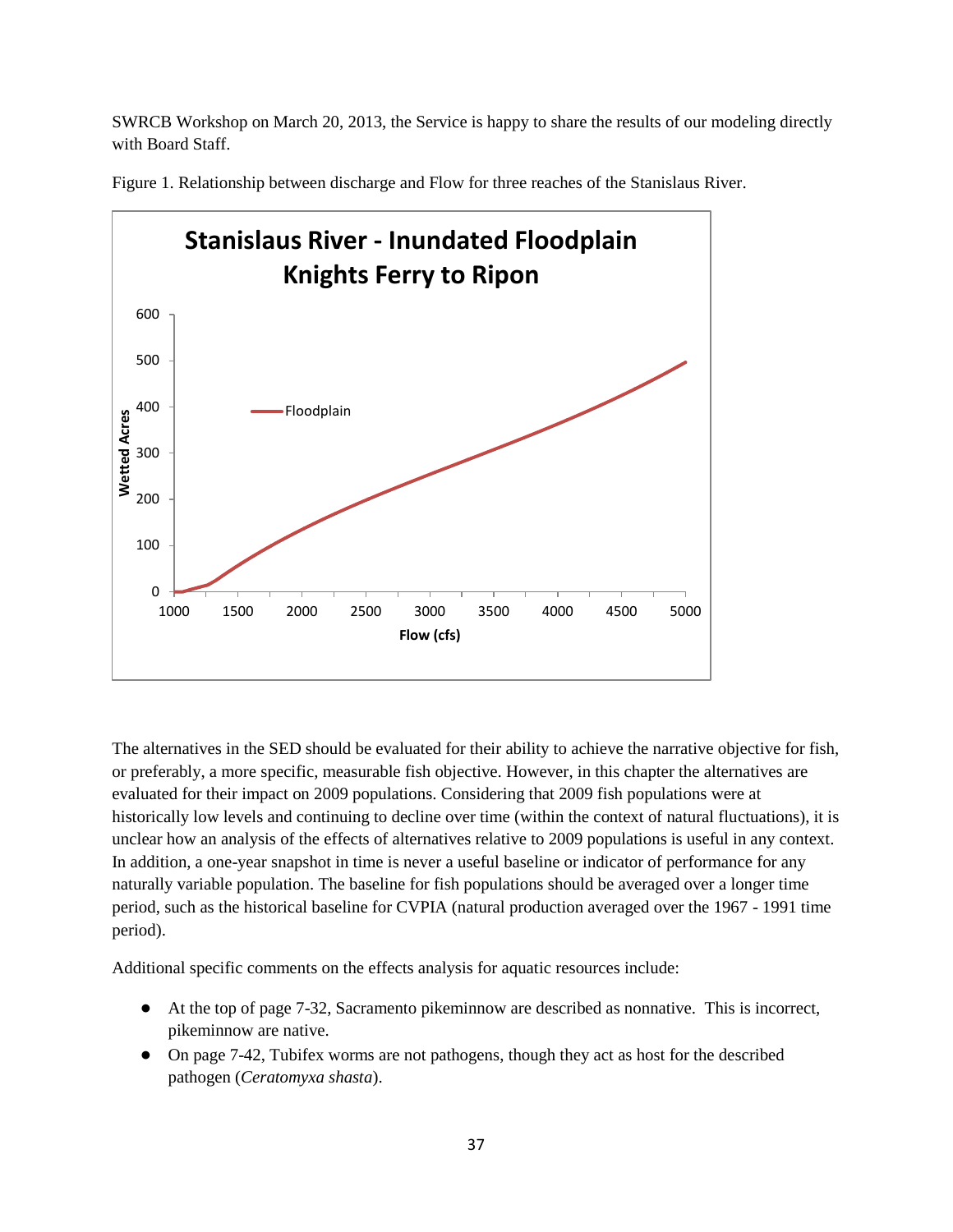- Section 7.3.1. The Central Valley Project Improvement Act is left out of the "Relevant federal" programs, policies, plans, or regulations".
- The SDWQ alternatives do not evaluate impacts to the operation of the DCC to improve winter run survival and/or proposed actions to close the DCC in October to reduce adult Chinook salmon straying (See USBR 2012: [http://www.usbr.gov/mp/nepa/documentShow.cfm?Doc\\_ID=11310\)](http://www.usbr.gov/mp/nepa/documentShow.cfm?Doc_ID=11310).
- Impacts of changes in water temperatures on Chinook salmon and Central Valley steelhead were evaluated using the San Joaquin River Basin-Wide Water Temperature Model (USACE HEC-5Q simulation model). All results were based on the frequency of modeled daily maximum water temperatures derived from the modeling results. The potential for significant impacts was determined through application of a daily water temperature model to LSJR Alternatives 2,3, and 4 and quantitative assessment of changes in the exceedance frequency of the USEPA (2003) temperature criteria for protection of salmonid designated uses [7-day average of the daily maximum temperatures]. The Service agrees with this analysis in determining the frequency of daily maximum water temperatures exceeding these thresholds to determine the significance of impacts under AQUA-4. The results from this analysis in Chapter 7 should be presented in the impact analysis for AQUA-4 in Chapter 20. The impact analysis on page 20-15 erroneously uses average monthly temperatures compared to baseline to evaluate the level of significant impact to changes in exposure of fish to stressful water temperatures resulting from changes in reservoir storage and releases. Consequently, the SED determination is "less than significant" at the Preferred Alternative of 35% unimpaired flow while temperature impacts have been shown to be "significant and unavoidable" and the streams in question are currently listed as "impaired" for temperature under Section 303d of the Clean Water Act.

# **E. Proposed implementation (App. K)**

The Service supports maintaining a flexible implementation framework that utilizes adaptive management as a key decision making component of the process. However, in such a complex system with a multitude of disparate stakeholders the implementation details are critical to the success of the management approach, and the SED is lacking specificity in several places.

The roles of the Implementation Workgroup (IW) and the Coordinated Operations Group (COG) and the interface between these groups are unclear. The Service would like to see a more thorough description of the COG and IW, and clearly defined roles, responsibilities, and authorities. In addition, mechanisms for decision making for the COG and IW should be clearly defined (majority rule, unanimity, etc.), as well as specific criteria and triggers for management actions. These triggers should be developed in the context of an adaptive management framework (see comments on adaptive management, below). Some of our more specific comments and questions on implementation include:

- Who will be responsible for providing the additional 28 TAF for the fall pulse/attraction flow? Will it be based on the tributaries relative contribution to the entire basin UIF? What will happen to the pulse/attraction flow needs between adoption of this WQCP update and the next periodic review?
- More detail is needed on the plan for "phasing" the implementation of the narrative flow objective. What will happen in the interim?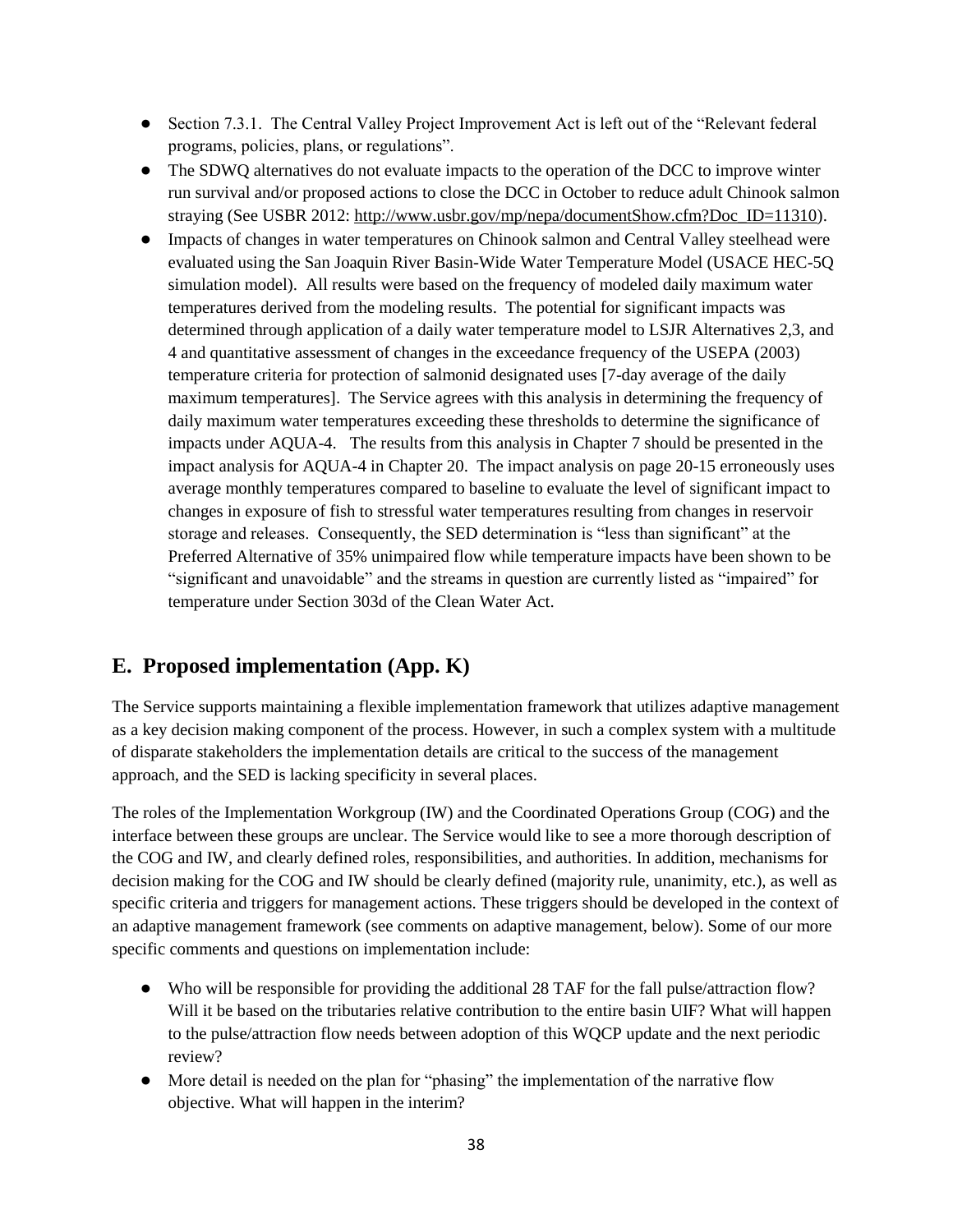- The SED states that the Board will take water right and other actions to assure that flows are used for their intended purpose and not rediverted for other purposes. What is proposed for the interim enforcement of these measures?
- The SED does not contain an analysis that indicates what the acceptable carryover storage requirements are for each major rim dam and the expected cold water pool impacts of meeting a specified % UIF. Objectives for these beneficial uses should be clearly articulated (see discussion on the narrative objective, above). The Board should develop a framework that describes how tradeoff decisions would be made between competing beneficial uses.
- Is the USACE engaged in the WQCP review process? What are the current channel capacities of the three main SJ tributaries, how were those capacities defined, and where is the current physical data to support those channel capacity constraints? The maximum flow limits/caps in the SED should be more clearly articulated, including justification for why these caps were chosen and implications for available inundated rearing habitat during high flow periods.
- It is not clear from the analysis in the SED how flow standards in the San Joaquin tributaries (Stanislaus, Tuolumne, and Merced rivers) would interact with lower San Joaquin (Vernalis) flows and Delta inflow and outflow standards set during Phase II.

While the Service applauds the Board's efforts to reassess the Feb-June LSJR flow requirements, salmonids in the SJ Basin and Delta have year round flow and habitat needs, and the Board already has flow requirements for other times of the year at various SJ Basin and Delta locations. The Service urges the Board to expedite the review of flow requirements in the Nov-Jan and July-Oct periods and ensure that year-round flow requirements developed are complementary to salmonid life history. The revised Feb-June standards may help contribute towards the narrative objective of maintaining the natural production of viable native SJR watershed fish populations, but only a portion, albeit a critical portion, of the native salmonid lifecycle occurs during the proposed time period. The Board must consider the temporal and spatial needs of all life stages of salmonids to address the narrative objective of viable native fish populations.

#### In 2008, an Independent Science Panel reviewed the CVPIA Fisheries Program

[\(http://www.usbr.gov/mp/cvpia/docs\\_reports/indep\\_review/FisheriesReport12\\_12\\_08.pdf\)](http://www.usbr.gov/mp/cvpia/docs_reports/indep_review/FisheriesReport12_12_08.pdf) and identified a fundamental problem in that water released for fish benefits upstream is later diverted out of the system, thus not being fully protective of all life stages of fish from headwaters storage though the Delta The SED should evaluate the benefits to both riverine and estuarine aquatic species and their habitat of flow protections at the mouth of each tributary, the San Joaquin River to Vernalis, reaches downstream of Vernalis through the Delta, and to the ocean.

Many of the current problems facing anadromous salmonids in the San Joaquin Basin are greatly exacerbated by the overuse of groundwater pumping. Groundwater overdraft reduces instream flows and increases water temperatures. Interactions between groundwater pumping during dry periods and potential groundwater recharge during wet periods with instream flow should be evaluated to have a full evaluation of the alternatives on instream hydrology. For a review of groundwater issues please see [\(http://californiawaterblog.com/2013/01/30/californias-groundwater-problems-and-prospects/\)](http://californiawaterblog.com/2013/01/30/californias-groundwater-problems-and-prospects/). The Board should consider options to coordinate management of surface and groundwater accordingly.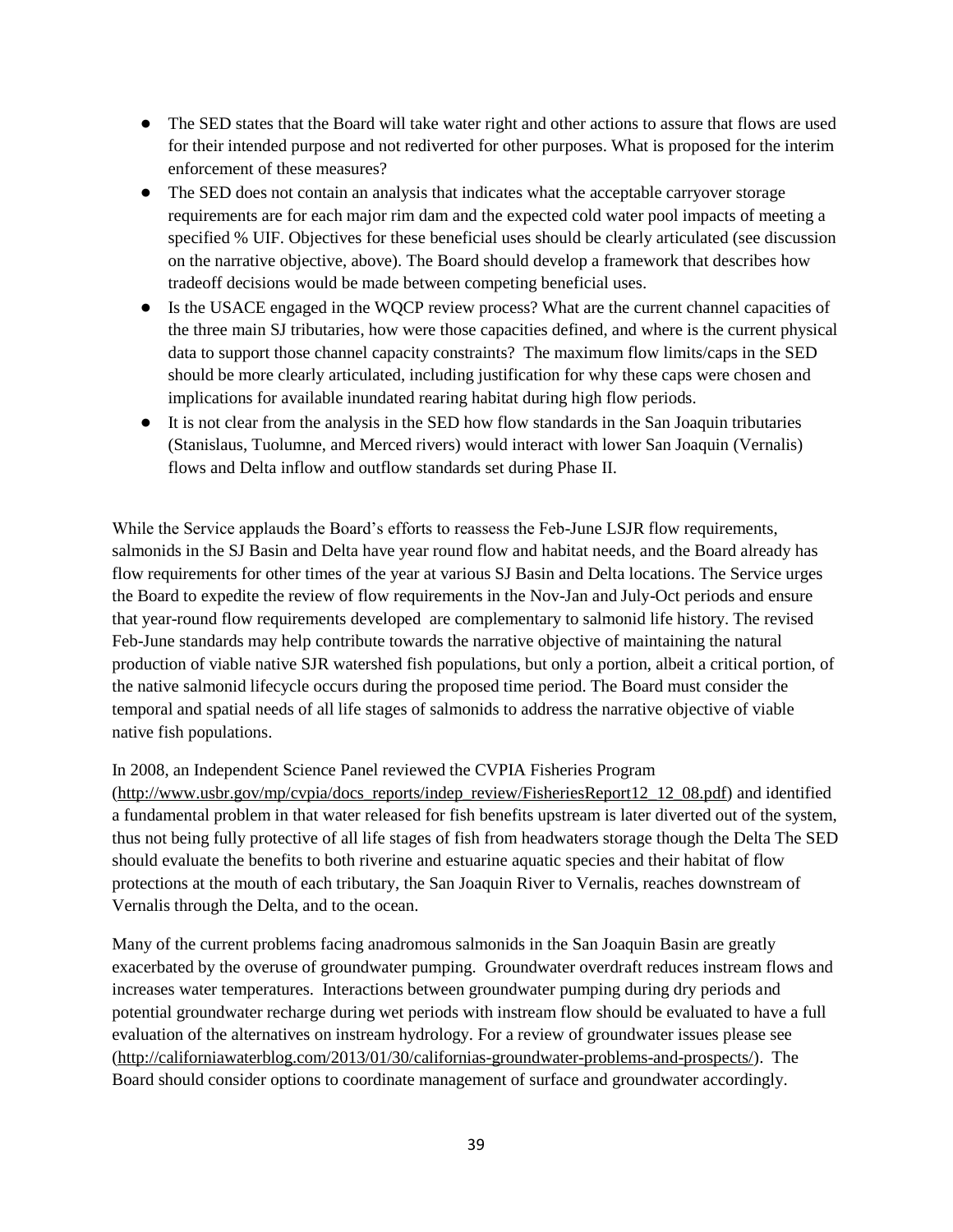## **F. Proposed annual and long-term adaptive management (App. K)**

The terms of annual adaptive management and long-term adaptive management create confusion, as they are very different processes, but yet are both called adaptive management. It would be better to use another term for the annual manipulation of flow timing to avoid the confusion. As described in Appendix K, "Annual Adaptive Management" would annually manage the timing of flows within the February through June period and potentially reduce the flows to less than 35% of unimpaired levels to reduce water supply impacts and/or increase flows to greater than 35% of unimpaired to achieve specific ecosystem functions, such as floodplain inundation. However, flows would average 35% of unimpaired over the February through June period within one year.

In contrast, the long-term adaptive management component of the plan aims to identify the flow levels required to meet the narrative LSJR flow objective within the 25 to 45% range of unimpaired flow. If annual flows are required to average 35% of unimpaired, it is unclear what mechanisms and triggers would allow flows of up to 45% of unimpaired to be evaluated for long-term adaptive management. An explicit adaptive management plan should be developed that includes an experimental design for evaluating alternative flow levels in the adaptive management range, including triggers to determine when each specific management action should be evaluated.

Overall, we are concerned that the necessary framework has not been developed to insure the success of adaptive management, either annual or long-term. Adaptive management of instream flows will only be successful if there are (1) clearly defined and measurable objectives (for fish and other beneficial uses) to be addressed by an adaptive management plan, and (2) a set of testable hypotheses and a model or models being used to determine how best to meet the two separate components of the LSJR Fish and Wildlife Flow objective: the timing of flows needed to meet the objective (within a year), and the magnitude of unimpaired flows needed to meet the objective (over the long term). In an adaptive management process, testable hypotheses and models should be used to evaluate the proposed actions and determine which one is most likely to meet the goal. Development of hypotheses and a model linking proposed actions to ecological responses was not included in the SED.

In addition to the lack of an adaptive management framework in the SED, given the uncertainty inherent in the relationship between flow and fish populations, and the natural variability in fish abundance, the Service is concerned that the adaptive management range is too narrow to detect a response between flow and fish populations. it would be beneficial to evaluate a broader range of unimpaired flow in the adaptive management plan, up to 60% unimpaired flow or greater. Dr. Julian Olden, in his peer review of Appendix C of the SED (Olden 2011), stated "the decision to illustrate only <60% of unimpaired flows is puzzling because the 2005 report *Recommended Streamflow Schedules to Meet the AFRP Doubling Goal in the San Joaquin River Basin* indicates that "estimates of flows needed on each tributary to double salmon production range from 51 to 97 percent of unimpaired flow" (p. 3-47). Given the choice of scenarios to report (20-60% of unimpaired flow) is based on TBI/NRDC analysis suggesting 5,000 cfs threshold for salmon survival (p. 3-48) and that >50% is estimated to be needed to achieve doubling of salmon production, implies that the Technical Report is only considering potential flow schedules that may lead to salmon survival at current low levels and not salmon recovery into the future. Therefore, the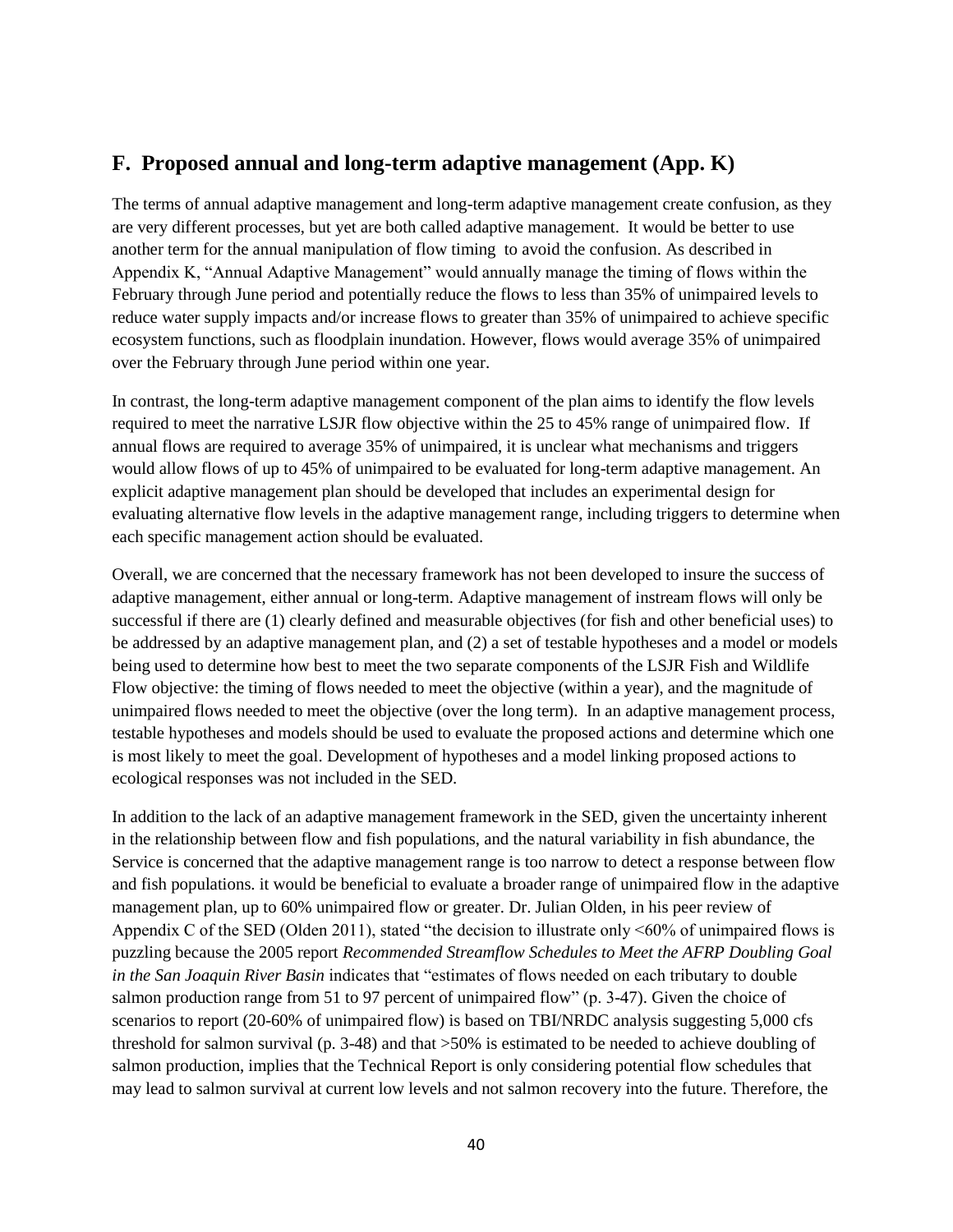rationale for examining 20-60% of unimpaired flow as the only scenarios is questionable, and it needlessly limits a full investigation of the flows required to achieve fish and wildlife beneficial use." If 60% of unimpaired flow or greater would be necessary for salmon recovery, it is likely that evaluation of flows in this range would be necessary to detect a fish population response through adaptive management.

Some additional questions and concerns are listed below. This list contains elements that would be required in an adaptive management plan for the approach to be successful.

- The Board needs to develop a model or decision-support tool to assess whether the preferred alternative will meet the stated goal of the plan, the narrative objective for fish, and any additional objectives for other beneficial uses. This model should be developed as the basis for an adaptive management plan and included in the SED.
- This tool needs to be developed so that it can be modified and updated using annual monitoring information to improve decision making over time
- The specific and measurable objectives that the Board is attempting to achieve on an annual basis from annual adaptive management need to be articulated. Useful annual goals may include habitat-based metrics related to key life history stages of salmonid populations, such as "inundate XX acres of floodplain habitat on each tributary for at least 4 weeks during the March-May time period to provide rearing habitat".
- The specific and measurable objectives that the Board is attempting to achieve on a long-term basis from long-term adaptive management need to be articulated, The narrative objective is to achieve viable fish populations on the LSJR, with help from others by 2020, but without a specific biological goal and structured study design for management actions, it is not clear how an adaptive management plan will be formulated and used.
- The expected or desired level of improvement in the viability indices measured on an annual or long-term basis need to be articulated. The model (described above) should be used to assess expected improvement in viability indices. Performance metrics should be defined, as well as the degree of improvement in performance metrics that would result in concluding the actions were a success. Information on how, specifically, indices of viability will be measured on an annual basis, such that it would result in changes to the annual implementation plan for the following year, needs to be included.
- The adaptive management plan needs to evaluate how scientific rigor, through replication, can be obtained when management actions are changed on an annual basis. Analysis needs to be included on how annual information will help to inform the long-term adaptive management for sustaining and maintaining viable LSJR native fish populations.
- A discussion needs to be included about expectations of who fund the different types of monitoring needed to implement both adaptive management processes.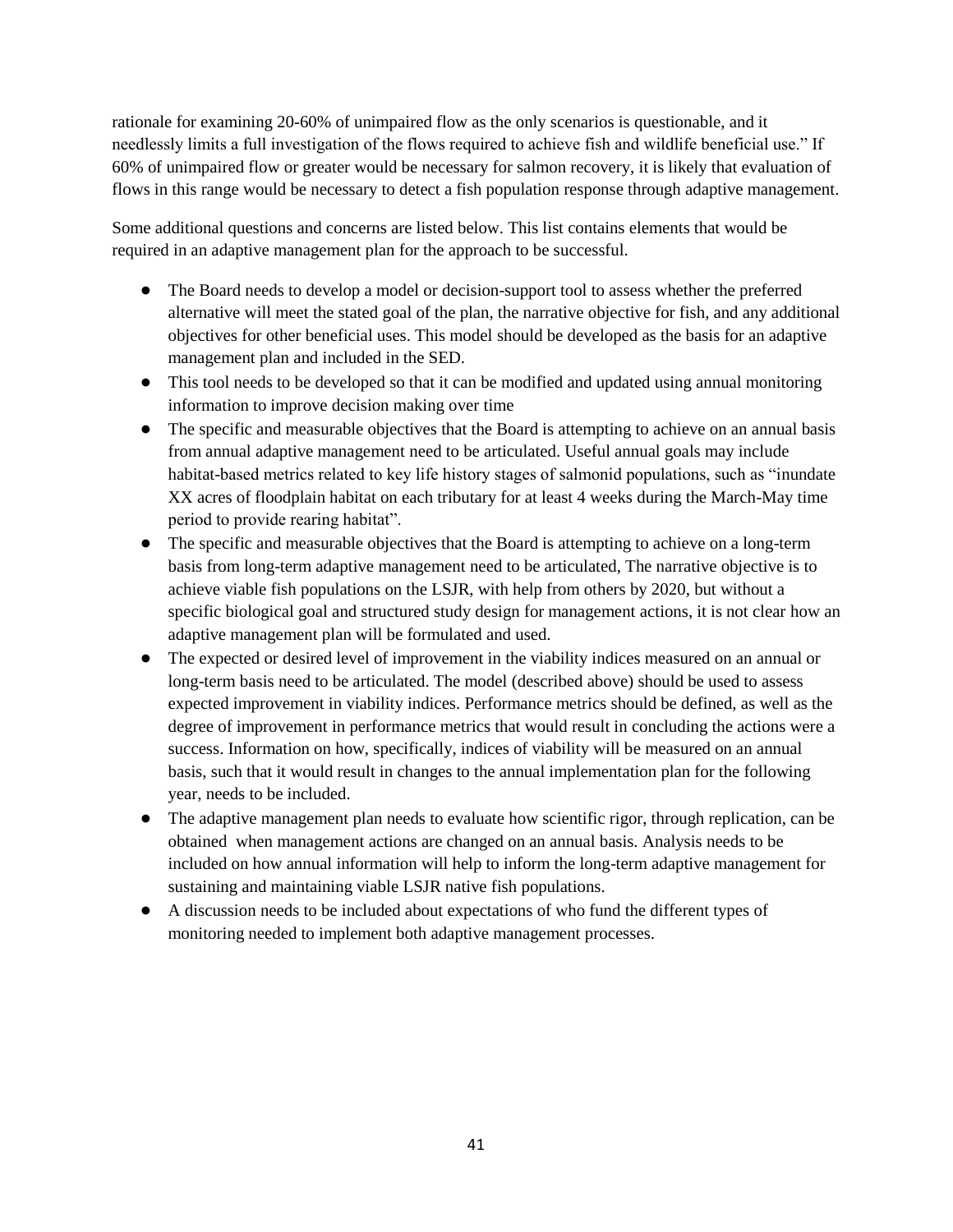# **G. Proposed actions by other agencies needed to protect fish and wildlife (App. K)**

A significant amount of habitat restoration, including levee set backs to increase floodplain and riparian habitat, fish passage above the rim dams to provide access to historical cold water habitat, and screening water diversions to prevent fish loss, will need to be incorporated into an implementation program to ensure that the narrative fish objective is achieved. However, it is unclear from the SED if an analysis has been completed to determine trade-offs between other actions and flow, and how much restoration would be necessary to off-set the difference between the preferred alternative of 35% UIF and AFRPrecommended flows in order to achieve viable native fish populations. Efforts are currently underway to quantify the relationship between flow and inundated floodplain habitat for juvenile salmonid rearing in the Stanislaus River (Mark Gard, unpublished data). These data, along with data that exist for the Merced and Tuolumne, should be used to develop (1) inundated floodplain rearing habitat under current flow conditions, (2) inundated floodplain rearing habitat under proposed new flow conditions, and (3) targets for additional floodplain rearing habitat that would have to be restored and/or constructed to achieve the narrative objective for fish under the proposed new flow objectives. Similar analyses should be conducted for other proposed actions to develop quantitative targets that, when combined with proposed flow standards, would be expected to meet the Board's narrative objective. These analyses should be completed and included in the SED to fully disclose the effects of the alternatives on the narrative fish objective.

Additional comments on proposed actions by other agencies are listed below:

Improve the Quantity, Quality and Access to Suitable Riparian and Floodplain Habitat for the Benefit of Native Fish and Wildlife: It is not clear from the analysis in the SED how the Board intends to improve the quality, quantity and access to floodplain habitat in the LSJR and its major salmon bearing tributaries without either (1) significantly higher flows to inundate the floodplain or (2) extensive restoration projects to provide habitat at lower flows. It is also unclear how the Board intends to ensure that these habitat actions are implemented.

Improve Riparian Habitat: An additional action to improve riparian habitat would be to work with the USACOE to protect riparian habitat on levees. Removing riparian habitat will likely increase water temperatures due to solar radiation. Such an increase in water temperature, in combination with that predicted from climate change, will potentially result in temperatures that exceed optimum levels for salmonids, thus reducing the available habitat for rearing salmonids and stressing migrating individuals.

Maximize Gravel Replacement and Maintenance Programs for Salmonid Spawning and Rearing Habitat: The SED should provide more specificity on how gravel programs are intended to benefit both spawning and rearing habitat, as well as quantitative targets for each habitat type.

Reduce predator habitat: Flow is a critical component of riverine habitat. As long as flows mimic reservoir habitat rather than river and estuarine habitat, non-native predators in and through the Delta will be present. Changing habitat by significantly increasing flows during the spring would potentially reduce the production of non-native predators. The SED should analyze how predation can be reduced without significantly increasing spring flows or changing the underlying habitat in the Delta that has resulted in an increase in non-native predators. We are concerned that predator reduction can, at best, only hope to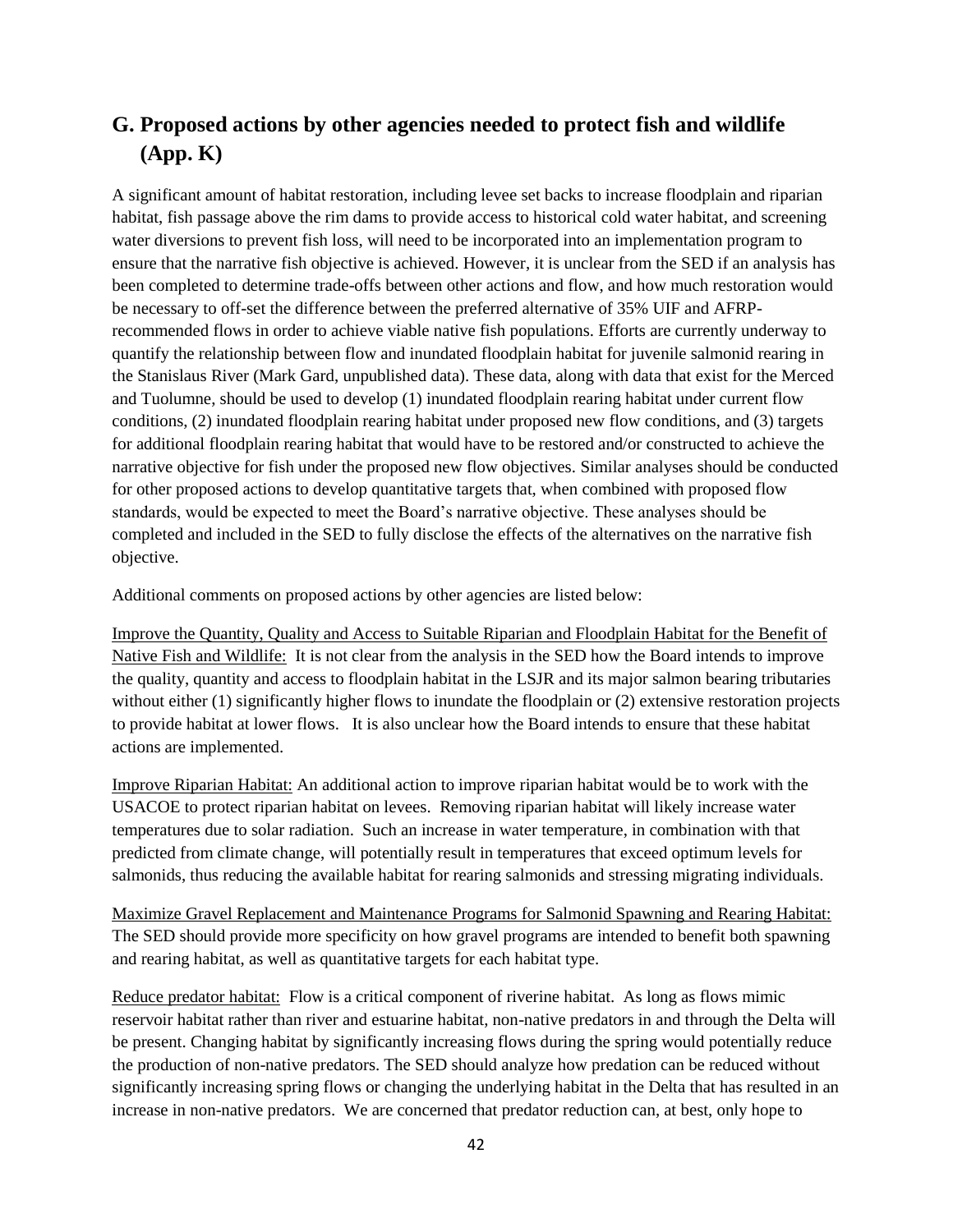reduce predation in some localized areas. The SED should evaluate whether localized predator reductions will result in significant improvements in native fish viability.

Reduce impacts of Introduced Species on Native Species in the Bay-Delta Estuary: The SED should evaluate the potential to reduce the impacts of introduced species on native species in the Bay-Delta Estuary through alternatives that substantially improve flows and habitat to contribute to a healthy ecosystem that is supportive of fish and other native species. The analysis in the SED is not clear as to how proposed actions will reduce impacts of introduced species in the absence of significant increases in flow.

Develop and Implement Improvements to Barrier Programs: Results from the VAMP in 2011 suggest survival may sometimes be higher in Old River than in the San Joaquin River. Instead of recommending further assessment of the physical and non-physical barrier, the Board should require additional survival monitoring in the two main migratory routes to determine which route has higher survival and why, to determine how best to increase salmon smolt survival through the Delta for juvenile salmon originating from the San Joaquin basin.

Evaluate Entrainment of Fish Species by the SWP and CVP in the Bay-Delta Estuary: The 2010 and 2011 VAMP data suggest juvenile salmon mortality through Clifton Court Forebay and the SWP is significantly higher than that through the CVP. Another option, not listed as a suggested action, would be to preferentially export water through the CVP during the salmon smolt outmigration to reduce entrainment losses through CCFB and SWP.

Complete a Working Salmonid Life-Cycle model for the LSJR Basin: More data are needed to develop a useful life-cycle model for the LSJR basin that would predict population level responses to changes in ecological conditions with reasonable accuracy. A long-term, structured study design is needed to develop, test, and modify such a model to achieve and maintain its accuracy. California Department of Fish and Wildlife is currently developing a new updated version of the SalSim model for the San Joaquin basin. This model should be evaluated to determine if it achieves this objective and can be used to improve the analysis of the effects of flow alternatives on the narrative fish objective.

Once complete, the SalSim model could be used as a tool to evaluate trade-offs between flow and other actions, if the model has the ability to quantify the consequences of flow changes, spawning and rearing habitat improvements, reductions in predator habitat, and other actions on annual estimates of redds, outmigrants, and returning adult Chinook and *O. mykiss*. If SalSim cannot analyze all the proposed actions, it should be used as part of a larger decision-support tool to evaluate hypothesized benefits of habitat restoration and other actions relative to flow. Such a tool needs to be developed prior to implementation of adaptive management.

LSJR fish and wildlife Flow Objectives: What is meant by "real time adaptive management"? Is that the same as the annual adaptive management described previously? Who is to fund the development of the San Joaquin River Monitoring and Evaluation Program (SJRMEP) and the monitoring contained within the SJRMEP? Who will do the monitoring? At what level of precision does the Board want to achieve or detect changes in the components of viability of native LSJR fish species?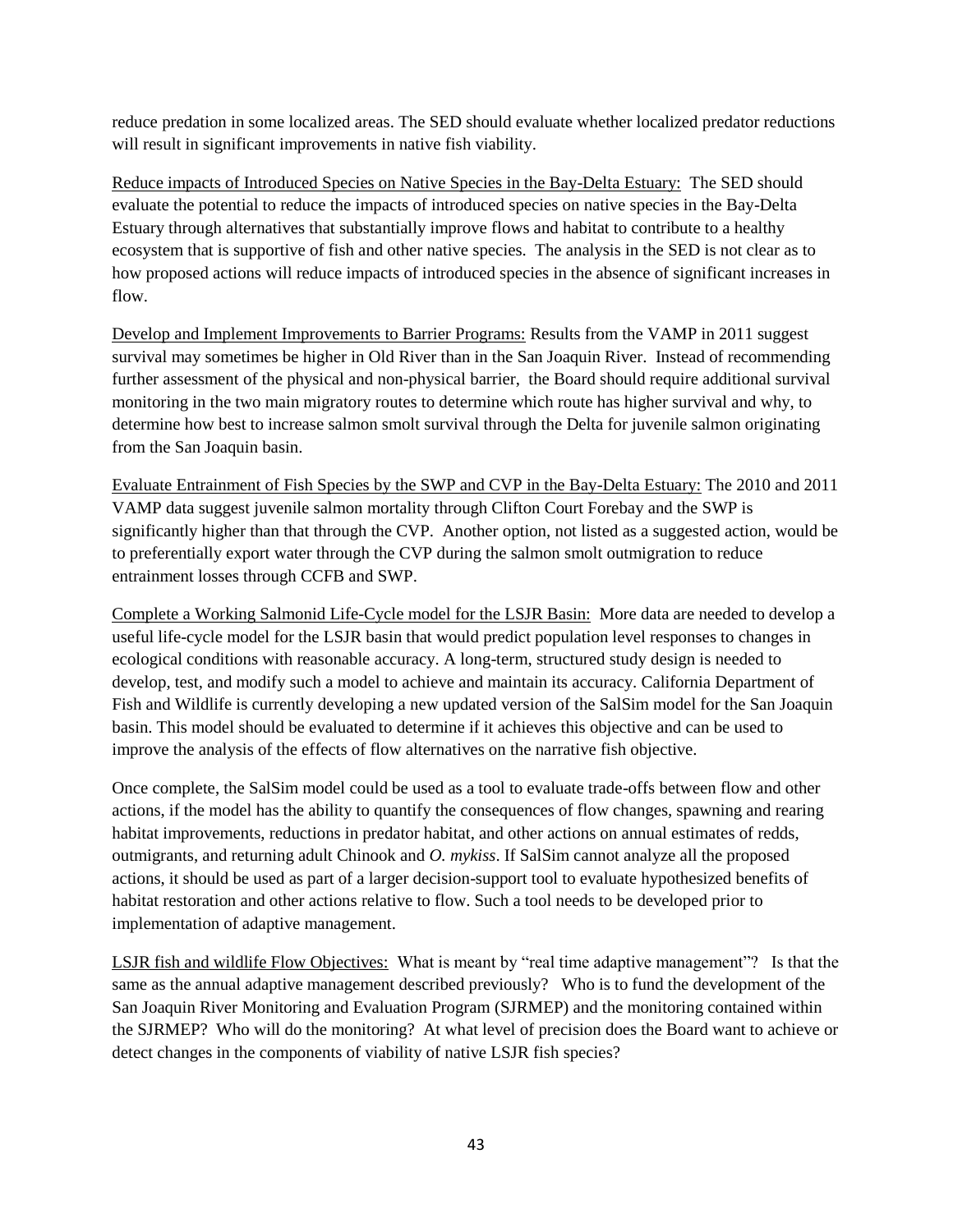Although evaluating the relationship between flow conditions and the viability of native San Joaquin River watershed fish populations may seem straightforward, in practice it may be extremely difficult. Assessing a multitude of different flow alternatives for the various seasons on the viability of dozens of native species in the basin may be very difficult to achieve given the other uncontrollable factors in the environment. In addition, the noise to signal ratio in the natural environment is such that large sample sizes and frequent replication are necessary to obtain the precision needed to detect differences among alternatives. More information on specific biological indicators and the levels of change the Board wants to detect are needed to help focus and prioritize necessary monitoring. It is also necessary to consider the level of resources sufficient to achieve the monitoring goal at the precision level desired, where those resources are expected to come from, and whether they are available. Without further information on these specifics it is uncertain whether the monitoring plan will be adequate for use in adaptive management.

## **H. Proposed monitoring and special studies program (App. K)**

There does not appear to be enough specificity on the details of the proposed monitoring program to determine if it will be sufficient to inform decision making for adaptive management. More specifics from the Implementation Workgroup (IW) and the Coordinated Operations Group (COG) are needed to make this assessment.

As stated above, It is not clear what conceptual model was used to determine that 35% of the unimpaired flow, in combination with actions by others, would be sufficient to meet the narrative fish and wildlife objective by 2020. Such a model is necessary to specify performance metrics and link the hypothesized response of performance metrics to management actions. The model should provide the framework for (1) deciding what should be monitored, (2) incorporating monitoring data into decision making to improve decisions over time, and (3) specifying triggers that would cause a change in a management action based on monitoring results.

## **I. Conclusions**

- The narrative objective in the Substitute Environmental Document (SED) is not specific or measurable and so it is difficult to determine whether the SED has fully evaluated the effects of the alternatives on fish populations. Measurable objectives should also be developed for other beneficial uses to adequately examine trade-offs and develop a successful adaptive management plan.
- The SED fails to analyze the Service's alternative of AFRP doubling flows expressed as a percent of unimpaired flow paired with protective baseflows and floodplain inundation flows during rearing periods for juvenile salmonids.
- The Board should consider a broader adaptive management range, encompassing at least the 60% of unimpaired flow identified in the 2010 Board staff report (SWRCB 2010). The Board's caps/limits on high flows should also be evaluated to determine the limitations they would likely